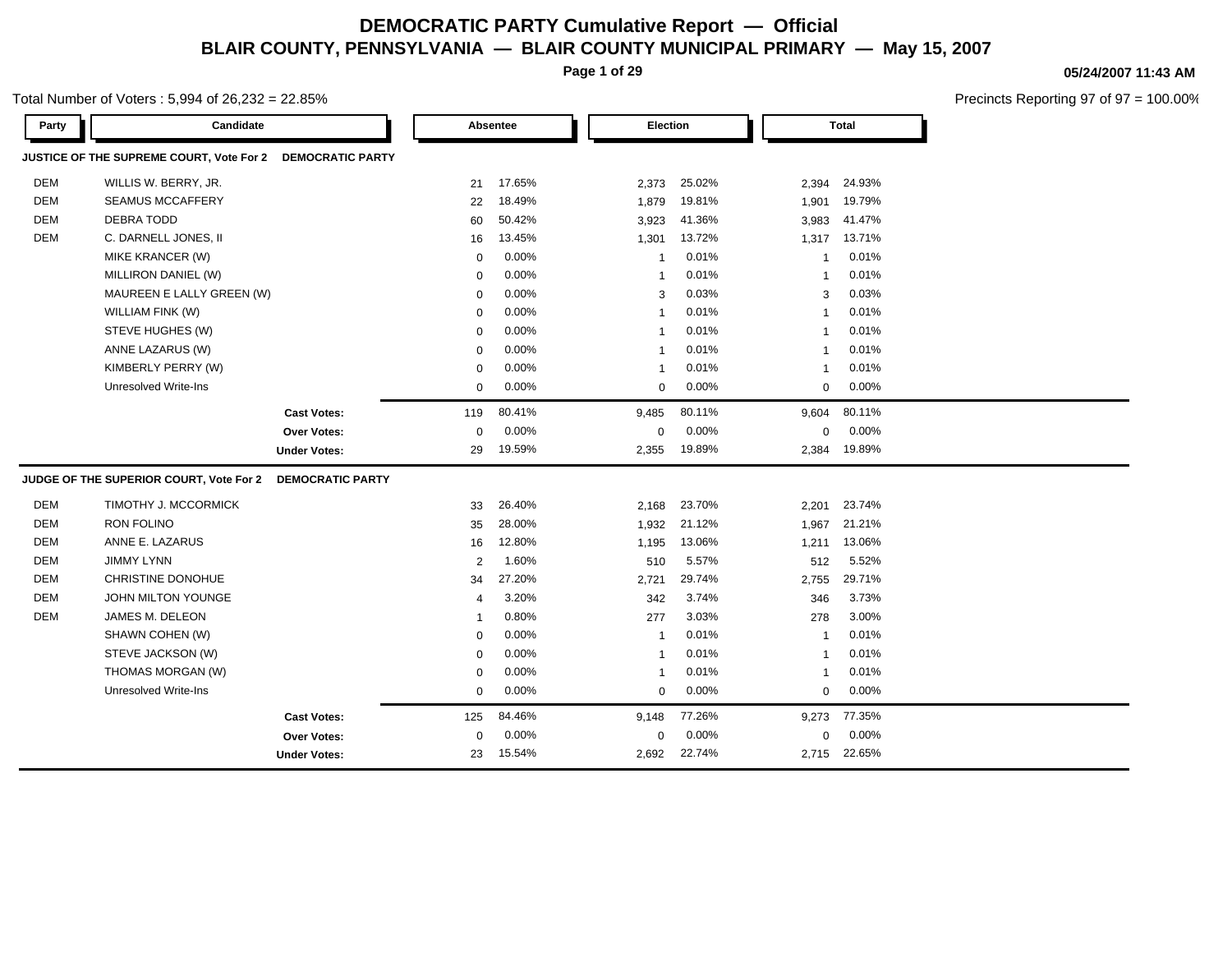**Page 2 of 29**

#### Total Number of Voters : 5,994 of 26,232 = 22.85%

| Party      | Candidate                                 |                | Absentee | Election       |        |                | <b>Total</b> |
|------------|-------------------------------------------|----------------|----------|----------------|--------|----------------|--------------|
|            | COMMISSIONER, Vote For 2 DEMOCRATIC PARTY |                |          |                |        |                |              |
| DEM        | <b>RICH THOMAS</b>                        | 18             | 14.75%   | 1,643          | 16.80% | 1,661          | 16.77%       |
| <b>DEM</b> | <b>JO ANN NARDELLI</b>                    | 35             | 28.69%   | 2,814          | 28.77% | 2,849          | 28.77%       |
| <b>DEM</b> | DONNA D. GORITY                           | 46             | 37.70%   | 2,935          | 30.01% | 2,981          | 30.10%       |
| <b>DEM</b> | RODNEY BOHNER                             | 21             | 17.21%   | 2,254          | 23.04% | 2,275          | 22.97%       |
|            | JAMES BALDWIN (W)                         | $\mathbf 0$    | 0.00%    | $\overline{7}$ | 0.07%  | $\overline{7}$ | 0.07%        |
|            | BARRYWRIGHTT (W)                          | $\mathbf 0$    | 0.00%    | $\overline{7}$ | 0.07%  | $\overline{7}$ | 0.07%        |
|            | BILLFINK (W)                              | $\mathbf 0$    | 0.00%    | 12             | 0.12%  | 12             | 0.12%        |
|            | <b>BOBBIEYODER (W)</b>                    | $\overline{1}$ | 0.82%    | 24             | 0.25%  | 25             | 0.25%        |
|            | TOM BONAR (W)                             | $\mathbf 0$    | 0.00%    | -1             | 0.01%  | $\mathbf{1}$   | 0.01%        |
|            | ERIK CAGLE (W)                            | $\mathbf 0$    | 0.00%    | $\mathbf{1}$   | 0.01%  | $\mathbf{1}$   | 0.01%        |
|            | DIANE CLAPPER (W)                         | 0              | 0.00%    | 1              | 0.01%  | $\overline{1}$ | 0.01%        |
|            | ROMEO DEBARTOLOME (W)                     | $\mathbf 0$    | 0.00%    | 1              | 0.01%  | $\overline{1}$ | 0.01%        |
|            | WAYNE HIPPO (W)                           | $\mathbf 0$    | 0.00%    | $\mathbf{1}$   | 0.01%  | $\mathbf{1}$   | 0.01%        |
|            | JIM LYNCH (W)                             | $\mathbf 0$    | 0.00%    | $\mathbf{1}$   | 0.01%  | $\mathbf{1}$   | 0.01%        |
|            | DIANE MEHLING (W)                         | $\mathbf 0$    | 0.00%    | 29             | 0.30%  | 29             | 0.29%        |
|            | BARBARA YODER (W)                         | $\mathbf 0$    | 0.00%    | $\mathbf{1}$   | 0.01%  | $\mathbf{1}$   | 0.01%        |
|            | CHERYL YODER (W)                          | $\mathbf 0$    | 0.00%    | $\mathbf{1}$   | 0.01%  | $\overline{1}$ | 0.01%        |
|            | THOMAS I MORGAN (W)                       | $\Omega$       | 0.00%    | $\overline{2}$ | 0.02%  | 2              | 0.02%        |
|            | STERRYTOMASSETTI (W)                      | $\overline{1}$ | 0.82%    | 45             | 0.46%  | 46             | 0.46%        |
|            | MIKE STEVENSON (W)                        | 0              | 0.00%    | $\mathbf{1}$   | 0.01%  | $\mathbf{1}$   | 0.01%        |
|            | <b>Unresolved Write-Ins</b>               | $\mathbf 0$    | 0.00%    | 0              | 0.00%  | $\mathbf 0$    | 0.00%        |
|            | <b>Cast Votes:</b>                        | 122            | 82.43%   | 9,781          | 82.61% | 9,903          | 82.61%       |
|            | Over Votes:                               | $\mathbf 0$    | 0.00%    | $\mathbf 0$    | 0.00%  | $\mathbf 0$    | 0.00%        |
|            | <b>Under Votes:</b>                       | 26             | 17.57%   | 2,059          | 17.39% | 2,085          | 17.39%       |
|            | CONTROLLER, Vote For 1 DEMOCRATIC PARTY   |                |          |                |        |                |              |
| <b>DEM</b> | EUGENE J. DUNCAN                          | 61             | 98.39%   | 4,578          | 99.61% | 4,639          | 99.59%       |
|            | ANDREWS RICHARD (W)                       | 0              | 0.00%    | -1             | 0.02%  | $\mathbf{1}$   | 0.02%        |
|            | BOB LYNN (W)                              | $\mathbf 0$    | 0.00%    | $\mathbf{1}$   | 0.02%  | $\mathbf{1}$   | 0.02%        |
|            | <b>GEORGE PISANICK (W)</b>                | $\mathbf 0$    | 0.00%    | $\mathbf{1}$   | 0.02%  | $\mathbf 1$    | 0.02%        |
|            | Jim Columbo (W)                           | $\mathbf{1}$   | 1.61%    | $\mathbf 0$    | 0.00%  | $\mathbf{1}$   | 0.02%        |
|            | <b>KEN ARTHURS (W)</b>                    | 0              | 0.00%    | $\mathbf{1}$   | 0.02%  | $\overline{1}$ | 0.02%        |
|            | WILLIAM BRAVIN (W)                        | $\mathbf 0$    | 0.00%    | $\mathbf{1}$   | 0.02%  | $\overline{1}$ | 0.02%        |
|            | STEVEN E MYERS (W)                        | $\mathbf 0$    | 0.00%    | $\mathbf{1}$   | 0.02%  | $\mathbf{1}$   | 0.02%        |
|            | RICK KARP (W)                             | $\mathbf 0$    | 0.00%    | $\mathbf{1}$   | 0.02%  | $\mathbf{1}$   | 0.02%        |
|            | RICHARDPEOR (W)                           | $\mathbf 0$    | 0.00%    | 11             | 0.24%  | 11             | 0.24%        |

Unresolved Write-Ins 0 0.00% 0 0.00% 0 0.00% **Cast Votes:** 62 83.78% 4,596 77.64% 4,658 77.71%

0.00% 0

16.22% 1,324 1,336

22.36% 22.29%

0.00% 0 0.00%

**Over Votes:** 0 0.00% Under Votes: 12 16.22% **05/24/2007 11:43 AM**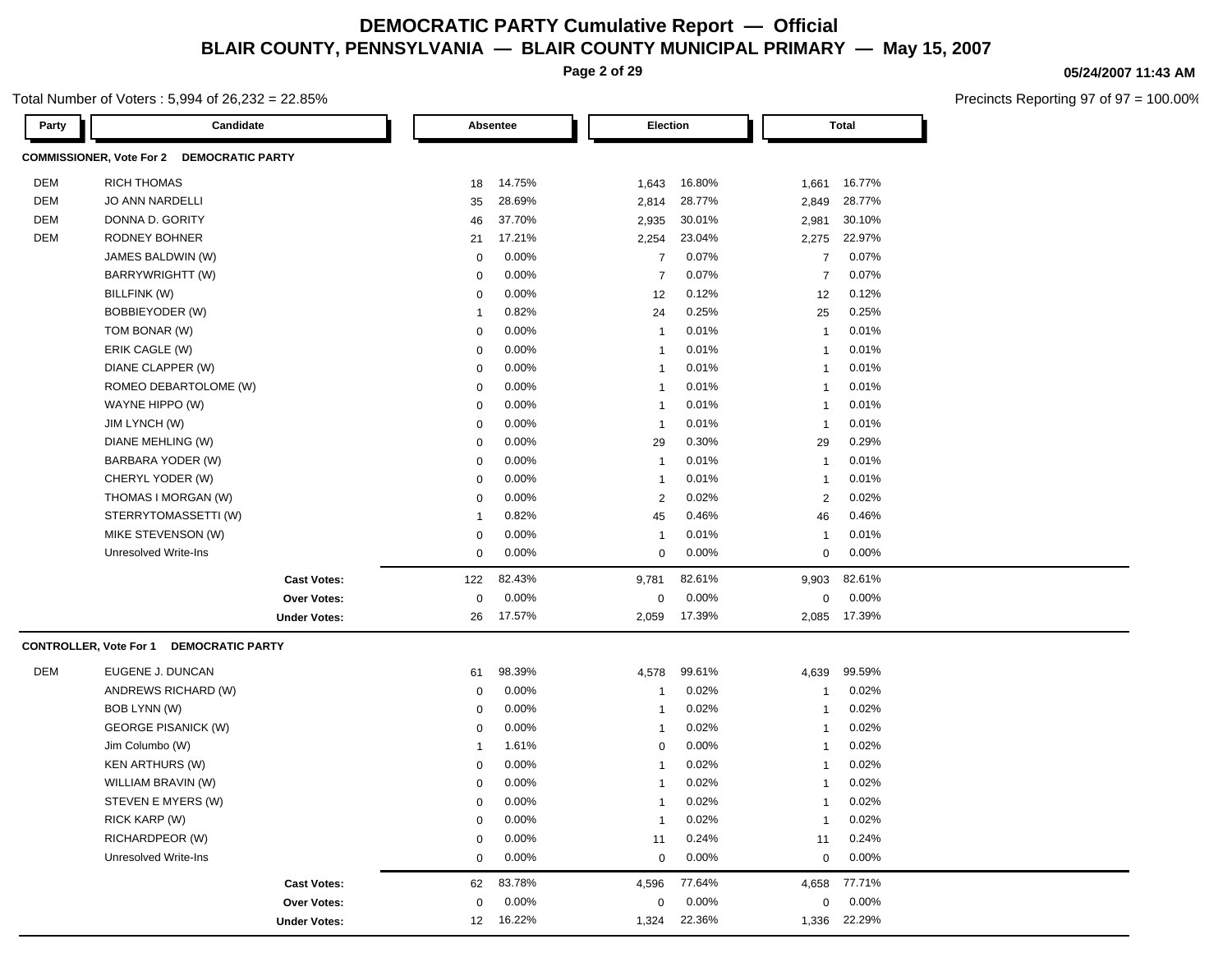**Page 3 of 29**

### Total Number of Voters : 5,994 of 26,232 = 22.85%

| Party                      | Candidate                |             | Absentee | Election                |        |                | <b>Total</b> |  |
|----------------------------|--------------------------|-------------|----------|-------------------------|--------|----------------|--------------|--|
| <b>CORONER, Vote For 1</b> | <b>DEMOCRATIC PARTY</b>  |             |          |                         |        |                |              |  |
|                            | No Candidate Filed (W)   | 0           | 0.00%    | 0                       | 0.00%  | $\mathbf 0$    | 0.00%        |  |
|                            | BEAM TOMMASU (W)         | 0           | 0.00%    | $\overline{1}$          | 0.76%  | $\overline{1}$ | 0.73%        |  |
|                            | BOB HIGGS (W)            | $\mathbf 0$ | 0.00%    | $\overline{1}$          | 0.76%  | $\overline{1}$ | 0.73%        |  |
|                            | <b>BOB HOFFMAN (W)</b>   | $\mathbf 0$ | 0.00%    | $\overline{1}$          | 0.76%  | $\overline{1}$ | 0.73%        |  |
|                            | <b>BPATTY ROSS (W)</b>   | 0           | 0.00%    | $\mathbf{1}$            | 0.76%  | $\mathbf{1}$   | 0.73%        |  |
|                            | CHUCK MURRAY (W)         | $\mathbf 0$ | 0.00%    | $\overline{1}$          | 0.76%  | $\overline{1}$ | 0.73%        |  |
|                            | DEBRA ROSS (W)           | $\mathbf 0$ | 0.00%    | $\overline{1}$          | 0.76%  | $\overline{1}$ | 0.73%        |  |
|                            | HANKWWILLIAMSTHEQRDI (W) | $\mathbf 0$ | 0.00%    | $\overline{1}$          | 0.76%  | $\overline{1}$ | 0.73%        |  |
|                            | JASON HAINSEY (W)        | $\mathbf 0$ | 0.00%    | $\overline{1}$          | 0.76%  | $\overline{1}$ | 0.73%        |  |
|                            | JEFF GYER (W)            | 0           | 0.00%    | -1                      | 0.76%  | $\mathbf{1}$   | 0.73%        |  |
|                            | JEFFERY FRANK (W)        | $\mathbf 0$ | 0.00%    | $\overline{1}$          | 0.76%  | $\overline{1}$ | 0.73%        |  |
|                            | JOHNMILLER (W)           | $\mathbf 0$ | 0.00%    | $\overline{1}$          | 0.76%  | $\overline{1}$ | 0.73%        |  |
|                            | LARRY FIELD (W)          | $\mathbf 0$ | 0.00%    | $\overline{1}$          | 0.76%  | $\overline{1}$ | 0.73%        |  |
|                            | MARY JANE HESS (W)       | $\mathbf 0$ | 0.00%    | $\overline{1}$          | 0.76%  | $\overline{1}$ | 0.73%        |  |
|                            | MICHAEL BAKER (W)        | $\mathbf 0$ | 0.00%    | $\overline{\mathbf{1}}$ | 0.76%  | $\overline{1}$ | 0.73%        |  |
|                            | MIKE MCLELLAN (W)        | $\mathbf 0$ | 0.00%    | $\overline{\mathbf{1}}$ | 0.76%  | $\overline{1}$ | 0.73%        |  |
|                            | NATHANAEL WEST (W)       | $\mathbf 0$ | 0.00%    | $\overline{\mathbf{1}}$ | 0.76%  | -1             | 0.73%        |  |
|                            | PAT ROSS (W)             | 5           | 100.00%  | 108                     | 81.82% | 113            | 82.48%       |  |
|                            | XRON EASLY (W)           | $\mathbf 0$ | 0.00%    | $\overline{1}$          | 0.76%  | $\overline{1}$ | 0.73%        |  |
|                            | TIMOTHY HAZENSTAB (W)    | $\mathbf 0$ | 0.00%    | $\overline{1}$          | 0.76%  | $\overline{1}$ | 0.73%        |  |
|                            | WILLIAM B CROSS JR (W)   | 0           | 0.00%    | $\overline{1}$          | 0.76%  | $\overline{1}$ | 0.73%        |  |
|                            | PATTYROSE (W)            | $\mathbf 0$ | 0.00%    | $\overline{\mathbf{1}}$ | 0.76%  | $\overline{1}$ | 0.73%        |  |
|                            | THOMAS POTOPA (W)        | $\mathbf 0$ | 0.00%    | $\overline{\mathbf{1}}$ | 0.76%  | $\overline{1}$ | 0.73%        |  |
|                            | PATTY ROSSA (W)          | $\mathbf 0$ | 0.00%    | $\overline{1}$          | 0.76%  | $\overline{1}$ | 0.73%        |  |
|                            | SAMSGORDON (W)           | $\mathbf 0$ | 0.00%    | $\overline{1}$          | 0.76%  | $\overline{1}$ | 0.73%        |  |
|                            | STEVEKENIGER (W)         | $\mathbf 0$ | 0.00%    | $\overline{1}$          | 0.76%  | $\overline{1}$ | 0.73%        |  |
|                            | Unresolved Write-Ins     | 0           | 0.00%    | $\mathbf 0$             | 0.00%  | $\mathbf 0$    | 0.00%        |  |
|                            | <b>Cast Votes:</b>       | 5           | 6.76%    | 132                     | 2.23%  | 137            | 2.29%        |  |
|                            | Over Votes:              | $\mathbf 0$ | 0.00%    | $\mathbf 0$             | 0.00%  | $\mathbf 0$    | 0.00%        |  |
|                            | <b>Under Votes:</b>      | 69          | 93.24%   | 5,788                   | 97.77% | 5,857          | 97.71%       |  |

#### **05/24/2007 11:43 AM**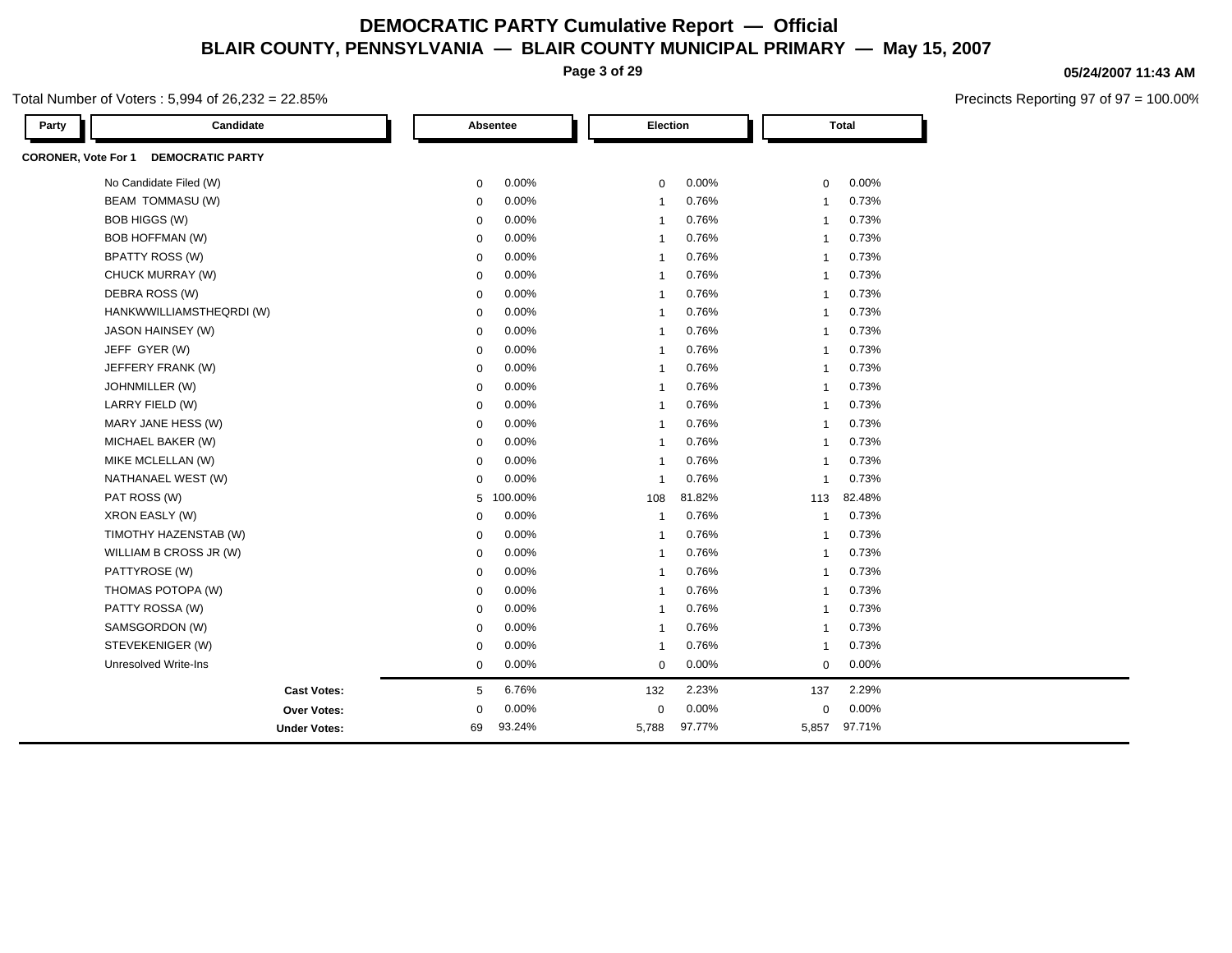**Page 4 of 29**

### Total Number of Voters : 5,994 of 26,232 = 22.85%

| Party | Candidate                                                           |                | Absentee | Election                |        |                | <b>Total</b> |  |
|-------|---------------------------------------------------------------------|----------------|----------|-------------------------|--------|----------------|--------------|--|
|       | <b>REGISTER AND RECORDER, Vote For 1</b><br><b>DEMOCRATIC PARTY</b> |                |          |                         |        |                |              |  |
|       | No Candidate Filed (W)                                              | 0              | 0.00%    | $\mathbf 0$             | 0.00%  | $\mathbf 0$    | 0.00%        |  |
|       | RONALD ADELMAN (W)                                                  | 0              | 0.00%    | -1                      | 3.23%  | -1             | 2.94%        |  |
|       | BENNIS MARY ANN (W)                                                 | $\mathbf 0$    | 0.00%    | $\overline{\mathbf{1}}$ | 3.23%  | $\overline{1}$ | 2.94%        |  |
|       | <b>KEN ARTHURS (W)</b>                                              | $\mathbf 0$    | 0.00%    | $\overline{\mathbf{1}}$ | 3.23%  | $\overline{1}$ | 2.94%        |  |
|       | MARY ANN BENIS (W)                                                  | $\overline{2}$ | 66.67%   | 13                      | 41.94% | 15             | 44.12%       |  |
|       | Alvesta Boytim (W)                                                  | -1             | 33.33%   | $\mathbf 0$             | 0.00%  | $\mathbf{1}$   | 2.94%        |  |
|       | LAURA BURKE (W)                                                     | $\mathbf 0$    | 0.00%    | $\overline{\mathbf{1}}$ | 3.23%  | $\overline{1}$ | 2.94%        |  |
|       | CAROL DULING (W)                                                    | 0              | 0.00%    | $\overline{1}$          | 3.23%  | -1             | 2.94%        |  |
|       | DONALD HAZENSTAB (W)                                                | 0              | 0.00%    | -1                      | 3.23%  | -1             | 2.94%        |  |
|       | LARRY HILYER (W)                                                    | $\mathbf 0$    | 0.00%    | $\overline{1}$          | 3.23%  | $\overline{1}$ | 2.94%        |  |
|       | ADANA HOOTEN (W)                                                    | $\mathbf 0$    | 0.00%    | $\overline{1}$          | 3.23%  | $\overline{1}$ | 2.94%        |  |
|       | STEVE HUGHES (W)                                                    | $\mathbf 0$    | 0.00%    | -1                      | 3.23%  | 1              | 2.94%        |  |
|       | JOHNBALLL (W)                                                       | 0              | 0.00%    | $\overline{1}$          | 3.23%  | 1              | 2.94%        |  |
|       | KIRK KLING (W)                                                      | $\mathbf 0$    | 0.00%    | $\overline{1}$          | 3.23%  | $\mathbf 1$    | 2.94%        |  |
|       | MICHELE MORAN (W)                                                   | $\mathbf 0$    | 0.00%    | -1                      | 3.23%  | $\overline{1}$ | 2.94%        |  |
|       | STANLEY POTOPA (W)                                                  | $\mathbf 0$    | 0.00%    | -1                      | 3.23%  | -1             | 2.94%        |  |
|       | ANDY PRUGAR (W)                                                     | $\mathbf 0$    | 0.00%    | $\overline{1}$          | 3.23%  | $\overline{1}$ | 2.94%        |  |
|       | ROBERTT SCHLEICH (W)                                                | $\mathbf 0$    | 0.00%    | $\overline{1}$          | 3.23%  | $\overline{1}$ | 2.94%        |  |
|       | THOMASBOOKHAMER (W)                                                 | $\mathbf 0$    | 0.00%    | -1                      | 3.23%  |                | 2.94%        |  |
|       | JEFFREY L ZIEGLER (W)                                               | $\mathbf 0$    | 0.00%    | 2                       | 6.45%  | 2              | 5.88%        |  |
|       | <b>Unresolved Write-Ins</b>                                         | $\mathbf 0$    | $0.00\%$ | $\mathbf 0$             | 0.00%  | $\mathbf 0$    | 0.00%        |  |
|       | <b>Cast Votes:</b>                                                  | 3              | 4.05%    | 31                      | 0.52%  | 34             | 0.57%        |  |
|       | Over Votes:                                                         | $\mathbf 0$    | 0.00%    | $\mathbf 0$             | 0.00%  | $\mathbf 0$    | 0.00%        |  |
|       | <b>Under Votes:</b>                                                 | 71             | 95.95%   | 5,889                   | 99.48% | 5,960          | 99.43%       |  |

**05/24/2007 11:43 AM**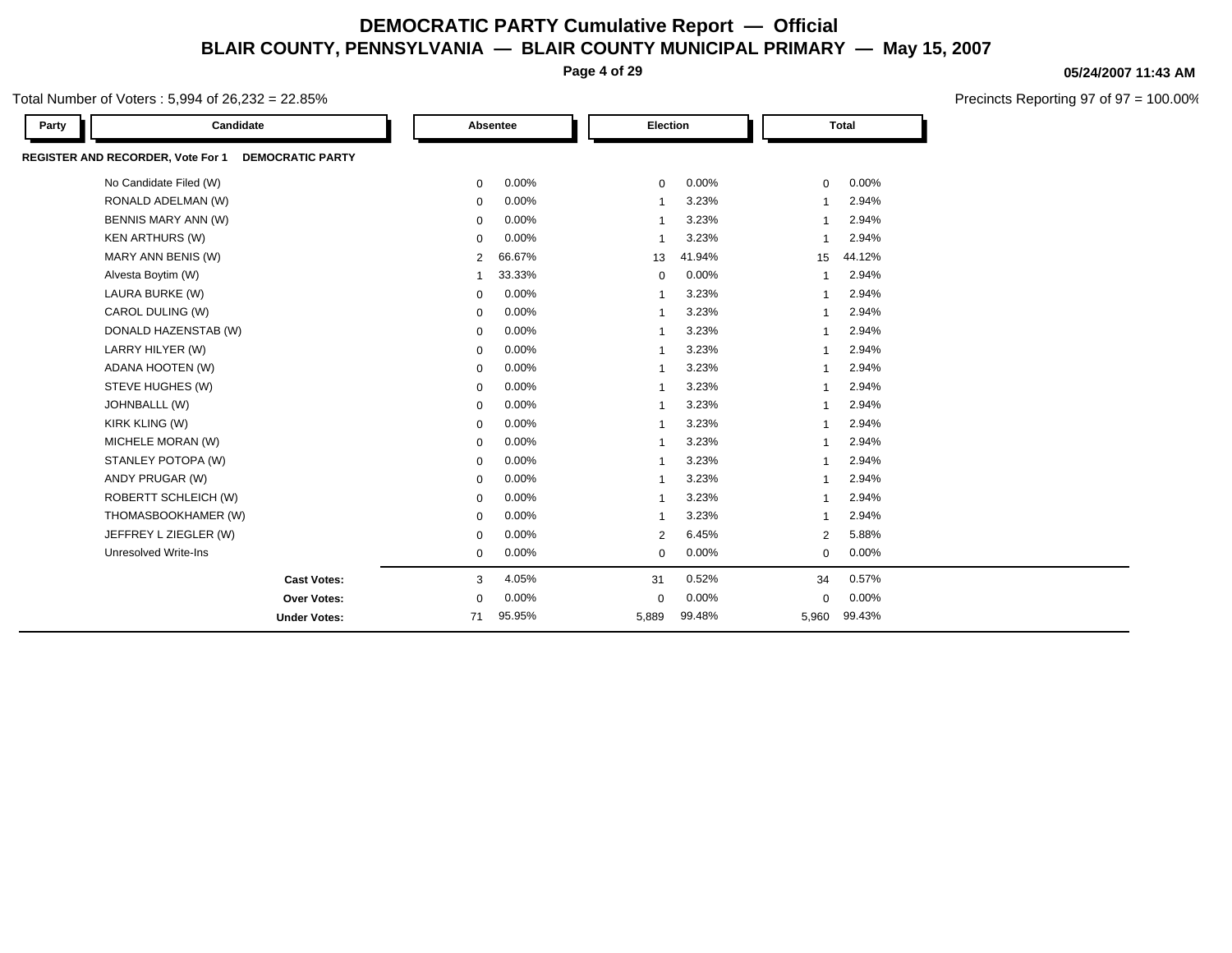**Page 5 of 29**

### Total Number of Voters : 5,994 of 26,232 = 22.85%

| <b>DEMOCRATIC PARTY</b><br>TREASURER, Vote For 1<br>0.00%<br>0.00%<br>0.00%<br>No Candidate Filed (W)<br>$\mathsf 0$<br>$\mathbf 0$<br>$\mathbf 0$<br>0.00%<br>3.23%<br>3.03%<br>RON ADELMAN (W)<br>$\mathbf 0$<br>$\overline{1}$<br>1<br>3.23%<br>3.03%<br>DAVE BECK (W)<br>0.00%<br>$\mathbf 0$<br>$\overline{1}$<br>1<br>ERIK CAGLE (W)<br>3.23%<br>3.03%<br>0.00%<br>$\mathbf 0$<br>$\overline{1}$<br>$\overline{\mathbf{1}}$<br>CAROTHERS (W)<br>38.71%<br>42.42%<br>$\overline{2}$<br>100.00%<br>12<br>14<br>BARBARA HAZENSTAB (W)<br>0.00%<br>3.23%<br>3.03%<br>$\mathbf 0$<br>$\mathbf{1}$<br>$\overline{1}$ |
|----------------------------------------------------------------------------------------------------------------------------------------------------------------------------------------------------------------------------------------------------------------------------------------------------------------------------------------------------------------------------------------------------------------------------------------------------------------------------------------------------------------------------------------------------------------------------------------------------------------------|
|                                                                                                                                                                                                                                                                                                                                                                                                                                                                                                                                                                                                                      |
|                                                                                                                                                                                                                                                                                                                                                                                                                                                                                                                                                                                                                      |
|                                                                                                                                                                                                                                                                                                                                                                                                                                                                                                                                                                                                                      |
|                                                                                                                                                                                                                                                                                                                                                                                                                                                                                                                                                                                                                      |
|                                                                                                                                                                                                                                                                                                                                                                                                                                                                                                                                                                                                                      |
|                                                                                                                                                                                                                                                                                                                                                                                                                                                                                                                                                                                                                      |
|                                                                                                                                                                                                                                                                                                                                                                                                                                                                                                                                                                                                                      |
| 0.00%<br>3.23%<br>3.03%<br>CHRISTOPHER JANCULA (W)<br>$\mathbf 0$<br>$\overline{1}$<br>1                                                                                                                                                                                                                                                                                                                                                                                                                                                                                                                             |
| 3.23%<br>3.03%<br>DAVID JOHNS (W)<br>0.00%<br>0<br>$\overline{1}$<br>$\overline{\mathbf{1}}$                                                                                                                                                                                                                                                                                                                                                                                                                                                                                                                         |
| DONALD TRUMP (W)<br>0.00%<br>3.23%<br>3.03%<br>$\mathbf 0$<br>$\overline{1}$<br>$\overline{1}$                                                                                                                                                                                                                                                                                                                                                                                                                                                                                                                       |
| FRED IMLER (W)<br>0.00%<br>3.23%<br>3.03%<br>$\mathbf 0$<br>$\mathbf{1}$<br>$\overline{\mathbf{1}}$                                                                                                                                                                                                                                                                                                                                                                                                                                                                                                                  |
| JAMES RCAROTHERS (W)<br>0.00%<br>3.23%<br>3.03%<br>$\mathbf 0$<br>$\overline{1}$<br>1                                                                                                                                                                                                                                                                                                                                                                                                                                                                                                                                |
| 3.23%<br>3.03%<br>JAMES W PONDER (W)<br>0.00%<br>$\overline{1}$<br>$\mathbf 0$<br>1                                                                                                                                                                                                                                                                                                                                                                                                                                                                                                                                  |
| KEN HATCH (W)<br>0.00%<br>3.23%<br>3.03%<br>$\mathbf{0}$<br>$\overline{1}$<br>1                                                                                                                                                                                                                                                                                                                                                                                                                                                                                                                                      |
| 3.23%<br>3.03%<br>LINDA LOCKARD (W)<br>0.00%<br>$\mathbf 0$<br>$\mathbf{1}$<br>1                                                                                                                                                                                                                                                                                                                                                                                                                                                                                                                                     |
| 0.00%<br>3.23%<br>3.03%<br>LINDAHARSHBARGER (W)<br>$\mathbf{0}$<br>$\overline{1}$<br>1                                                                                                                                                                                                                                                                                                                                                                                                                                                                                                                               |
| 0.00%<br>3.23%<br>3.03%<br>NADINE FERGUSON (W)<br>0<br>$\mathbf{1}$<br>1                                                                                                                                                                                                                                                                                                                                                                                                                                                                                                                                             |
| 3.23%<br>3.03%<br>PATTYROSST (W)<br>0.00%<br>0<br>$\overline{1}$<br>1                                                                                                                                                                                                                                                                                                                                                                                                                                                                                                                                                |
| 3.03%<br>RICHARD PEO (W)<br>0.00%<br>3.23%<br>$\mathbf 0$<br>$\overline{1}$<br>1                                                                                                                                                                                                                                                                                                                                                                                                                                                                                                                                     |
| 0.00%<br>3.23%<br>3.03%<br>RICK KARP (W)<br>$\mathbf 0$<br>$\mathbf{1}$<br>$\overline{\mathbf{1}}$                                                                                                                                                                                                                                                                                                                                                                                                                                                                                                                   |
| ROBERT HABERSTROH JR (W)<br>0.00%<br>3.23%<br>3.03%<br>$\mathbf 0$<br>$\overline{1}$<br>1                                                                                                                                                                                                                                                                                                                                                                                                                                                                                                                            |
| 3.03%<br>TIMOTHY J KLOCK (W)<br>0.00%<br>3.23%<br>0<br>$\overline{1}$<br>1                                                                                                                                                                                                                                                                                                                                                                                                                                                                                                                                           |
| 0.00%<br><b>Unresolved Write-Ins</b><br>0.00%<br>0.00%<br>$\mathbf 0$<br>$\mathbf 0$<br>$\mathbf 0$                                                                                                                                                                                                                                                                                                                                                                                                                                                                                                                  |
| 0.55%<br>2.70%<br>0.52%<br>2<br><b>Cast Votes:</b><br>31<br>33                                                                                                                                                                                                                                                                                                                                                                                                                                                                                                                                                       |
| 0.00%<br>0.00%<br>0.00%<br>$\mathbf{0}$<br>$\mathbf 0$<br>$\mathbf 0$<br><b>Over Votes:</b>                                                                                                                                                                                                                                                                                                                                                                                                                                                                                                                          |
| 99.48%<br>99.45%<br>97.30%<br><b>Under Votes:</b><br>72<br>5,889<br>5,961                                                                                                                                                                                                                                                                                                                                                                                                                                                                                                                                            |
| MAGISTERIAL DISTRICT JUDGE DISTRICT 24-3-02, Vote For 1<br><b>DEMOCRATIC PARTY</b>                                                                                                                                                                                                                                                                                                                                                                                                                                                                                                                                   |
| DEM<br>SHAWN B. COHEN, ATTORNEY<br>$\overline{2}$<br>25.00%<br>262<br>23.62%<br>264<br>23.63%                                                                                                                                                                                                                                                                                                                                                                                                                                                                                                                        |
| <b>DEM</b><br>STEVEN D. JACKSON<br>3<br>37.50%<br>438<br>39.50%<br>39.48%<br>441                                                                                                                                                                                                                                                                                                                                                                                                                                                                                                                                     |
| <b>DEM</b><br>DAVID E. BURCHFIELD, JR.<br>37.50%<br>11.18%<br>11.37%<br>3<br>124<br>127                                                                                                                                                                                                                                                                                                                                                                                                                                                                                                                              |
| <b>DEM</b><br>CHRISTOPHER COHN, POLICE OFFICER<br>0.00%<br>25.52%<br>25.34%<br>$\mathbf 0$<br>283<br>283                                                                                                                                                                                                                                                                                                                                                                                                                                                                                                             |
| 0.09%<br>STEVE JACKSON (W)<br>0.00%<br>0.09%<br>$\mathbf 0$<br>$\overline{1}$<br>$\overline{1}$                                                                                                                                                                                                                                                                                                                                                                                                                                                                                                                      |
| PATTY ROSS (W)<br>0.00%<br>0.09%<br>0.09%<br>$\mathbf{0}$<br>$\overline{1}$<br>$\overline{\mathbf{1}}$                                                                                                                                                                                                                                                                                                                                                                                                                                                                                                               |
| 0.00%<br>0.00%<br>0.00%<br>Unresolved Write-Ins<br>$\mathbf 0$<br>$\mathbf 0$<br>$\mathbf 0$                                                                                                                                                                                                                                                                                                                                                                                                                                                                                                                         |
| 80.00%<br>92.96%<br>92.85%<br><b>Cast Votes:</b><br>8<br>1,109<br>1,117                                                                                                                                                                                                                                                                                                                                                                                                                                                                                                                                              |
| 0.17%<br>20.00%<br>0.00%<br><b>Over Votes:</b><br>2<br>$\mathbf 0$<br>2                                                                                                                                                                                                                                                                                                                                                                                                                                                                                                                                              |
| 0.00%<br>7.04%<br>6.98%<br>$\mathbf 0$<br>84<br>84<br><b>Under Votes:</b>                                                                                                                                                                                                                                                                                                                                                                                                                                                                                                                                            |

#### **05/24/2007 11:43 AM**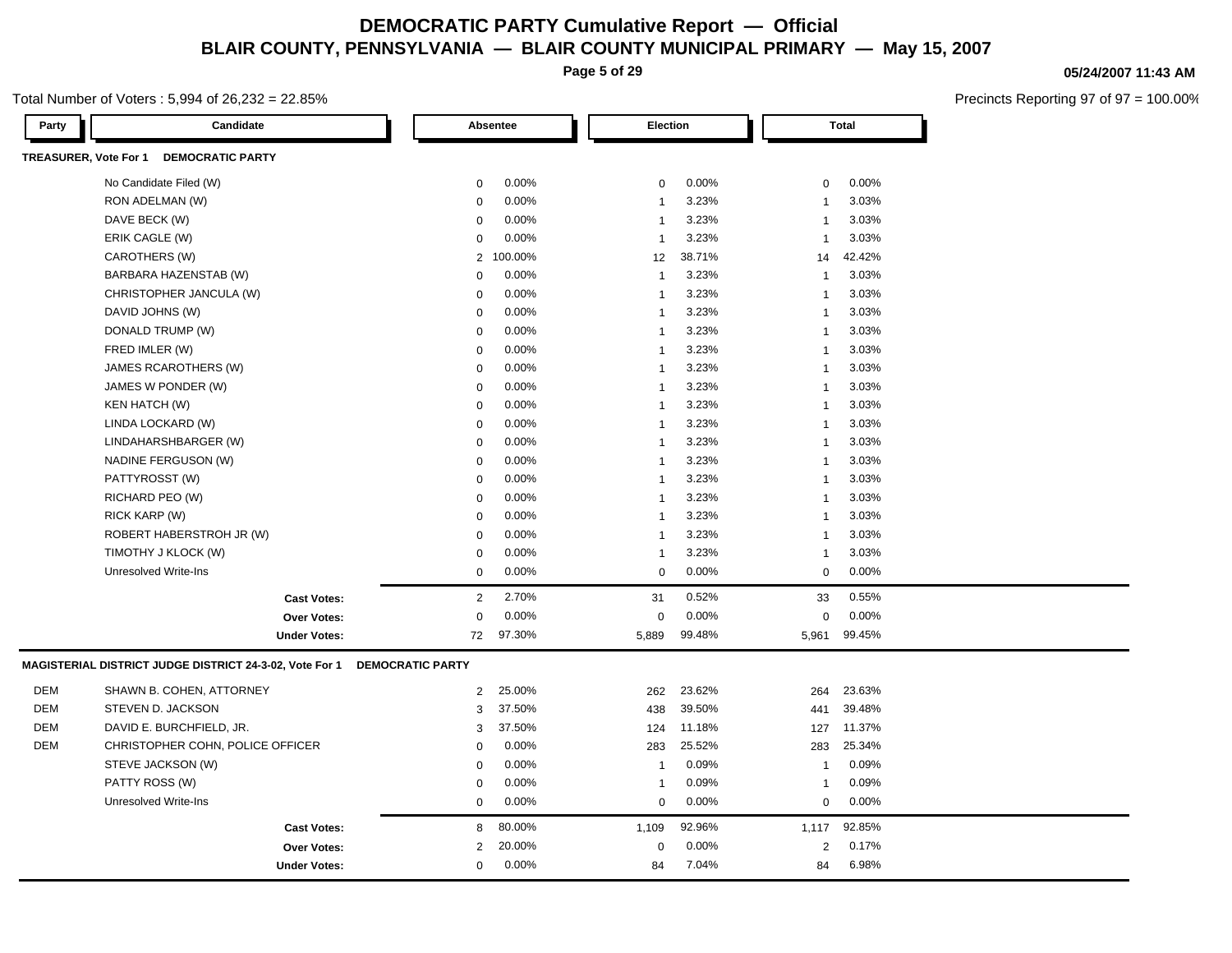**Page 6 of 29**

### Total Number of Voters : 5,994 of 26,232 = 22.85%

| Party      | Candidate                                                                  |             | Absentee | Election                |        |                         | <b>Total</b> |  |
|------------|----------------------------------------------------------------------------|-------------|----------|-------------------------|--------|-------------------------|--------------|--|
|            | ALTOONA CITY COUNCIL FOUR YEAR TERM, Vote For 3<br><b>DEMOCRATIC PARTY</b> |             |          |                         |        |                         |              |  |
| <b>DEM</b> | <b>BOB HOFFMAN</b>                                                         | 24          | 51.06%   | 1,669                   | 49.84% | 1,693                   | 49.85%       |  |
| <b>DEM</b> | <b>RUSSELL J. MONTGOMERY</b>                                               | 23          | 48.94%   | 1,614                   | 48.19% | 1,637                   | 48.20%       |  |
|            | CARL BENETT (W)                                                            | $\mathbf 0$ | 0.00%    | $\overline{1}$          | 0.03%  | $\overline{1}$          | 0.03%        |  |
|            | BILL BRAVIN (W)                                                            | 0           | 0.00%    | $\overline{1}$          | 0.03%  | $\overline{1}$          | 0.03%        |  |
|            | JEN BRUNO (W)                                                              | $\mathbf 0$ | 0.00%    | $\overline{1}$          | 0.03%  | $\overline{1}$          | 0.03%        |  |
|            | ERIC CAGLE (W)                                                             | $\mathbf 0$ | 0.00%    | 39                      | 1.16%  | 39                      | 1.15%        |  |
|            | SANDRA K COX (W)                                                           | $\mathbf 0$ | 0.00%    | $\overline{1}$          | 0.03%  | $\overline{1}$          | 0.03%        |  |
|            | ERIKKCAGMEEED (W)                                                          | $\mathbf 0$ | 0.00%    | $\overline{1}$          | 0.03%  | $\overline{1}$          | 0.03%        |  |
|            | GARRYCONERBY (W)                                                           | $\mathbf 0$ | 0.00%    | $\overline{1}$          | 0.03%  | $\overline{1}$          | 0.03%        |  |
|            | MARK GEIS (W)                                                              | $\mathbf 0$ | 0.00%    | $\overline{\mathbf{1}}$ | 0.03%  | $\overline{\mathbf{1}}$ | 0.03%        |  |
|            | LEE HAMMAKER (W)                                                           | $\mathbf 0$ | 0.00%    | $\overline{\mathbf{1}}$ | 0.03%  | $\overline{1}$          | 0.03%        |  |
|            | MARGARET HENDRICKS (W)                                                     | $\mathbf 0$ | 0.00%    | $\overline{\mathbf{1}}$ | 0.03%  | $\overline{1}$          | 0.03%        |  |
|            | ROBERT HOUSMAN (W)                                                         | $\mathbf 0$ | 0.00%    | $\overline{\mathbf{1}}$ | 0.03%  | $\overline{\mathbf{1}}$ | 0.03%        |  |
|            | JAMES JOHNS (W)                                                            | $\mathbf 0$ | 0.00%    | $\overline{1}$          | 0.03%  | $\overline{1}$          | 0.03%        |  |
|            | FRANK GERHART JR (W)                                                       | $\mathbf 0$ | 0.00%    | $\overline{1}$          | 0.03%  | $\overline{1}$          | 0.03%        |  |
|            | WILLIAM B CROSS JR (W)                                                     | $\mathbf 0$ | 0.00%    | $\overline{\mathbf{1}}$ | 0.03%  | $\overline{1}$          | 0.03%        |  |
|            | BRUCE KELLER (W)                                                           | $\mathbf 0$ | 0.00%    | $\overline{\mathbf{1}}$ | 0.03%  | $\overline{1}$          | 0.03%        |  |
|            | LORI MOSCHELLA KELLER (W)                                                  | $\mathbf 0$ | 0.00%    | $\overline{1}$          | 0.03%  | $\mathbf{1}$            | 0.03%        |  |
|            | <b>BRUCE KELLEY (W)</b>                                                    | $\mathbf 0$ | 0.00%    | $\overline{4}$          | 0.12%  | $\overline{4}$          | 0.12%        |  |
|            | SCOTT MACKABEN (W)                                                         | $\mathbf 0$ | 0.00%    | $\overline{1}$          | 0.03%  | $\overline{1}$          | 0.03%        |  |
|            | DENNIS PAGE (W)                                                            | $\mathbf 0$ | 0.00%    | $\overline{1}$          | 0.03%  | $\overline{1}$          | 0.03%        |  |
|            | JOE REIKER (W)                                                             | 0           | 0.00%    | $\overline{2}$          | 0.06%  | 2                       | 0.06%        |  |
|            | TERRY TOMASETTI (W)                                                        | $\mathbf 0$ | 0.00%    | $\overline{1}$          | 0.03%  | $\mathbf{1}$            | 0.03%        |  |
|            | TOMMSTOUT (W)                                                              | $\mathbf 0$ | 0.00%    | $\overline{\mathbf{1}}$ | 0.03%  | $\overline{1}$          | 0.03%        |  |
|            | KENNETH WILKINSON (W)                                                      | $\mathbf 0$ | 0.00%    | $\overline{\mathbf{1}}$ | 0.03%  | $\overline{1}$          | 0.03%        |  |
|            | <b>BARRY WRIGHT (W)</b>                                                    | $\mathbf 0$ | 0.00%    | $\overline{1}$          | 0.03%  | $\overline{1}$          | 0.03%        |  |
|            | <b>Unresolved Write-Ins</b>                                                | $\mathbf 0$ | 0.00%    | $\mathbf 0$             | 0.00%  | $\mathbf 0$             | 0.00%        |  |
|            | <b>Cast Votes:</b>                                                         | 47          | 44.76%   | 3,349                   | 49.11% | 3,396                   | 49.05%       |  |
|            | Over Votes:                                                                | 0           | 0.00%    | 0                       | 0.00%  | $\mathbf 0$             | 0.00%        |  |
|            | <b>Under Votes:</b>                                                        | 58          | 55.24%   | 3,470                   | 50.89% | 3,528                   | 50.95%       |  |

#### **05/24/2007 11:43 AM**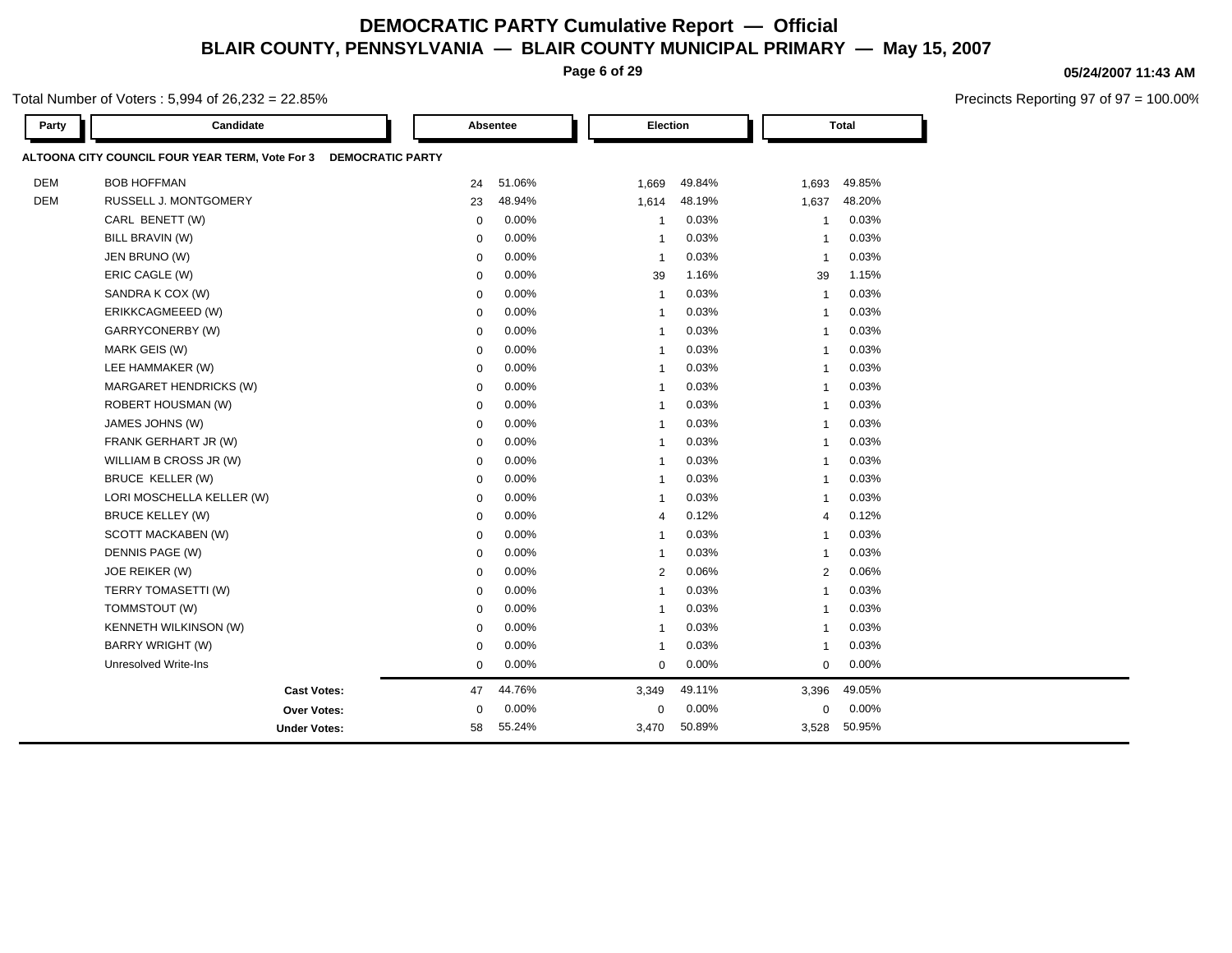**Page 7 of 29**

Total Number of Voters : 5,994 of 26,232 = 22.85%

**05/24/2007 11:43 AM**

| Candidate<br>Party                                                   |                         | Absentee   | Election       |         |                | <b>Total</b> |  |
|----------------------------------------------------------------------|-------------------------|------------|----------------|---------|----------------|--------------|--|
| ALLEGHENY TOWNSHIP SUPERVISOR SIX YEAR TERM, Vote For 1              | <b>DEMOCRATIC PARTY</b> |            |                |         |                |              |  |
| No Candidate Filed (W)                                               | $\mathbf 0$             | 0.00%      | $\mathbf 0$    | 0.00%   | $\mathbf 0$    | 0.00%        |  |
| DANIEL BOETICH (W)                                                   | $\mathbf 0$             | 0.00%      | $\mathbf{1}$   | 5.00%   | $\mathbf{1}$   | 5.00%        |  |
| DONALD FOWKES (W)                                                    | $\Omega$                | 0.00%      | $\mathbf{1}$   | 5.00%   | $\overline{1}$ | 5.00%        |  |
| FRED N IMLER II (W)                                                  | $\Omega$                | 0.00%      | 3              | 15.00%  | 3              | 15.00%       |  |
| THOMAS SMITH (W)                                                     | $\mathbf 0$             | 0.00%      | 15             | 75.00%  | 15             | 75.00%       |  |
| <b>Unresolved Write-Ins</b>                                          | 0                       | 0.00%      | $\mathbf 0$    | 0.00%   | $\mathbf 0$    | 0.00%        |  |
| <b>Cast Votes:</b>                                                   | $\mathbf 0$             | 0.00%      | 20             | 5.60%   | 20             | 5.56%        |  |
| <b>Over Votes:</b>                                                   | 0                       | 0.00%      | $\mathbf 0$    | 0.00%   | $\mathbf 0$    | 0.00%        |  |
| <b>Under Votes:</b>                                                  |                         | 3 100.00%  | 337            | 94.40%  | 340            | 94.44%       |  |
| ALLEGHENY TOWNSHIP AUDITOR SIX YEAR TERM, Vote For 1                 | <b>DEMOCRATIC PARTY</b> |            |                |         |                |              |  |
| No Candidate Filed (W)                                               | $\mathbf 0$             | 0.00%      | $\mathbf 0$    | 0.00%   | $\mathbf 0$    | 0.00%        |  |
| GALEN E HELSEL (W)                                                   | $\mathbf 0$             | 0.00%      | $\mathbf{1}$   | 100.00% |                | 1 100.00%    |  |
| <b>Unresolved Write-Ins</b>                                          | 0                       | 0.00%      | $\mathbf 0$    | 0.00%   | $\mathbf 0$    | 0.00%        |  |
| <b>Cast Votes:</b>                                                   | $\mathbf 0$             | 0.00%      | $\overline{1}$ | 0.28%   | $\mathbf{1}$   | 0.28%        |  |
| Over Votes:                                                          | 0                       | 0.00%      | 0              | 0.00%   | $\mathbf 0$    | 0.00%        |  |
| <b>Under Votes:</b>                                                  |                         | 3 100.00%  | 356            | 99.72%  | 359            | 99.72%       |  |
| ANTIS TOWNSHIP SUPERVISOR SIX YEAR TERM, Vote For 2 DEMOCRATIC PARTY |                         |            |                |         |                |              |  |
| No Candidate Filed (W)                                               | $\mathbf 0$             | 0.00%      | $\mathbf 0$    | 0.00%   | $\mathbf 0$    | 0.00%        |  |
| CHARLES TAYLOR (W)                                                   | 0                       | 0.00%      | 6              | 20.00%  | 6              | 20.00%       |  |
| CHARLIE TAYLOR KEN HOSTLR (W)                                        | $\mathbf 0$             | 0.00%      | $\mathbf{1}$   | 3.33%   | $\mathbf{1}$   | 3.33%        |  |
| GENSAMER (W)                                                         | $\mathbf 0$             | 0.00%      | 2              | 6.67%   | $\overline{2}$ | 6.67%        |  |
| SCOTT BALDWIN (W)                                                    | $\mathbf 0$             | 0.00%      | $\overline{1}$ | 3.33%   | $\overline{1}$ | 3.33%        |  |
| KAREN L BALDWIN (W)                                                  | $\mathbf 0$             | 0.00%      | $\overline{1}$ | 3.33%   | $\overline{1}$ | 3.33%        |  |
| JOE DELMASTO (W)                                                     | $\mathbf 0$             | 0.00%      | $\mathbf{1}$   | 3.33%   | $\mathbf{1}$   | 3.33%        |  |
| RON GENSAMER (W)                                                     | 0                       | 0.00%      | 3              | 10.00%  | 3              | 10.00%       |  |
| ROBERT P HORNBERGER (W)                                              | $\mathbf 0$             | 0.00%      | 10             | 33.33%  | 10             | 33.33%       |  |
| KEN HOSLER (W)                                                       | $\mathbf 0$             | 0.00%      | 3              | 10.00%  | 3              | 10.00%       |  |
| SARAH MILLER (W)                                                     | $\mathbf 0$             | 0.00%      | 2              | 6.67%   | $\overline{2}$ | 6.67%        |  |
| Unresolved Write-Ins                                                 | $\mathbf 0$             | $0.00\%$   | $\Omega$       | 0.00%   | $\mathbf 0$    | 0.00%        |  |
| <b>Cast Votes:</b>                                                   | $\mathbf 0$             | 0.00%      | 30             | 5.73%   | 30             | 5.62%        |  |
| Over Votes:                                                          | $\mathbf 0$             | 0.00%      | $\mathbf 0$    | 0.00%   | $\mathbf 0$    | 0.00%        |  |
| <b>Under Votes:</b>                                                  |                         | 10 100.00% | 494            | 94.27%  | 504            | 94.38%       |  |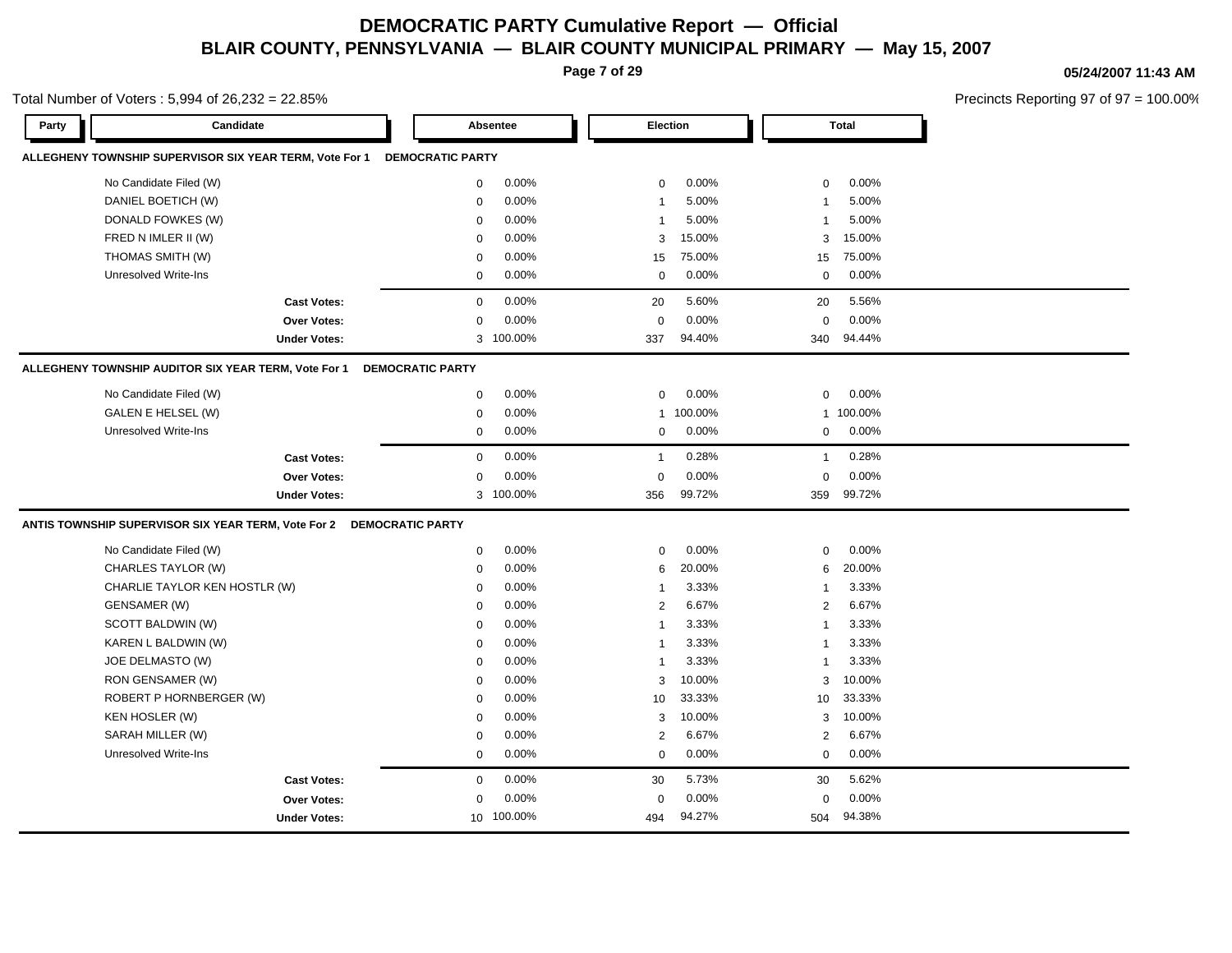**Page 8 of 29**

#### **05/24/2007 11:43 AM**

Precincts Reporting 97 of 97 = 100.00%

#### Total Number of Voters : 5,994 of 26,232 = 22.85%

| Party | Candidate                                                                    |                         | Absentee  | Election                |        |                | <b>Total</b> |
|-------|------------------------------------------------------------------------------|-------------------------|-----------|-------------------------|--------|----------------|--------------|
|       | ANTIS TOWNSHIP SUPERVISOR TWO YEAR TERM, Vote For 1                          | <b>DEMOCRATIC PARTY</b> |           |                         |        |                |              |
|       | No Candidate Filed (W)                                                       | 0                       | 0.00%     | $\mathbf 0$             | 0.00%  | $\mathbf 0$    | 0.00%        |
|       | DWAIN BALDWIN (W)                                                            | $\mathbf 0$             | 0.00%     | $\mathbf{1}$            | 14.29% | 1              | 14.29%       |
|       | J PHILIP HALL (W)                                                            | $\mathbf 0$             | 0.00%     | $\overline{\mathbf{1}}$ | 14.29% | $\mathbf{1}$   | 14.29%       |
|       | ROBERT HORNBERGER (W)                                                        | $\mathbf 0$             | 0.00%     | $\overline{2}$          | 28.57% | $\overline{2}$ | 28.57%       |
|       | KEN HOSTLER (W)                                                              | $\mathbf 0$             | 0.00%     | -1                      | 14.29% | $\mathbf{1}$   | 14.29%       |
|       | DON STIFFLER (W)                                                             | $\mathbf 0$             | 0.00%     | $\overline{1}$          | 14.29% | $\mathbf{1}$   | 14.29%       |
|       | CHARLIE TAYLOR (W)                                                           | $\mathbf 0$             | 0.00%     | -1                      | 14.29% | 1              | 14.29%       |
|       | Unresolved Write-Ins                                                         | 0                       | 0.00%     | 0                       | 0.00%  | 0              | 0.00%        |
|       | <b>Cast Votes:</b>                                                           | $\mathbf 0$             | 0.00%     | $\overline{7}$          | 2.67%  | $\overline{7}$ | 2.62%        |
|       | Over Votes:                                                                  | $\mathbf 0$             | 0.00%     | $\mathbf 0$             | 0.00%  | $\mathbf 0$    | 0.00%        |
|       | <b>Under Votes:</b>                                                          |                         | 5 100.00% | 255                     | 97.33% | 260            | 97.38%       |
|       | ANTIS TOWNSHIP AUDITOR SIX YEAR TERM, Vote For 1<br><b>DEMOCRATIC PARTY</b>  |                         |           |                         |        |                |              |
|       | No Candidate Filed (W)                                                       | 0                       | 0.00%     | $\mathbf 0$             | 0.00%  | 0              | 0.00%        |
|       | ROBERT HORNBERGER SR (W)                                                     | $\mathbf 0$             | 0.00%     | $\overline{1}$          | 33.33% | 1              | 33.33%       |
|       | RON GENSMER (W)                                                              | $\mathbf 0$             | 0.00%     | $\overline{2}$          | 66.67% | $\overline{2}$ | 66.67%       |
|       | <b>Unresolved Write-Ins</b>                                                  | 0                       | 0.00%     | 0                       | 0.00%  | $\mathbf 0$    | 0.00%        |
|       | <b>Cast Votes:</b>                                                           | $\mathbf 0$             | 0.00%     | 3                       | 1.15%  | 3              | 1.12%        |
|       | Over Votes:                                                                  | 0                       | 0.00%     | $\mathbf 0$             | 0.00%  | $\mathbf 0$    | 0.00%        |
|       | <b>Under Votes:</b>                                                          |                         | 5 100.00% | 259                     | 98.85% | 264            | 98.88%       |
|       | ANTIS TOWNSHIP AUDITOR FOUR YEAR TERM, Vote For 1<br><b>DEMOCRATIC PARTY</b> |                         |           |                         |        |                |              |
|       | No Candidate Filed (W)                                                       | 0                       | 0.00%     | $\mathbf 0$             | 0.00%  | 0              | 0.00%        |
|       | RON GENSINGER (W)                                                            | $\mathbf 0$             | 0.00%     | $\overline{1}$          | 50.00% | -1             | 50.00%       |
|       | JANET CLAAR (W)                                                              | $\mathbf 0$             | 0.00%     | $\overline{1}$          | 50.00% | $\mathbf{1}$   | 50.00%       |
|       | Unresolved Write-Ins                                                         | 0                       | 0.00%     | 0                       | 0.00%  | 0              | 0.00%        |
|       | <b>Cast Votes:</b>                                                           | 0                       | 0.00%     | 2                       | 0.76%  | $\overline{2}$ | 0.75%        |
|       | <b>Over Votes:</b>                                                           | $\mathbf 0$             | 0.00%     | $\mathbf 0$             | 0.00%  | $\Omega$       | 0.00%        |
|       | <b>Under Votes:</b>                                                          |                         | 5 100.00% | 260                     | 99.24% | 265            | 99.25%       |
|       |                                                                              |                         |           |                         |        |                |              |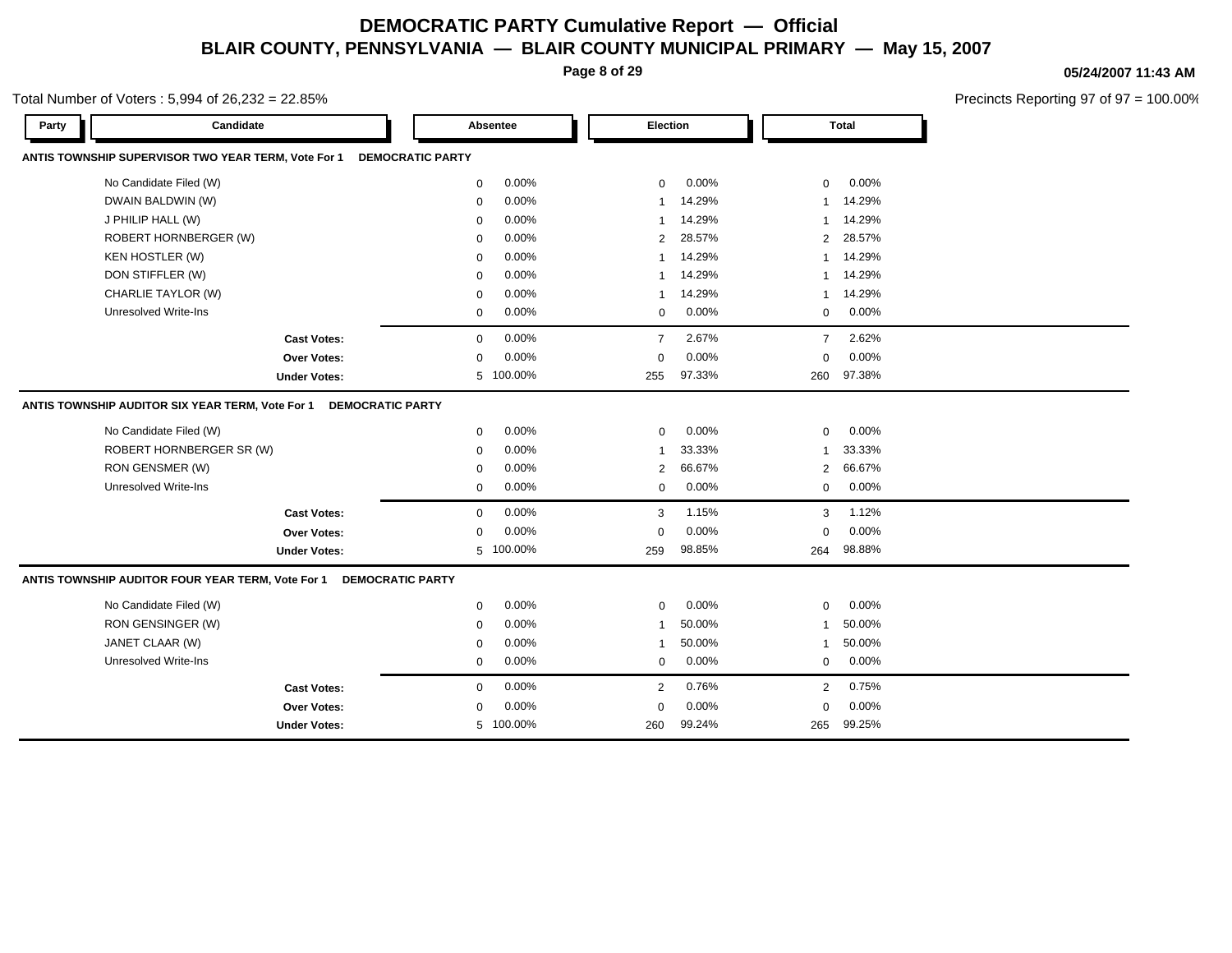**Page 9 of 29**

### **05/24/2007 11:43 AM**

Precincts Reporting 97 of 97 = 100.00%

|       | Total Number of Voters: $5,994$ of $26,232 = 22.85\%$ |                    |                         |          |                |          |              |              | <b>Precincts Reportin</b> |
|-------|-------------------------------------------------------|--------------------|-------------------------|----------|----------------|----------|--------------|--------------|---------------------------|
| Party | Candidate                                             |                    | Absentee                |          |                | Election |              | <b>Total</b> |                           |
|       | BELLWOOD BOROUGH COUNCIL FOUR YEAR TERM, Vote For 3   |                    | <b>DEMOCRATIC PARTY</b> |          |                |          |              |              |                           |
|       | No Candidate Filed (W)                                |                    | 0                       | $0.00\%$ | $\Omega$       | $0.00\%$ | $\mathbf{0}$ | 0.00%        |                           |
|       | DONALD WALKER (W)                                     |                    | 0                       | $0.00\%$ | $\overline{2}$ | 6.06%    | 2            | 6.06%        |                           |
|       | CHRISTOPHER E CLARK (W)                               |                    | $\mathbf{0}$            | $0.00\%$ |                | 3.03%    |              | 3.03%        |                           |
|       | CHRIS CREEK (W)                                       |                    | $\mathbf{0}$            | $0.00\%$ | 8              | 24.24%   | 8            | 24.24%       |                           |
|       | DONALDWALKERRR (W)                                    |                    | 0                       | $0.00\%$ |                | 3.03%    |              | 3.03%        |                           |
|       | EIKEEN NEWBERRY (W)                                   |                    | $\mathbf{0}$            | $0.00\%$ | 11             | 33.33%   | 11           | 33.33%       |                           |
|       | JOHN KRIEGER (W)                                      |                    | $\mathbf{0}$            | $0.00\%$ |                | 3.03%    |              | 3.03%        |                           |
|       | SUE JOHNSOOON (W)                                     |                    | 0                       | $0.00\%$ |                | 3.03%    |              | 3.03%        |                           |
|       | STEVE PALOVICH (W)                                    |                    | $\mathbf{0}$            | $0.00\%$ | 8              | 24.24%   | 8            | 24.24%       |                           |
|       | Unresolved Write-Ins                                  |                    | $\mathbf{0}$            | $0.00\%$ | $\Omega$       | $0.00\%$ | 0            | 0.00%        |                           |
|       |                                                       | <b>Cast Votes:</b> | $\mathbf{0}$            | $0.00\%$ | 33             | 18.03%   | 33           | 18.03%       |                           |
|       |                                                       | Over Votes:        | $\mathbf{0}$            | $0.00\%$ | $\mathbf{0}$   | $0.00\%$ | $\mathbf{0}$ | $0.00\%$     |                           |

**Under Votes:** 0

#### **BELLWOOD BOROUGH COUNCIL TWO YEAR TERM, Vote For 1 DEMOCRATIC PARTY**

| No Candidate Filed (W) |                     | $\Omega$ | $0.00\%$ |              | $0.00\%$ |    | $0.00\%$        |  |
|------------------------|---------------------|----------|----------|--------------|----------|----|-----------------|--|
| EILEEN NEWBERRY (W)    |                     | $\Omega$ | 0.00%    |              | 12.50%   |    | 12.50%          |  |
| STEPHEN PALOVICH (W)   |                     | $\Omega$ | $0.00\%$ |              | 12.50%   |    | 12.50%          |  |
| DONALD WALKER (W)      |                     | $\Omega$ | $0.00\%$ | 6            | 75.00%   |    | 6 75.00%        |  |
| Unresolved Write-Ins   |                     | $\Omega$ | $0.00\%$ | $\Omega$     | $0.00\%$ |    | $0.00\%$        |  |
|                        | <b>Cast Votes:</b>  | $\Omega$ | $0.00\%$ | 8            | 13.11%   |    | 8 13.11%        |  |
|                        | <b>Over Votes:</b>  | $\Omega$ | $0.00\%$ | $\mathbf{0}$ | $0.00\%$ |    | $0\quad 0.00\%$ |  |
|                        | <b>Under Votes:</b> | $\Omega$ | $0.00\%$ | 53           | 86.89%   | 53 | 86.89%          |  |

150 81.97%

 150 150 81.97% 81.97% 0.00% 0 0.00%

#### **BELLWOOD ANTIS SCHOOL DIRECTOR FOUR YEAR TERM, Vote For 5 DEMOCRATIC PARTY**

| DEM | <b>J. KENNETH LOUCKS</b> |                | 3 15.79% | 192          | 17.33%   | 195          | 17.30%     |  |
|-----|--------------------------|----------------|----------|--------------|----------|--------------|------------|--|
| DEM | DAVID A. WORTHING        |                | 3 15.79% | 197          | 17.78%   | 200          | 17.75%     |  |
| DEM | RHONDA A. HOCUTT         |                | 4 21.05% | 176          | 15.88%   | 180          | 15.97%     |  |
| DEM | <b>JEFF PLUMMER</b>      |                | 3 15.79% | 189          | 17.06%   |              | 192 17.04% |  |
| DEM | <b>DONNA TYLER</b>       |                | 3 15.79% | 189          | 17.06%   | 192          | 17.04%     |  |
| DEM | JAMES B. OTTO            |                | 3 15.79% | 163          | 14.71%   | 166          | 14.73%     |  |
|     | DAVE TREXLER (W)         | $\overline{0}$ | $0.00\%$ |              | 0.09%    |              | $0.09\%$   |  |
|     | IRENE WERTZ (W)          | $\overline{0}$ | $0.00\%$ |              | 0.09%    |              | 0.09%      |  |
|     | Unresolved Write-Ins     | $\mathbf{0}$   | $0.00\%$ | $\mathbf{0}$ | $0.00\%$ | $\mathbf{0}$ | $0.00\%$   |  |
|     | <b>Cast Votes:</b>       | 19             | 76.00%   | 1,108        | 68.61%   | 1,127        | 68.72%     |  |
|     | <b>Over Votes:</b>       | $\overline{0}$ | $0.00\%$ | $\mathbf{0}$ | 0.00%    | $\mathbf{0}$ | $0.00\%$   |  |
|     | <b>Under Votes:</b>      |                | 6 24.00% | 507          | 31.39%   | 513          | 31.28%     |  |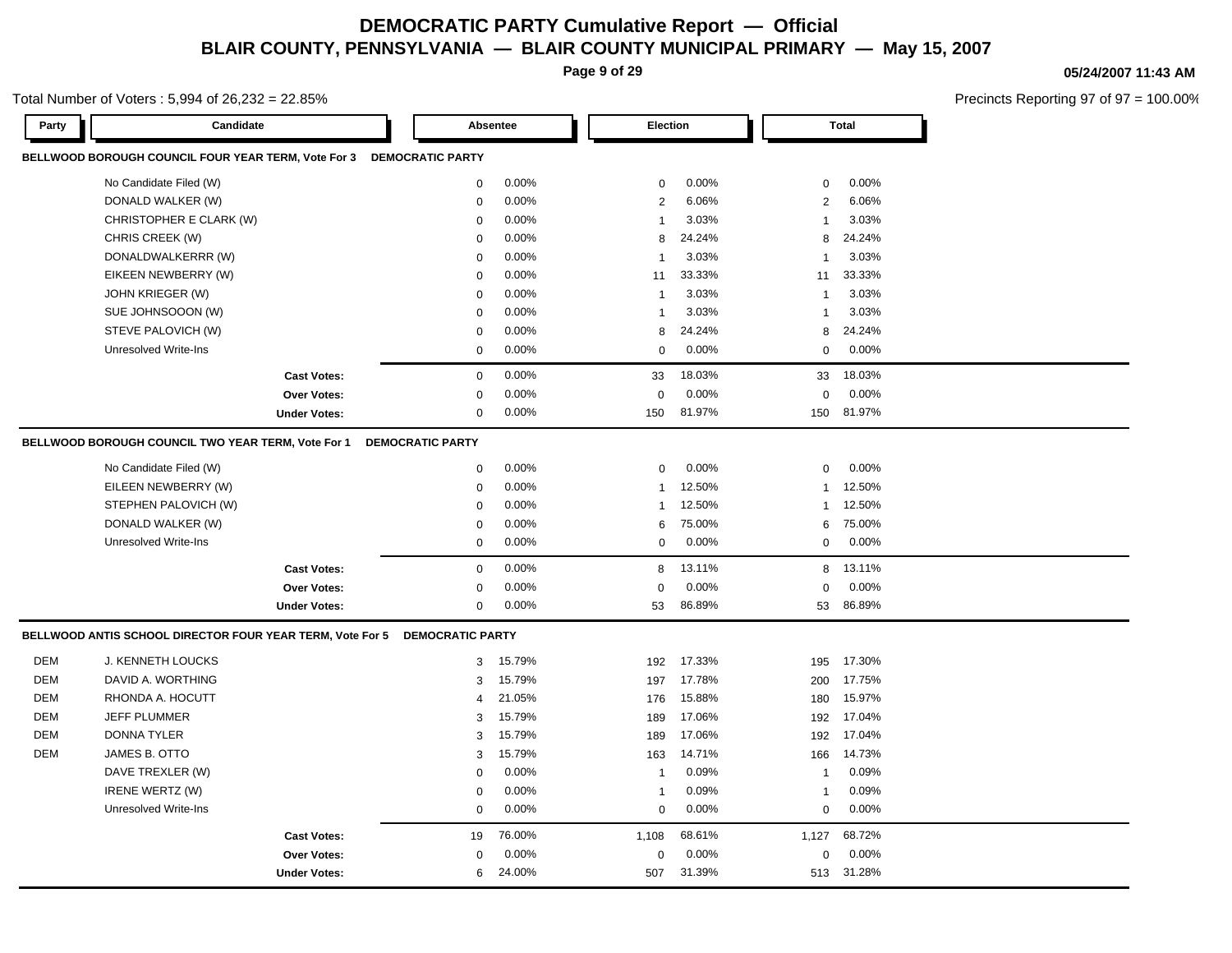**Page 10 of 29**

Total Number of Voters : 5,994 of 26,232 = 22.85%

#### **05/24/2007 11:43 AM**

| Party | Candidate                                               |                         |                         | Absentee  |                | Election |                | <b>Total</b> |  |
|-------|---------------------------------------------------------|-------------------------|-------------------------|-----------|----------------|----------|----------------|--------------|--|
|       | BLAIR TOWNSHIP SUPERVISOR SIX YEAR TERM, Vote For 1     |                         | <b>DEMOCRATIC PARTY</b> |           |                |          |                |              |  |
|       | No Candidate Filed (W)                                  |                         | $\mathbf 0$             | 0.00%     | $\mathbf 0$    | 0.00%    | $\mathbf 0$    | 0.00%        |  |
|       | PALMER BROWN (W)                                        |                         | $\mathsf 0$             | 0.00%     | $\overline{7}$ | 38.89%   | $\overline{7}$ | 38.89%       |  |
|       | KIRK J DODSON (W)                                       |                         | $\Omega$                | 0.00%     | $\mathbf{1}$   | 5.56%    | -1             | 5.56%        |  |
|       | ERICPRENDERGAST (W)                                     |                         | $\mathbf 0$             | $0.00\%$  | 9              | 50.00%   | 9              | 50.00%       |  |
|       | PUMERBROWN (W)                                          |                         | $\mathbf 0$             | 0.00%     | $\mathbf{1}$   | 5.56%    | -1             | 5.56%        |  |
|       | Unresolved Write-Ins                                    |                         | $\mathbf 0$             | 0.00%     | $\mathbf 0$    | $0.00\%$ | 0              | 0.00%        |  |
|       |                                                         | <b>Cast Votes:</b>      | $\mathbf 0$             | 0.00%     | 18             | 8.87%    | 18             | 8.82%        |  |
|       |                                                         | <b>Over Votes:</b>      | $\mathbf 0$             | 0.00%     | $\mathbf 0$    | 0.00%    | $\mathbf 0$    | 0.00%        |  |
|       |                                                         | <b>Under Votes:</b>     |                         | 1 100.00% | 185            | 91.13%   | 186            | 91.18%       |  |
|       | BLAIR TOWNSHIP AUDITOR SIX YEAR TERM, Vote For 1        | <b>DEMOCRATIC PARTY</b> |                         |           |                |          |                |              |  |
|       | No Candidate Filed (W)                                  |                         | $\mathbf 0$             | 0.00%     | $\mathbf 0$    | 0.00%    | $\mathbf 0$    | 0.00%        |  |
|       | DICKWEBER (W)                                           |                         | $\mathbf 0$             | 0.00%     | 9              | 100.00%  | 9              | 100.00%      |  |
|       | <b>Unresolved Write-Ins</b>                             |                         | $\mathbf 0$             | 0.00%     | $\mathbf 0$    | 0.00%    | $\mathbf 0$    | 0.00%        |  |
|       |                                                         | <b>Cast Votes:</b>      | $\mathbf 0$             | 0.00%     | 9              | 4.43%    | 9              | 4.41%        |  |
|       |                                                         | <b>Over Votes:</b>      | $\mathbf 0$             | 0.00%     | $\Omega$       | 0.00%    | $\mathbf 0$    | 0.00%        |  |
|       |                                                         | <b>Under Votes:</b>     |                         | 1 100.00% | 194            | 95.57%   | 195            | 95.59%       |  |
|       | CATHARINE TOWNSHIP SUPERVISOR SIX YEAR TERM, Vote For 1 |                         | <b>DEMOCRATIC PARTY</b> |           |                |          |                |              |  |
|       | No Candidate Filed (W)                                  |                         | $\mathbf 0$             | 0.00%     | $\mathbf 0$    | 0.00%    | $\mathbf 0$    | 0.00%        |  |
|       | <b>BRUCE SMITH (W)</b>                                  |                         | $\mathbf 0$             | 0.00%     | $\mathbf{1}$   | 100.00%  |                | 1 100.00%    |  |
|       | Unresolved Write-Ins                                    |                         | $\mathbf 0$             | 0.00%     | 0              | 0.00%    | 0              | 0.00%        |  |
|       |                                                         | <b>Cast Votes:</b>      | $\mathbf 0$             | 0.00%     | $\mathbf{1}$   | 3.85%    | $\overline{1}$ | 3.85%        |  |
|       |                                                         | Over Votes:             | $\mathbf 0$             | 0.00%     | $\mathbf 0$    | 0.00%    | $\mathbf 0$    | 0.00%        |  |
|       |                                                         | <b>Under Votes:</b>     | $\mathbf 0$             | 0.00%     | 25             | 96.15%   | 25             | 96.15%       |  |
|       | CATHARINE TOWNSHIP AUDITOR SIX YEAR TERM, Vote For 1    |                         | <b>DEMOCRATIC PARTY</b> |           |                |          |                |              |  |
|       | No Candidate Filed (W)                                  |                         | $\mathbf 0$             | 0.00%     | 0              | 0.00%    | 0              | 0.00%        |  |
|       | JEANNE SVEC (W)                                         |                         | $\mathbf 0$             | 0.00%     | $\mathbf{1}$   | 100.00%  | $\mathbf{1}$   | 100.00%      |  |
|       | Unresolved Write-Ins                                    |                         | $\mathbf 0$             | 0.00%     | $\mathbf 0$    | 0.00%    | $\mathbf 0$    | 0.00%        |  |
|       |                                                         | <b>Cast Votes:</b>      | $\mathbf 0$             | 0.00%     | $\mathbf{1}$   | 3.85%    | $\overline{1}$ | 3.85%        |  |
|       |                                                         | Over Votes:             | $\mathbf 0$             | 0.00%     | $\mathbf 0$    | 0.00%    | $\mathbf 0$    | 0.00%        |  |
|       |                                                         | <b>Under Votes:</b>     | $\mathbf 0$             | 0.00%     | 25             | 96.15%   | 25             | 96.15%       |  |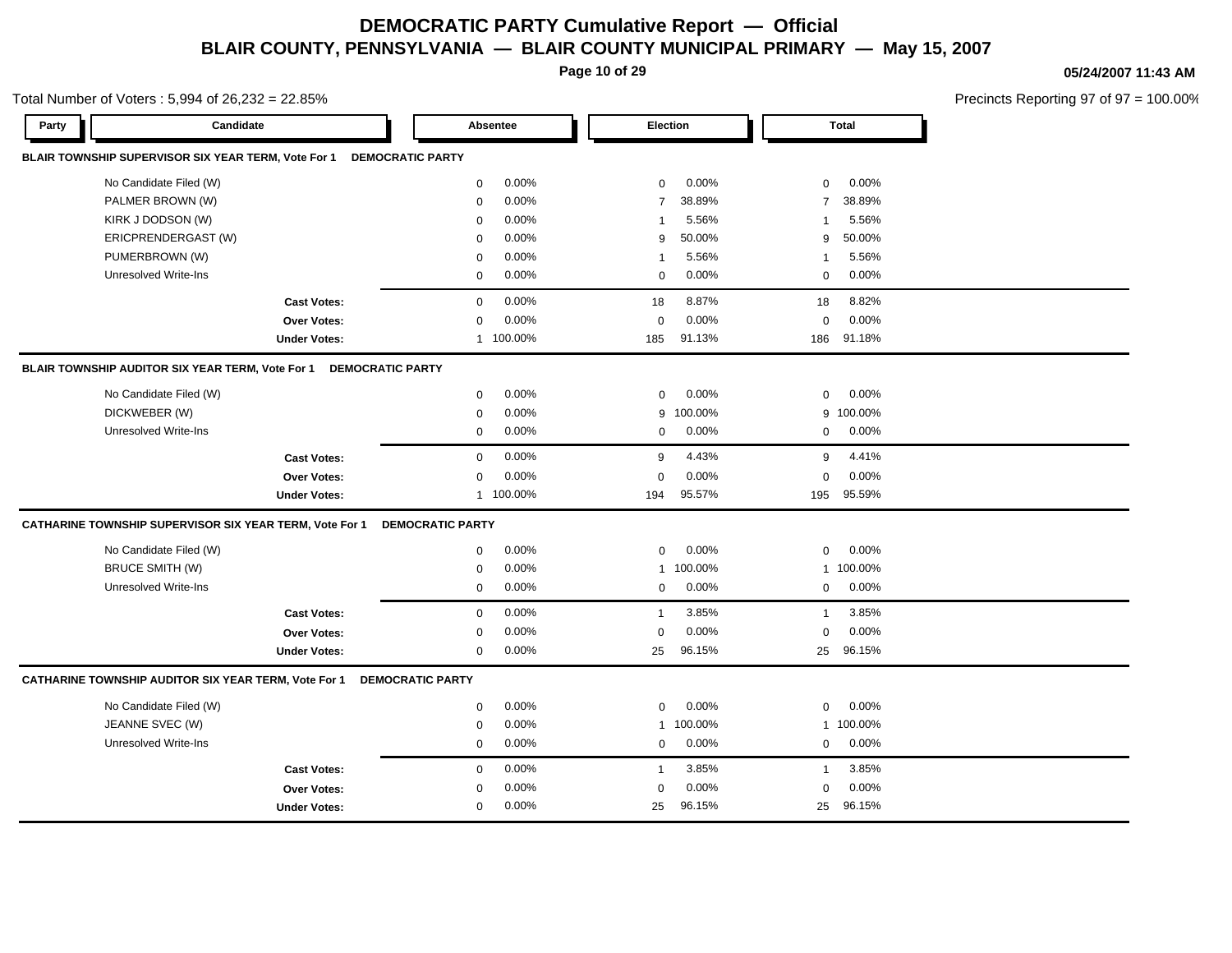**Page 11 of 29**

#### **05/24/2007 11:43 AM**

|            | Total Number of Voters: 5,994 of 26,232 = 22.85%                         |                     |                         |                         |                 |            |             |              | Precincts Reporting 97 of 97 |
|------------|--------------------------------------------------------------------------|---------------------|-------------------------|-------------------------|-----------------|------------|-------------|--------------|------------------------------|
| Party      | Candidate                                                                |                     | Absentee                |                         | <b>Election</b> |            |             | <b>Total</b> |                              |
|            | CATHARINE TOWNSHIP AUDITOR FOUR YEAR TERM, Vote For 1                    |                     | <b>DEMOCRATIC PARTY</b> |                         |                 |            |             |              |                              |
|            | No Candidate Filed (W)                                                   |                     | 0                       | 0.00%                   | 0               | 0.00%      | 0           | 0.00%        |                              |
|            | <b>Unresolved Write-Ins</b>                                              |                     | 0                       | $0.00\%$                | 0               | 0.00%      | 0           | 0.00%        |                              |
|            |                                                                          | <b>Cast Votes:</b>  | $\mathbf 0$             | 0.00%                   | $\mathbf 0$     | 0.00%      | $\mathbf 0$ | 0.00%        |                              |
|            |                                                                          | <b>Over Votes:</b>  | $\mathbf 0$             | 0.00%                   | $\mathbf 0$     | 0.00%      | $\mathbf 0$ | 0.00%        |                              |
|            |                                                                          | <b>Under Votes:</b> | 0                       | $0.00\%$                |                 | 26 100.00% |             | 26 100.00%   |                              |
|            | WILLIAMSBURG COMMUNITY SCHOOL DIRECTOR FOUR YEAR TERM, Vote For 1        |                     |                         | <b>DEMOCRATIC PARTY</b> |                 |            |             |              |                              |
| <b>DEM</b> | <b>BARRY M. ENGLAND</b>                                                  |                     | 0                       | $0.00\%$                | 18              | 100.00%    |             | 18 100.00%   |                              |
|            | <b>Unresolved Write-Ins</b>                                              |                     | $\mathbf 0$             | $0.00\%$                | $\mathbf 0$     | 0.00%      | 0           | 0.00%        |                              |
|            |                                                                          | <b>Cast Votes:</b>  | 0                       | 0.00%                   | 18              | 69.23%     | 18          | 69.23%       |                              |
|            |                                                                          | Over Votes:         | $\mathbf 0$             | 0.00%                   | 0               | 0.00%      | $\mathbf 0$ | 0.00%        |                              |
|            |                                                                          | <b>Under Votes:</b> | 0                       | 0.00%                   | 8               | 30.77%     | 8           | 30.77%       |                              |
|            | WILLIAMSBURG COMMUNITY SCHOOL DIRECTOR TWO YEAR TERM, Vote For 1         |                     |                         | <b>DEMOCRATIC PARTY</b> |                 |            |             |              |                              |
|            | No Candidate Filed (W)                                                   |                     | 0                       | 0.00%                   | 0               | 0.00%      | 0           | 0.00%        |                              |
|            | <b>Unresolved Write-Ins</b>                                              |                     | 0                       | 0.00%                   | 0               | 0.00%      | 0           | 0.00%        |                              |
|            |                                                                          | <b>Cast Votes:</b>  | 0                       | 0.00%                   | 0               | 0.00%      | 0           | 0.00%        |                              |
|            |                                                                          | Over Votes:         | $\Omega$                | 0.00%                   | 0               | 0.00%      | $\mathbf 0$ | 0.00%        |                              |
|            |                                                                          | <b>Under Votes:</b> | 0                       | $0.00\%$                |                 | 26 100.00% |             | 26 100.00%   |                              |
|            | DUNCANSVILLE BOROUGH MAYOR FOUR YEAR TERM, Vote For 1                    |                     | <b>DEMOCRATIC PARTY</b> |                         |                 |            |             |              |                              |
|            | No Candidate Filed (W)                                                   |                     | 0                       | 0.00%                   | $\mathbf 0$     | 0.00%      | $\Omega$    | 0.00%        |                              |
|            | <b>KEN DAVIS (W)</b>                                                     |                     | 0                       | 0.00%                   | 2               | 66.67%     | 2           | 66.67%       |                              |
|            | DAVID SKORNECK SR (W)                                                    |                     | 0                       | 0.00%                   | -1              | 33.33%     | -1          | 33.33%       |                              |
|            | <b>Unresolved Write-Ins</b>                                              |                     | 0                       | 0.00%                   | $\mathbf 0$     | 0.00%      | 0           | 0.00%        |                              |
|            |                                                                          | <b>Cast Votes:</b>  | $\mathbf 0$             | 0.00%                   | 3               | 4.00%      | 3           | 4.00%        |                              |
|            |                                                                          | Over Votes:         | 0                       | 0.00%                   | $\mathbf 0$     | 0.00%      | $\Omega$    | 0.00%        |                              |
|            |                                                                          | <b>Under Votes:</b> | $\mathbf 0$             | 0.00%                   | 72              | 96.00%     | 72          | 96.00%       |                              |
|            | DUNCANSVILLE BOROUGH COUNCIL FOUR YEAR TERM, Vote For 3 DEMOCRATIC PARTY |                     |                         |                         |                 |            |             |              |                              |
|            | No Candidate Filed (W)                                                   |                     | 0                       | $0.00\%$                | 0               | $0.00\%$   | 0           | 0.00%        |                              |
|            | HERMAN BEYER (W)                                                         |                     | $\mathbf 0$             | 0.00%                   |                 | 33.33%     |             | 33.33%       |                              |
|            | <b>KEN DAVIS (W)</b>                                                     |                     | 0                       | 0.00%                   | 1               | 33.33%     | 1           | 33.33%       |                              |
|            | DON RABENSTEIN (W)                                                       |                     | 0                       | 0.00%                   | 1               | 33.33%     |             | 33.33%       |                              |
|            | <b>Unresolved Write-Ins</b>                                              |                     | $\mathbf 0$             | 0.00%                   | $\mathbf 0$     | 0.00%      | $\mathbf 0$ | 0.00%        |                              |
|            |                                                                          | <b>Cast Votes:</b>  | $\mathbf 0$             | 0.00%                   | 3               | 1.33%      | 3           | 1.33%        |                              |
|            |                                                                          | Over Votes:         | 0                       | 0.00%                   | 0               | 0.00%      | $\mathbf 0$ | 0.00%        |                              |
|            |                                                                          | <b>Under Votes:</b> | $\mathbf 0$             | 0.00%                   | 222             | 98.67%     | 222         | 98.67%       |                              |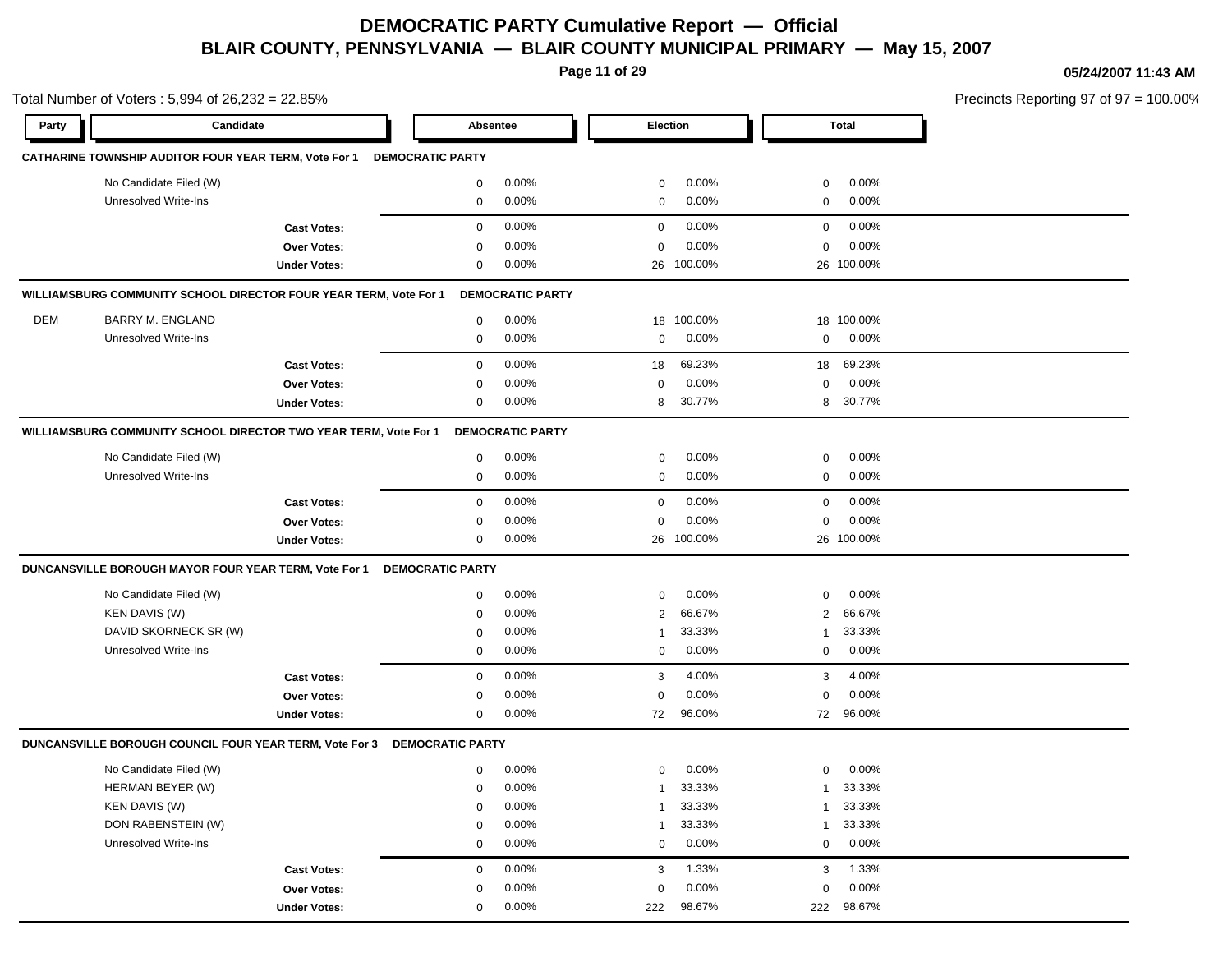**Page 12 of 29**

Total Number of Voters : 5,994 of 26,232 = 22.85%

#### **05/24/2007 11:43 AM**

| Party      | Candidate                                                |                     |                         | Absentee  | <b>Election</b>         |          |                         | <b>Total</b> |
|------------|----------------------------------------------------------|---------------------|-------------------------|-----------|-------------------------|----------|-------------------------|--------------|
|            | FRANKSTOWN TOWNSHIP SUPERVISOR SIX YEAR TERM, Vote For 1 |                     | <b>DEMOCRATIC PARTY</b> |           |                         |          |                         |              |
| <b>DEM</b> | <b>DAN ROBERTS</b>                                       |                     | 4                       | 80.00%    | 216                     | 86.75%   | 220                     | 86.61%       |
|            | JIM GQVE (W)                                             |                     | 0                       | 0.00%     | $\overline{1}$          | 0.40%    | $\overline{1}$          | 0.39%        |
|            | JIM GROVE (W)                                            |                     | $\mathbf 0$             | 0.00%     | 12                      | 4.82%    | 12                      | 4.72%        |
|            | <b>GEORGE HENRY (W)</b>                                  |                     | $\mathbf 0$             | 0.00%     | 6                       | 2.41%    | 6                       | 2.36%        |
|            | GEORGE W HENRY JR (W)                                    |                     | $\mathbf 0$             | $0.00\%$  | 5                       | 2.01%    | 5                       | 1.97%        |
|            | JOEL MEYERS (W)                                          |                     | $\mathbf 0$             | 0.00%     | 3                       | 1.20%    | 3                       | 1.18%        |
|            | JAMES ROSS (W)                                           |                     | $\mathbf 0$             | 0.00%     | $\overline{1}$          | 0.40%    | -1                      | 0.39%        |
|            | JOHN SWOPE (W)                                           |                     | $\overline{1}$          | 20.00%    | 5                       | 2.01%    | 6                       | 2.36%        |
|            | Unresolved Write-Ins                                     |                     | 0                       | 0.00%     | $\mathbf 0$             | 0.00%    | 0                       | 0.00%        |
|            |                                                          | <b>Cast Votes:</b>  |                         | 5 100.00% | 249                     | 80.84%   | 254                     | 81.15%       |
|            |                                                          | <b>Over Votes:</b>  | $\mathbf 0$             | $0.00\%$  | $\mathbf 0$             | $0.00\%$ | $\mathbf 0$             | $0.00\%$     |
|            |                                                          | <b>Under Votes:</b> | $\mathbf 0$             | 0.00%     | 59                      | 19.16%   | 59                      | 18.85%       |
|            | FRANKSTOWN TOWNSHIP AUDITOR SIX YEAR TERM, Vote For 1    |                     | <b>DEMOCRATIC PARTY</b> |           |                         |          |                         |              |
|            | No Candidate Filed (W)                                   |                     | $\mathbf 0$             | 0.00%     | $\mathbf 0$             | 0.00%    | $\mathbf 0$             | 0.00%        |
|            | STEPHEN H HESS CPA (W)                                   |                     | $\mathbf 0$             | 0.00%     | $\overline{\mathbf{1}}$ | 33.33%   | 1                       | 33.33%       |
|            | FRED IMLER (W)                                           |                     | $\mathbf 0$             | 0.00%     | $\overline{1}$          | 33.33%   | $\mathbf{1}$            | 33.33%       |
|            | GEORGE HENRY JR (W)                                      |                     | $\mathbf 0$             | 0.00%     | $\overline{\mathbf{1}}$ | 33.33%   | $\overline{1}$          | 33.33%       |
|            | Unresolved Write-Ins                                     |                     | $\mathbf 0$             | $0.00\%$  | $\mathbf 0$             | 0.00%    | $\mathbf 0$             | $0.00\%$     |
|            |                                                          | <b>Cast Votes:</b>  | $\mathbf 0$             | 0.00%     | 3                       | 0.97%    | 3                       | 0.96%        |
|            |                                                          | <b>Over Votes:</b>  | $\mathbf 0$             | 0.00%     | $\mathbf 0$             | 0.00%    | 0                       | 0.00%        |
|            |                                                          | <b>Under Votes:</b> |                         | 5 100.00% | 305                     | 99.03%   | 310                     | 99.04%       |
|            | FREEDOM TOWNSHIP SUPERVISOR SIX YEAR TERM, Vote For 1    |                     | <b>DEMOCRATIC PARTY</b> |           |                         |          |                         |              |
| DEM        | JACKIE N. WYLAND                                         |                     | $\mathbf 0$             | 0.00%     | 90                      | 75.00%   | 90                      | 75.00%       |
|            | MAUREEN HAMOQ (W)                                        |                     | $\mathbf 0$             | 0.00%     | $\overline{1}$          | 0.83%    | $\overline{\mathbf{1}}$ | 0.83%        |
|            | NAUREEN HAMOR (W)                                        |                     | $\mathbf 0$             | 0.00%     | 28                      | 23.33%   | 28                      | 23.33%       |
|            | DONALD HAZENSTAB (W)                                     |                     | $\mathbf 0$             | 0.00%     | $\overline{1}$          | 0.83%    | -1                      | 0.83%        |
|            | Unresolved Write-Ins                                     |                     | $\mathbf 0$             | 0.00%     | $\Omega$                | 0.00%    | $\mathbf 0$             | 0.00%        |
|            |                                                          | <b>Cast Votes:</b>  | $\mathbf 0$             | $0.00\%$  | 120                     | 81.63%   | 120                     | 81.63%       |
|            |                                                          | <b>Over Votes:</b>  | $\mathbf 0$             | 0.00%     | $\mathbf 0$             | 0.00%    | 0                       | 0.00%        |
|            |                                                          | <b>Under Votes:</b> | $\mathbf 0$             | 0.00%     | 27                      | 18.37%   | 27                      | 18.37%       |
|            |                                                          |                     |                         |           |                         |          |                         |              |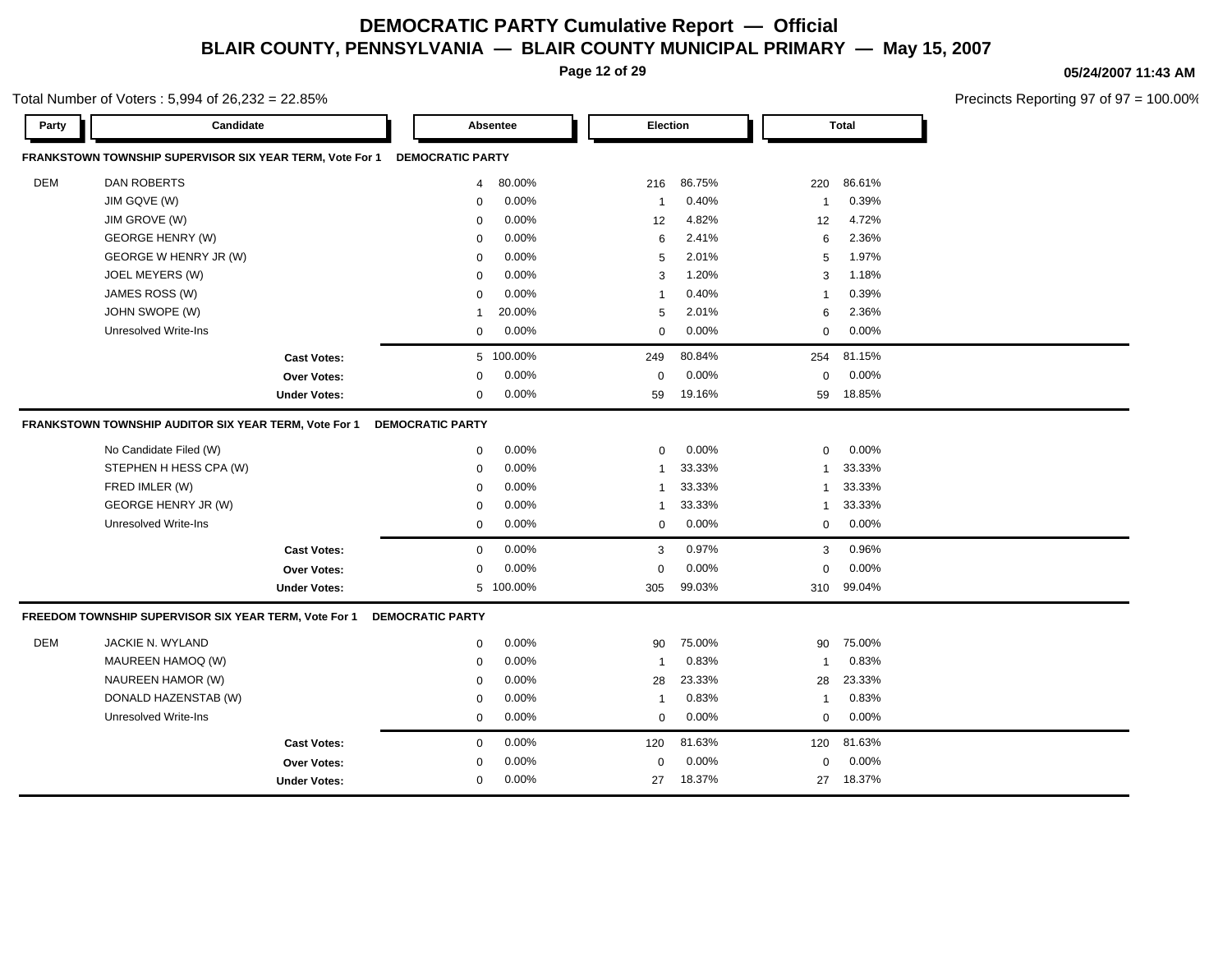**Page 13 of 29**

Total Number of Voters : 5,994 of 26,232 = 22.85%

#### **05/24/2007 11:43 AM**

| Party | Candidate                                                |                     | Absentee                |          |                | Election |                | <b>Total</b> |  |
|-------|----------------------------------------------------------|---------------------|-------------------------|----------|----------------|----------|----------------|--------------|--|
|       | FREEDOM TOWNSHIP AUDITOR SIX YEAR TERM, Vote For 1       |                     | <b>DEMOCRATIC PARTY</b> |          |                |          |                |              |  |
|       | No Candidate Filed (W)                                   |                     | $\mathbf 0$             | 0.00%    | $\mathbf 0$    | 0.00%    | $\mathbf 0$    | 0.00%        |  |
|       | DENNIS FLAUGH (W)                                        |                     | $\mathbf 0$             | 0.00%    | 2              | 50.00%   | $\overline{2}$ | 50.00%       |  |
|       | RONLD HENRYY (W)                                         |                     | $\mathbf 0$             | 0.00%    | $\mathbf{1}$   | 25.00%   | $\mathbf{1}$   | 25.00%       |  |
|       | MARK J MILLER (W)                                        |                     | $\mathbf 0$             | 0.00%    | $\mathbf{1}$   | 25.00%   | -1             | 25.00%       |  |
|       | <b>Unresolved Write-Ins</b>                              |                     | $\mathbf 0$             | 0.00%    | $\mathbf 0$    | 0.00%    | $\mathbf 0$    | 0.00%        |  |
|       |                                                          | <b>Cast Votes:</b>  | $\mathbf 0$             | 0.00%    | $\overline{4}$ | 2.72%    | $\overline{4}$ | 2.72%        |  |
|       |                                                          | <b>Over Votes:</b>  | $\mathbf 0$             | 0.00%    | $\Omega$       | 0.00%    | $\Omega$       | 0.00%        |  |
|       |                                                          | <b>Under Votes:</b> | $\mathbf 0$             | 0.00%    | 143            | 97.28%   | 143            | 97.28%       |  |
|       | GREENFIELD TOWNSHIP SUPERVISOR SIX YEAR TERM, Vote For 1 |                     | <b>DEMOCRATIC PARTY</b> |          |                |          |                |              |  |
|       | No Candidate Filed (W)                                   |                     | $\mathbf 0$             | 0.00%    | $\mathbf 0$    | 0.00%    | $\mathbf 0$    | 0.00%        |  |
|       | TONY BARR (W)                                            |                     | $\mathbf 0$             | 0.00%    | $\mathbf{1}$   | 14.29%   | $\mathbf{1}$   | 14.29%       |  |
|       | JOE CLAAR (W)                                            |                     | $\mathbf 0$             | $0.00\%$ | $\mathbf{1}$   | 14.29%   | $\mathbf{1}$   | 14.29%       |  |
|       | SUSIE DIEHL (W)                                          |                     | $\mathbf 0$             | 0.00%    | $\mathbf{1}$   | 14.29%   | $\mathbf{1}$   | 14.29%       |  |
|       | KAY HOFFER (W)                                           |                     | $\Omega$                | 0.00%    | $\mathbf{1}$   | 14.29%   | $\overline{1}$ | 14.29%       |  |
|       | <b>MATT TREON (W)</b>                                    |                     | $\mathbf 0$             | 0.00%    | $\mathbf{1}$   | 14.29%   | $\mathbf{1}$   | 14.29%       |  |
|       | WILLAM LIGHTNER (W)                                      |                     | $\mathbf 0$             | 0.00%    | 2              | 28.57%   | $\overline{2}$ | 28.57%       |  |
|       | <b>Unresolved Write-Ins</b>                              |                     | $\mathbf 0$             | 0.00%    | $\mathbf 0$    | 0.00%    | $\mathbf 0$    | 0.00%        |  |
|       |                                                          | <b>Cast Votes:</b>  | $\mathbf 0$             | 0.00%    | $\overline{7}$ | 4.86%    | $\overline{7}$ | 4.86%        |  |
|       |                                                          | Over Votes:         | $\mathbf 0$             | 0.00%    | $\mathbf 0$    | 0.00%    | $\mathbf 0$    | 0.00%        |  |
|       |                                                          | <b>Under Votes:</b> | 0                       | $0.00\%$ | 137            | 95.14%   | 137            | 95.14%       |  |
|       | GREENFIELD TOWNSHIP AUDITOR SIX YEAR TERM, Vote For 1    |                     | <b>DEMOCRATIC PARTY</b> |          |                |          |                |              |  |
|       | No Candidate Filed (W)                                   |                     | $\mathbf 0$             | 0.00%    | $\mathbf 0$    | 0.00%    | $\mathbf 0$    | 0.00%        |  |
|       | JANICE CRIST (W)                                         |                     | $\mathbf 0$             | 0.00%    | $\mathbf{1}$   | 50.00%   | -1             | 50.00%       |  |
|       | PAULA J YERTY WIRFEL (W)                                 |                     | $\mathbf 0$             | 0.00%    | $\mathbf{1}$   | 50.00%   | $\mathbf{1}$   | 50.00%       |  |
|       | Unresolved Write-Ins                                     |                     | $\mathbf 0$             | 0.00%    | $\mathbf 0$    | 0.00%    | $\mathbf 0$    | 0.00%        |  |
|       |                                                          | <b>Cast Votes:</b>  | $\mathbf 0$             | 0.00%    | 2              | 1.39%    | $\overline{2}$ | 1.39%        |  |
|       |                                                          | Over Votes:         | 0                       | 0.00%    | 0              | 0.00%    | $\Omega$       | 0.00%        |  |
|       |                                                          | <b>Under Votes:</b> | $\mathbf 0$             | 0.00%    | 142            | 98.61%   | 142            | 98.61%       |  |
|       | GREENFIELD TOWNSHIP AUDITOR FOUR YEAR TERM, Vote For 1   |                     | <b>DEMOCRATIC PARTY</b> |          |                |          |                |              |  |
|       | No Candidate Filed (W)                                   |                     | $\mathsf 0$             | 0.00%    | $\mathbf 0$    | 0.00%    | $\mathbf 0$    | 0.00%        |  |
|       | TERRY TOMASSETTI (W)                                     |                     | $\mathbf 0$             | $0.00\%$ | $\mathbf{1}$   | 100.00%  | $\mathbf{1}$   | 100.00%      |  |
|       | <b>Unresolved Write-Ins</b>                              |                     | $\mathbf 0$             | $0.00\%$ | $\mathbf 0$    | 0.00%    | $\mathbf 0$    | 0.00%        |  |
|       |                                                          | <b>Cast Votes:</b>  | $\mathbf 0$             | 0.00%    | $\mathbf{1}$   | 0.69%    | $\mathbf{1}$   | 0.69%        |  |
|       |                                                          | <b>Over Votes:</b>  | $\Omega$                | 0.00%    | $\Omega$       | 0.00%    | $\Omega$       | 0.00%        |  |
|       |                                                          |                     | $\mathsf 0$             | 0.00%    |                | 99.31%   | 143            | 99.31%       |  |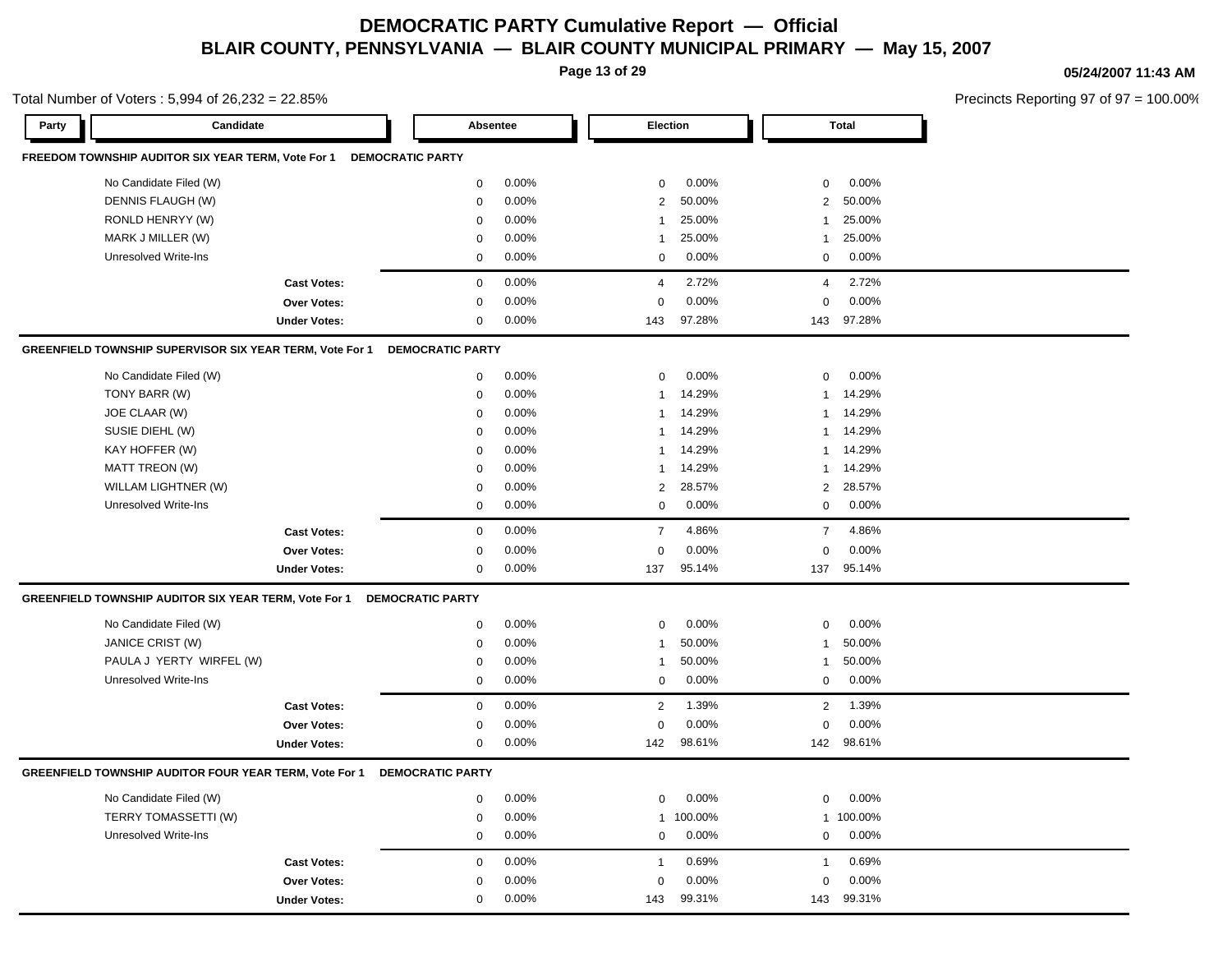**Page 14 of 29**

#### **05/24/2007 11:43 AM**

Precincts Reporting 97 of 97 = 100.00%

#### Total Number of Voters : 5,994 of 26,232 = 22.85%

| Party | Candidate                                                          |                     |                         | Absentee |              | <b>Election</b> |                | Total     |
|-------|--------------------------------------------------------------------|---------------------|-------------------------|----------|--------------|-----------------|----------------|-----------|
|       | <b>CLAYSBURG KIMMEL SCHOOL DIRECTOR FOUR YEAR TERM, Vote For 2</b> |                     | <b>DEMOCRATIC PARTY</b> |          |              |                 |                |           |
|       | No Candidate Filed (W)                                             |                     | 0                       | 0.00%    | $\mathbf 0$  | 0.00%           | $\mathbf 0$    | 0.00%     |
|       | CHRISTINE LESLIE (W)                                               |                     | 0                       | 0.00%    | -1           | 1.89%           | -1             | 1.89%     |
|       | DICK LINGENFELTER (W)                                              |                     | 0                       | 0.00%    | 8            | 15.09%          | 8              | 15.09%    |
|       | SUSAN DIEHL (W)                                                    |                     | 0                       | 0.00%    | 39           | 73.58%          | 39             | 73.58%    |
|       | RICHARD LINGENFELTER (W)                                           |                     | 0                       | 0.00%    | 2            | 3.77%           | 2              | 3.77%     |
|       | TERRI LINGENFELTER (W)                                             |                     | 0                       | 0.00%    | -1           | 1.89%           | -1             | 1.89%     |
|       | SUSANDODSON (W)                                                    |                     | 0                       | 0.00%    | -1           | 1.89%           | -1             | 1.89%     |
|       | KENT WALTER (W)                                                    |                     | 0                       | 0.00%    | -1           | 1.89%           | -1             | 1.89%     |
|       | <b>Unresolved Write-Ins</b>                                        |                     | 0                       | 0.00%    | $\mathbf 0$  | 0.00%           | 0              | 0.00%     |
|       |                                                                    | <b>Cast Votes:</b>  | $\mathbf 0$             | 0.00%    | 53           | 46.49%          | 53             | 46.49%    |
|       |                                                                    | Over Votes:         | $\mathbf 0$             | 0.00%    | $\mathbf 0$  | 0.00%           | 0              | 0.00%     |
|       |                                                                    | <b>Under Votes:</b> | 0                       | 0.00%    | 61           | 53.51%          | 61             | 53.51%    |
|       | CLAYSBURG KIMMEL SCHOOL DIRECTOR FOUR YEAR TERM, Vote For 1        |                     | <b>DEMOCRATIC PARTY</b> |          |              |                 |                |           |
| DEM   | JOHN S. BURKET                                                     |                     | 0                       | 0.00%    | 66           | 90.41%          | 66             | 90.41%    |
|       | SUSAN DIEHL (W)                                                    |                     | $\mathbf 0$             | 0.00%    | 3            | 4.11%           | 3              | 4.11%     |
|       | PAULA J YERTY WIRFEL (W)                                           |                     | 0                       | 0.00%    | 4            | 5.48%           | 4              | 5.48%     |
|       | <b>Unresolved Write-Ins</b>                                        |                     | 0                       | 0.00%    | $\mathbf 0$  | 0.00%           | 0              | 0.00%     |
|       |                                                                    | <b>Cast Votes:</b>  | $\mathbf 0$             | 0.00%    | 73           | 83.91%          | 73             | 83.91%    |
|       |                                                                    | Over Votes:         | $\mathbf 0$             | 0.00%    | $\mathbf 0$  | 0.00%           | 0              | 0.00%     |
|       |                                                                    | <b>Under Votes:</b> | $\mathbf 0$             | 0.00%    | 14           | 16.09%          | 14             | 16.09%    |
|       | <b>HOLLIDAYSBURG BOROUGH COUNCIL FOUR YEAR TERM, Vote For 1</b>    |                     | <b>DEMOCRATIC PARTY</b> |          |              |                 |                |           |
|       | No Candidate Filed (W)                                             |                     | $\mathbf 0$             | 0.00%    | $\mathbf 0$  | 0.00%           | $\mathbf 0$    | 0.00%     |
|       | BETSY NOTTINGHAM (W)                                               |                     | $\mathbf 0$             | 0.00%    | 2            | 50.00%          | 2              | 50.00%    |
|       | DARLEE E SILL (W)                                                  |                     | $\mathbf 0$             | 0.00%    | 1            | 25.00%          | $\mathbf{1}$   | 25.00%    |
|       | JAMSE SHOEMAKER (W)                                                |                     | 0                       | 0.00%    | 1            | 25.00%          | $\mathbf{1}$   | 25.00%    |
|       | Unresolved Write-Ins                                               |                     | $\mathbf 0$             | 0.00%    | 0            | 0.00%           | 0              | 0.00%     |
|       |                                                                    | <b>Cast Votes:</b>  | $\mathbf{0}$            | 0.00%    | 4            | 15.38%          | $\overline{4}$ | 15.38%    |
|       |                                                                    | Over Votes:         | 0                       | 0.00%    | $\mathbf 0$  | 0.00%           | $\mathbf 0$    | 0.00%     |
|       |                                                                    | <b>Under Votes:</b> | 0                       | 0.00%    | 22           | 84.62%          | 22             | 84.62%    |
|       | <b>HOLLIDAYSBURG BOROUGH COUNCIL FOUR YEAR TERM, Vote For 1</b>    |                     | <b>DEMOCRATIC PARTY</b> |          |              |                 |                |           |
|       | No Candidate Filed (W)                                             |                     | $\mathbf 0$             | 0.00%    | 0            | 0.00%           | 0              | 0.00%     |
|       | JASON HESS (W)                                                     |                     | 0                       | 0.00%    | $\mathbf{1}$ | 100.00%         |                | 1 100.00% |
|       | Unresolved Write-Ins                                               |                     | 0                       | 0.00%    | 0            | 0.00%           | 0              | $0.00\%$  |
|       |                                                                    | <b>Cast Votes:</b>  | 0                       | 0.00%    | $\mathbf{1}$ | 4.76%           | $\mathbf{1}$   | 4.76%     |
|       |                                                                    | Over Votes:         | $\mathbf 0$             | 0.00%    | 0            | 0.00%           | 0              | 0.00%     |
|       |                                                                    | <b>Under Votes:</b> | $\mathbf 0$             | 0.00%    | 20           | 95.24%          | 20             | 95.24%    |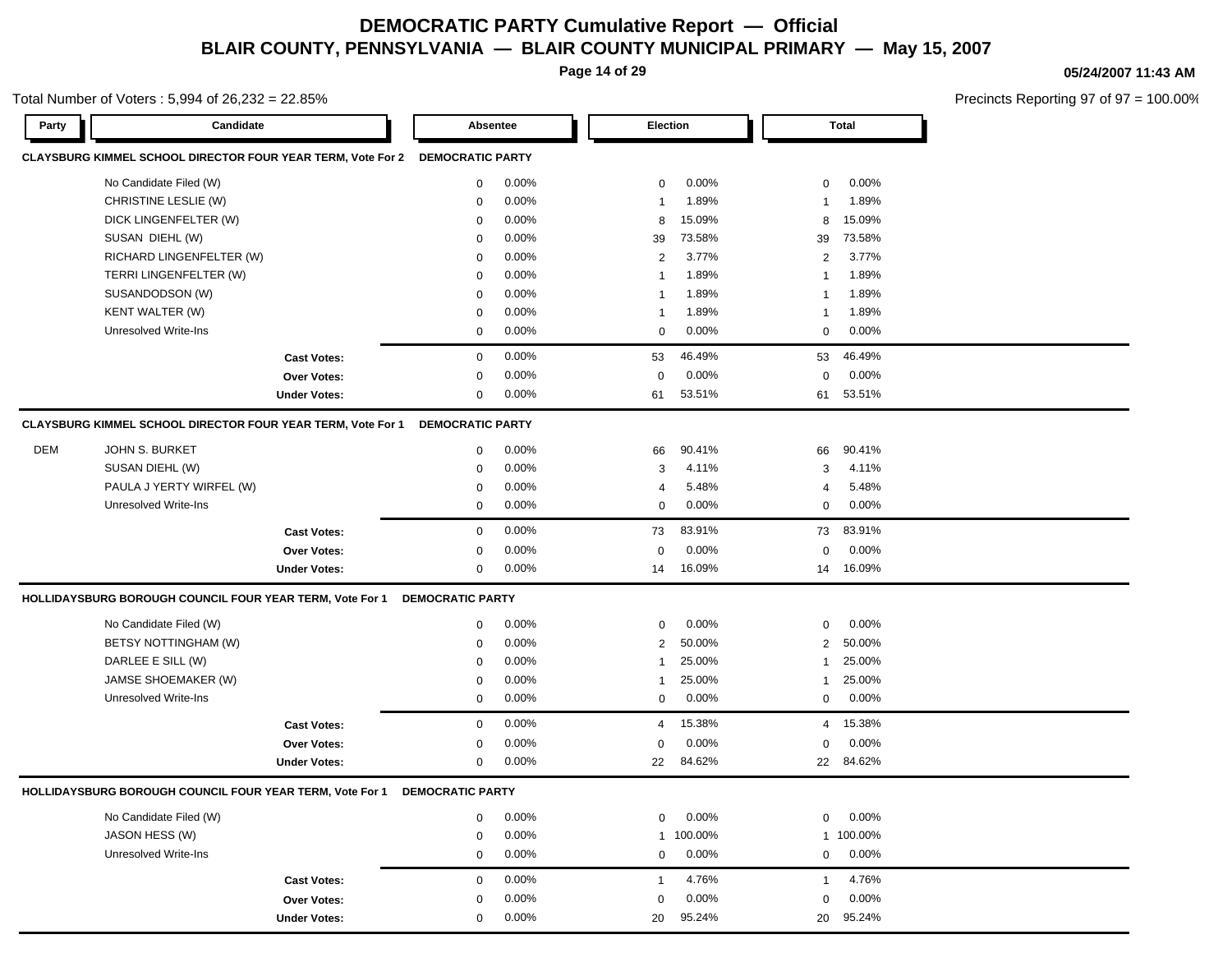**Page 15 of 29**

#### **05/24/2007 11:43 AM**

|       | Total Number of Voters: $5,994$ of $26,232 = 22.85\%$    |                     |                         |           |                 |           |                |              | Precincts Reporting 97 of 9 |
|-------|----------------------------------------------------------|---------------------|-------------------------|-----------|-----------------|-----------|----------------|--------------|-----------------------------|
| Party | Candidate                                                |                     | Absentee                |           | <b>Election</b> |           |                | <b>Total</b> |                             |
|       | HOLLIDAYSBURG BOROUGH COUNCIL FOUR YEAR TERM, Vote For 1 |                     | <b>DEMOCRATIC PARTY</b> |           |                 |           |                |              |                             |
|       | No Candidate Filed (W)                                   |                     | 0                       | 0.00%     | 0               | 0.00%     | 0              | 0.00%        |                             |
|       | ADANAHOOTEN (W)                                          |                     | $\mathbf 0$             | 0.00%     | $\mathbf{1}$    | 20.00%    | $\mathbf{1}$   | 20.00%       |                             |
|       | ED PLOWMAN (W)                                           |                     | $\mathsf 0$             | 0.00%     | $\mathbf{1}$    | 20.00%    | $\mathbf{1}$   | 20.00%       |                             |
|       | JAMES L SHOEMAKER (W)                                    |                     | $\mathbf 0$             | 0.00%     | $\mathbf{1}$    | 20.00%    | $\mathbf{1}$   | 20.00%       |                             |
|       | MICHL MCLAHAN (W)                                        |                     | $\mathbf 0$             | 0.00%     | $\overline{2}$  | 40.00%    | 2              | 40.00%       |                             |
|       | Unresolved Write-Ins                                     |                     | $\mathbf 0$             | 0.00%     | $\mathbf 0$     | 0.00%     | $\mathbf 0$    | 0.00%        |                             |
|       |                                                          | <b>Cast Votes:</b>  | $\mathbf 0$             | 0.00%     | 5               | 8.33%     | 5              | 8.20%        |                             |
|       |                                                          | Over Votes:         | $\mathbf 0$             | 0.00%     | $\mathbf 0$     | 0.00%     | $\mathbf 0$    | 0.00%        |                             |
|       |                                                          | <b>Under Votes:</b> |                         | 1 100.00% | 55              | 91.67%    | 56             | 91.80%       |                             |
|       | HOLLIDAYSBURG BOROUGH COUNCIL FOUR YEAR TERM, Vote For 1 |                     | <b>DEMOCRATIC PARTY</b> |           |                 |           |                |              |                             |
|       | No Candidate Filed (W)                                   |                     | $\mathbf 0$             | 0.00%     | $\mathbf 0$     | 0.00%     | $\mathbf 0$    | 0.00%        |                             |
|       | AMYWEBSTERSILL (W)                                       |                     | $\mathbf 0$             | 0.00%     | $\mathbf{1}$    | 16.67%    | $\mathbf{1}$   | 16.67%       |                             |
|       | JAMES SHOEMAKER (W)                                      |                     | $\mathbf 0$             | 0.00%     | 4               | 66.67%    | 4              | 66.67%       |                             |
|       | TERRY WILT (W)                                           |                     | $\mathbf 0$             | 0.00%     | 1               | 16.67%    | $\mathbf{1}$   | 16.67%       |                             |
|       | <b>Unresolved Write-Ins</b>                              |                     | $\mathbf 0$             | 0.00%     | 0               | 0.00%     | $\mathbf 0$    | 0.00%        |                             |
|       |                                                          | <b>Cast Votes:</b>  | $\mathbf 0$             | 0.00%     | 6               | 18.75%    | 6              | 18.75%       |                             |
|       |                                                          | <b>Over Votes:</b>  | $\Omega$                | 0.00%     | $\mathbf 0$     | 0.00%     | $\mathbf 0$    | 0.00%        |                             |
|       |                                                          | <b>Under Votes:</b> | 0                       | 0.00%     | 26              | 81.25%    | 26             | 81.25%       |                             |
|       | HUSTON TOWNSHIP SUPERVISOR SIX YEAR TERM, Vote For 1     |                     | <b>DEMOCRATIC PARTY</b> |           |                 |           |                |              |                             |
|       | No Candidate Filed (W)                                   |                     | 0                       | 0.00%     | $\mathsf 0$     | 0.00%     | $\mathbf 0$    | 0.00%        |                             |
|       | <b>GERALD BURKET (W)</b>                                 |                     | $\mathbf 0$             | 0.00%     | 1               | 14.29%    | $\mathbf{1}$   | 14.29%       |                             |
|       | JAMES C WALTER (W)                                       |                     | $\mathbf 0$             | 0.00%     | 6               | 85.71%    | 6              | 85.71%       |                             |
|       | <b>Unresolved Write-Ins</b>                              |                     | $\mathbf 0$             | 0.00%     | 0               | 0.00%     | $\mathbf 0$    | 0.00%        |                             |
|       |                                                          | <b>Cast Votes:</b>  | $\mathbf 0$             | 0.00%     | $\overline{7}$  | 20.00%    | $\overline{7}$ | 20.00%       |                             |
|       |                                                          | <b>Over Votes:</b>  | $\mathbf 0$             | 0.00%     | $\mathbf 0$     | 0.00%     | $\Omega$       | 0.00%        |                             |
|       |                                                          | <b>Under Votes:</b> | $\mathbf 0$             | 0.00%     | 28              | 80.00%    | 28             | 80.00%       |                             |
|       | HUSTON TOWNSHIP AUDITOR SIX YEAR TERM, Vote For 1        |                     | <b>DEMOCRATIC PARTY</b> |           |                 |           |                |              |                             |
|       | No Candidate Filed (W)                                   |                     | $\mathbf 0$             | 0.00%     | 0               | 0.00%     | $\mathbf 0$    | 0.00%        |                             |
|       | SUSAN BAKER (W)                                          |                     | 0                       | 0.00%     |                 | 1 100.00% |                | 1 100.00%    |                             |
|       | <b>Unresolved Write-Ins</b>                              |                     | $\mathbf 0$             | 0.00%     | $\mathbf 0$     | 0.00%     | $\mathbf 0$    | 0.00%        |                             |
|       |                                                          | <b>Cast Votes:</b>  | $\mathbf 0$             | 0.00%     | -1              | 2.86%     | $\mathbf{1}$   | 2.86%        |                             |
|       |                                                          | Over Votes:         | $\mathbf 0$             | 0.00%     | $\mathbf 0$     | 0.00%     | $\mathbf 0$    | 0.00%        |                             |
|       |                                                          | <b>Under Votes:</b> | $\mathbf 0$             | 0.00%     | 34              | 97.14%    | 34             | 97.14%       |                             |
|       |                                                          |                     |                         |           |                 |           |                |              |                             |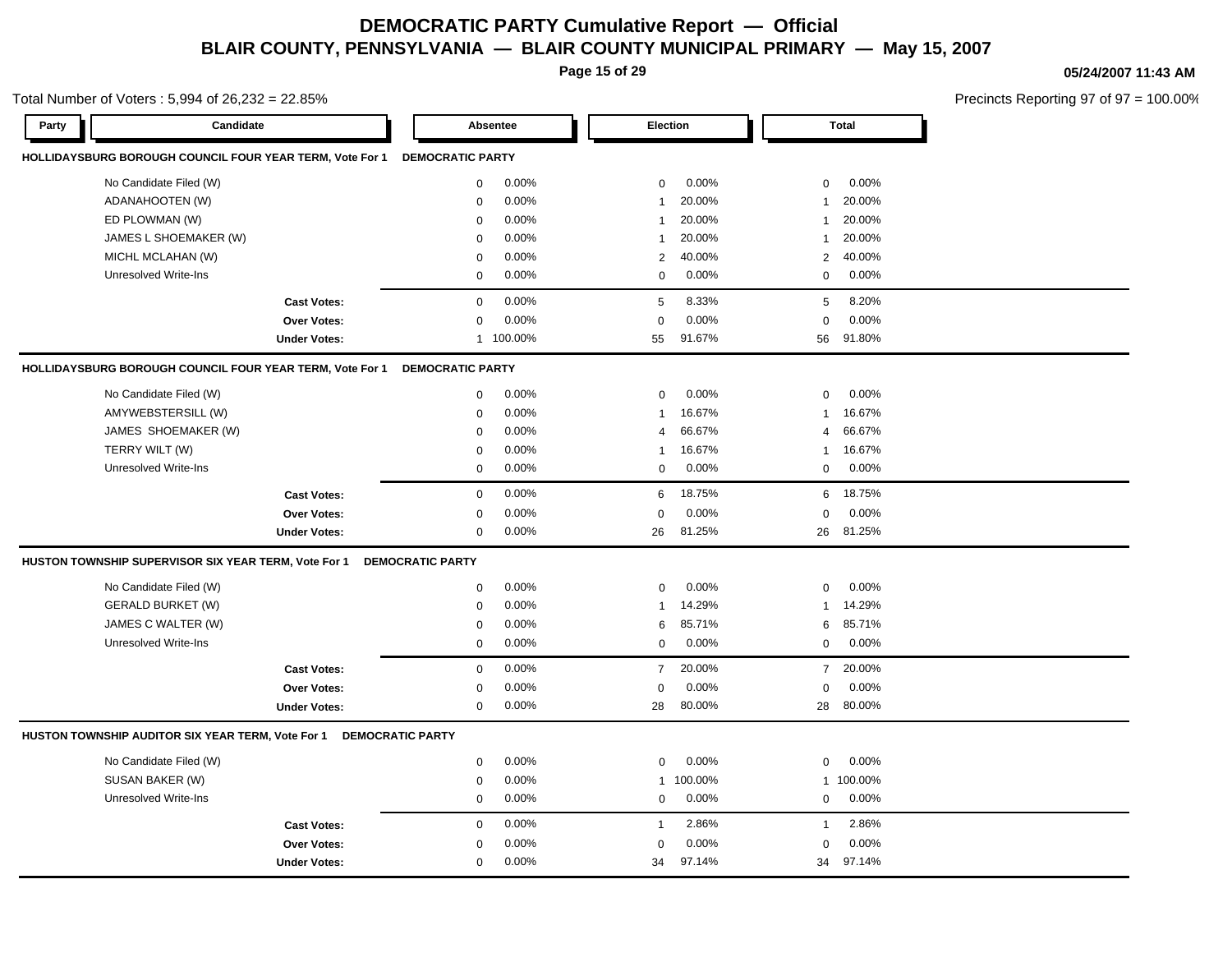**Page 16 of 29**

**05/24/2007 11:43 AM**

|       | Total Number of Voters: 5,994 of 26,232 = 22.85%      |                     |                         |          |                |           |                         | Precincts Reporting 97 of 97 = 100.00% |
|-------|-------------------------------------------------------|---------------------|-------------------------|----------|----------------|-----------|-------------------------|----------------------------------------|
| Party | Candidate                                             |                     |                         | Absentee |                | Election  | <b>Total</b>            |                                        |
|       | JUNIATA TOWNSHIP SUPERVISOR SIX YEAR TERM, Vote For 1 |                     | <b>DEMOCRATIC PARTY</b> |          |                |           |                         |                                        |
|       | No Candidate Filed (W)                                |                     | 0                       | 0.00%    | 0              | 0.00%     | 0.00%<br>$\mathbf 0$    |                                        |
|       | DAVID KANE (W)                                        |                     | $\mathbf 0$             | 0.00%    |                | 1 100.00% | 1 100.00%               |                                        |
|       | Unresolved Write-Ins                                  |                     | 0                       | 0.00%    | 0              | 0.00%     | 0.00%<br>$\mathbf 0$    |                                        |
|       |                                                       | <b>Cast Votes:</b>  | $\mathbf 0$             | 0.00%    | $\overline{1}$ | 2.70%     | 2.70%<br>$\mathbf{1}$   |                                        |
|       |                                                       | Over Votes:         | $\Omega$                | 0.00%    | $\mathbf 0$    | 0.00%     | 0.00%<br>$\mathbf 0$    |                                        |
|       |                                                       | <b>Under Votes:</b> | 0                       | 0.00%    | 36             | 97.30%    | 97.30%<br>36            |                                        |
|       | JUNIATA TOWNSHIP AUDITOR SIX YEAR TERM, Vote For 1    |                     | <b>DEMOCRATIC PARTY</b> |          |                |           |                         |                                        |
|       | No Candidate Filed (W)                                |                     | $\mathbf 0$             | 0.00%    | $\mathbf{0}$   | 0.00%     | 0.00%<br>$\mathbf 0$    |                                        |
|       | TERRI BUTLER (W)                                      |                     | $\mathbf 0$             | 0.00%    |                | 1 100.00% | 1 100.00%               |                                        |
|       | Unresolved Write-Ins                                  |                     | 0                       | 0.00%    | 0              | 0.00%     | 0.00%<br>$\mathbf{0}$   |                                        |
|       |                                                       | <b>Cast Votes:</b>  | $\mathbf 0$             | 0.00%    | -1             | 2.70%     | 2.70%<br>$\mathbf{1}$   |                                        |
|       |                                                       | Over Votes:         | $\mathbf 0$             | 0.00%    | 0              | 0.00%     | 0.00%<br>$\mathbf 0$    |                                        |
|       |                                                       | <b>Under Votes:</b> | 0                       | 0.00%    | 36             | 97.30%    | 97.30%<br>36            |                                        |
|       | JUNIATA TOWNSHIP AUDITOR FOUR YEAR TERM, Vote For 1   |                     | <b>DEMOCRATIC PARTY</b> |          |                |           |                         |                                        |
|       | No Candidate Filed (W)                                |                     | $\mathbf 0$             | 0.00%    | $\mathbf 0$    | 0.00%     | 0.00%<br>$\mathbf 0$    |                                        |
|       | TERRI BUTLER (W)                                      |                     | $\mathbf 0$             | 0.00%    | $\overline{2}$ | 100.00%   | 2 100.00%               |                                        |
|       | Unresolved Write-Ins                                  |                     | 0                       | 0.00%    | 0              | 0.00%     | 0.00%<br>$\mathbf 0$    |                                        |
|       |                                                       | <b>Cast Votes:</b>  | $\mathbf 0$             | 0.00%    | 2              | 5.41%     | 5.41%<br>$\overline{2}$ |                                        |
|       |                                                       | <b>Over Votes:</b>  | $\Omega$                | 0.00%    | $\mathbf 0$    | 0.00%     | 0.00%<br>$\mathbf 0$    |                                        |
|       |                                                       | <b>Under Votes:</b> | 0                       | $0.00\%$ | 35             | 94.59%    | 35<br>94.59%            |                                        |
|       | JUNIATA TOWNSHIP AUDITOR TWO YEAR TERM, Vote For 1    |                     | <b>DEMOCRATIC PARTY</b> |          |                |           |                         |                                        |
|       | No Candidate Filed (W)                                |                     | $\mathbf 0$             | 0.00%    | $\mathbf 0$    | 0.00%     | 0.00%<br>$\mathbf 0$    |                                        |
|       | <b>Unresolved Write-Ins</b>                           |                     | 0                       | 0.00%    | 0              | 0.00%     | 0.00%<br>$\mathbf 0$    |                                        |
|       |                                                       | <b>Cast Votes:</b>  | $\mathbf 0$             | 0.00%    | $\mathbf{0}$   | 0.00%     | 0.00%<br>$\mathbf{0}$   |                                        |
|       |                                                       | Over Votes:         | $\Omega$                | 0.00%    | $\mathbf 0$    | 0.00%     | 0.00%<br>$\mathbf 0$    |                                        |
|       |                                                       | <b>Under Votes:</b> | $\mathbf 0$             | 0.00%    | 37             | 100.00%   | 37 100.00%              |                                        |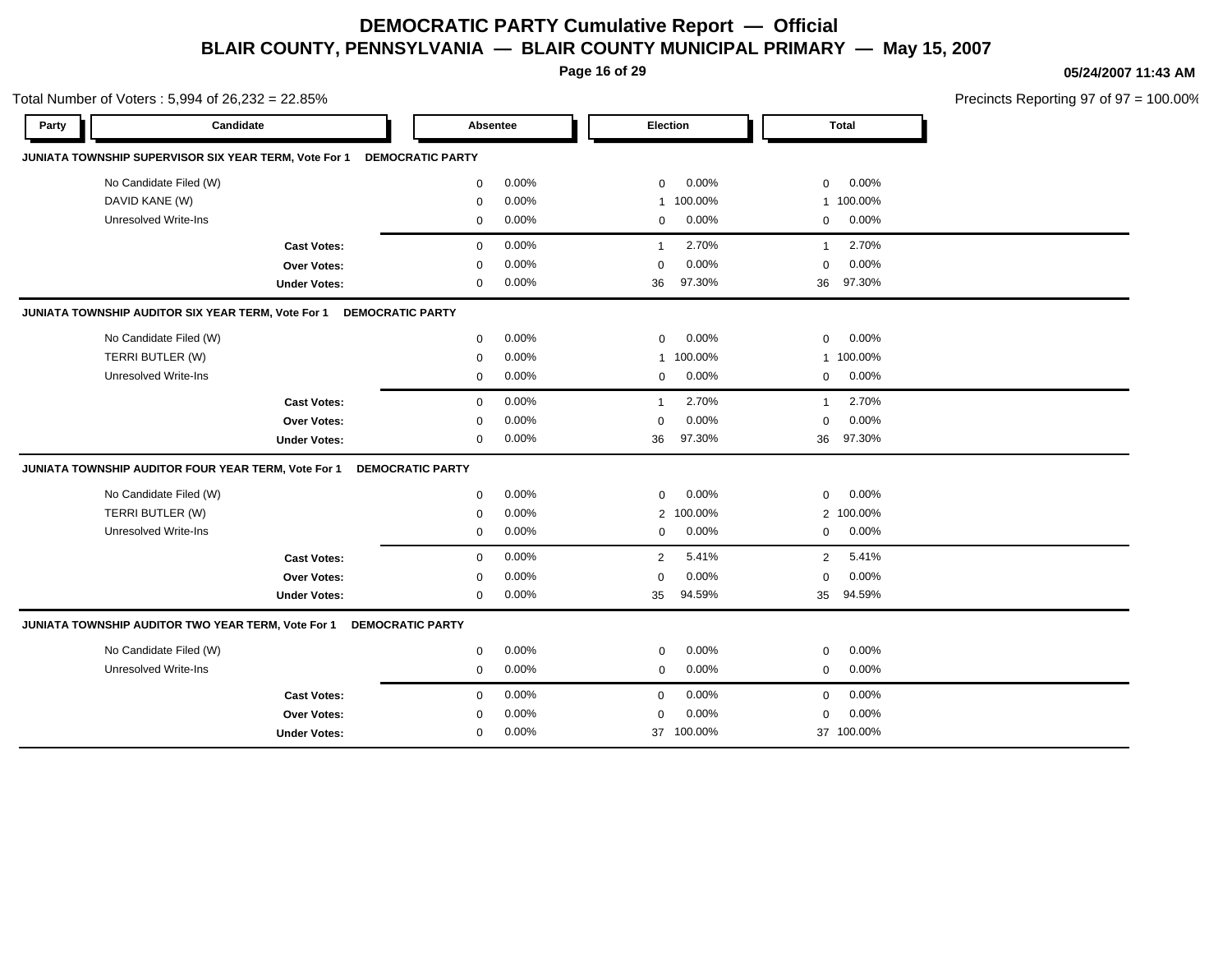**Page 17 of 29**

### **05/24/2007 11:43 AM**

| Total Number of Voters : 5,994 of 26,232 = 22.85% |
|---------------------------------------------------|
|---------------------------------------------------|

| Party      | Candidate                                            |                         | Absentee  | Election       |        |                | <b>Total</b> |
|------------|------------------------------------------------------|-------------------------|-----------|----------------|--------|----------------|--------------|
|            | LOGAN TOWNSHIP SUPERVISOR SIX YEAR TERM, Vote For 2  | <b>DEMOCRATIC PARTY</b> |           |                |        |                |              |
| <b>DEM</b> | DAVID M. HOOVER                                      | 5                       | 83.33%    | 446            | 88.14% | 451            | 88.09%       |
|            | ED FRONTINO (W)                                      | $\mathbf 0$             | 0.00%     | 6              | 1.19%  | 6              | 1.17%        |
|            | EDWARD FORLINA (W)                                   | $\mathbf 0$             | 0.00%     | $\overline{1}$ | 0.20%  | $\overline{1}$ | 0.20%        |
|            | FRANK MALOY (W)                                      | 1                       | 16.67%    | 17             | 3.36%  | 18             | 3.52%        |
|            | FRONTINO ED (W)                                      | $\mathbf 0$             | 0.00%     | $\overline{1}$ | 0.20%  | -1             | 0.20%        |
|            | JOE METGAR (W)                                       | $\mathbf 0$             | 0.00%     | 4              | 0.79%  | $\overline{4}$ | 0.78%        |
|            | JOE METZGAR (W)                                      | $\mathbf 0$             | 0.00%     | 14             | 2.77%  | 14             | 2.73%        |
|            | JOHN MC CLELLANN (W)                                 | $\mathbf 0$             | 0.00%     | $\overline{1}$ | 0.20%  | $\overline{1}$ | 0.20%        |
|            | LINDA LOCKARD (W)                                    | $\mathbf 0$             | 0.00%     | $\overline{1}$ | 0.20%  | $\overline{1}$ | 0.20%        |
|            | PAT RAUGH (W)                                        | 0                       | 0.00%     | $\overline{7}$ | 1.38%  | $\overline{7}$ | 1.37%        |
|            | ROME DEBARTELOME (W)                                 | $\mathbf 0$             | 0.00%     | 5              | 0.99%  | 5              | 0.98%        |
|            | ROMEO DEBALOW (W)                                    | $\mathbf 0$             | 0.00%     | $\overline{1}$ | 0.20%  | $\overline{1}$ | 0.20%        |
|            | ROMEO DEBARTARLIMO (W)                               | $\mathbf 0$             | 0.00%     | $\overline{1}$ | 0.20%  | $\overline{1}$ | 0.20%        |
|            | ROMEODEMARTHAMO (W)                                  | $\mathbf 0$             | 0.00%     | 1              | 0.20%  | $\overline{1}$ | 0.20%        |
|            | <b>Unresolved Write-Ins</b>                          | 0                       | 0.00%     | $\mathbf 0$    | 0.00%  | $\mathbf 0$    | 0.00%        |
|            | <b>Cast Votes:</b>                                   | 6                       | 50.00%    | 506            | 37.21% | 512            | 37.32%       |
|            | Over Votes:                                          | 0                       | 0.00%     | $\mathbf 0$    | 0.00%  | $\mathbf 0$    | 0.00%        |
|            | <b>Under Votes:</b>                                  | 6                       | 50.00%    | 854            | 62.79% | 860            | 62.68%       |
|            | LOGAN TOWNSHIP SUPERVISOR FOUR YEAR TERM, Vote For 1 | <b>DEMOCRATIC PARTY</b> |           |                |        |                |              |
| <b>DEM</b> | DAVID M. HOOVER                                      |                         | 5 100.00% | 441            | 95.25% | 446            | 95.30%       |
|            | ED FRONTINO (W)                                      | 0                       | 0.00%     | 5              | 1.08%  | 5              | 1.07%        |
|            | FRANK MELOY (W)                                      | $\mathbf 0$             | 0.00%     | 6              | 1.30%  | 6              | 1.28%        |
|            | JOE METGAR (W)                                       | $\mathbf 0$             | 0.00%     | 3              | 0.65%  | 3              | 0.64%        |
|            | JOSEPH METZGAR (W)                                   | 0                       | 0.00%     | 6              | 1.30%  | 6              | 1.28%        |
|            | PATRICIA RAUGH (W)                                   | 0                       | 0.00%     | $\overline{2}$ | 0.43%  | $\overline{2}$ | 0.43%        |
|            | <b>Unresolved Write-Ins</b>                          | 0                       | 0.00%     | $\mathbf 0$    | 0.00%  | $\mathbf 0$    | 0.00%        |
|            | <b>Cast Votes:</b>                                   | 5                       | 83.33%    | 463            | 68.09% | 468            | 68.22%       |
|            | <b>Over Votes:</b>                                   | $\mathbf 0$             | 0.00%     | $\mathbf 0$    | 0.00%  | $\mathbf 0$    | 0.00%        |
|            | <b>Under Votes:</b>                                  | 1                       | 16.67%    | 217            | 31.91% | 218            | 31.78%       |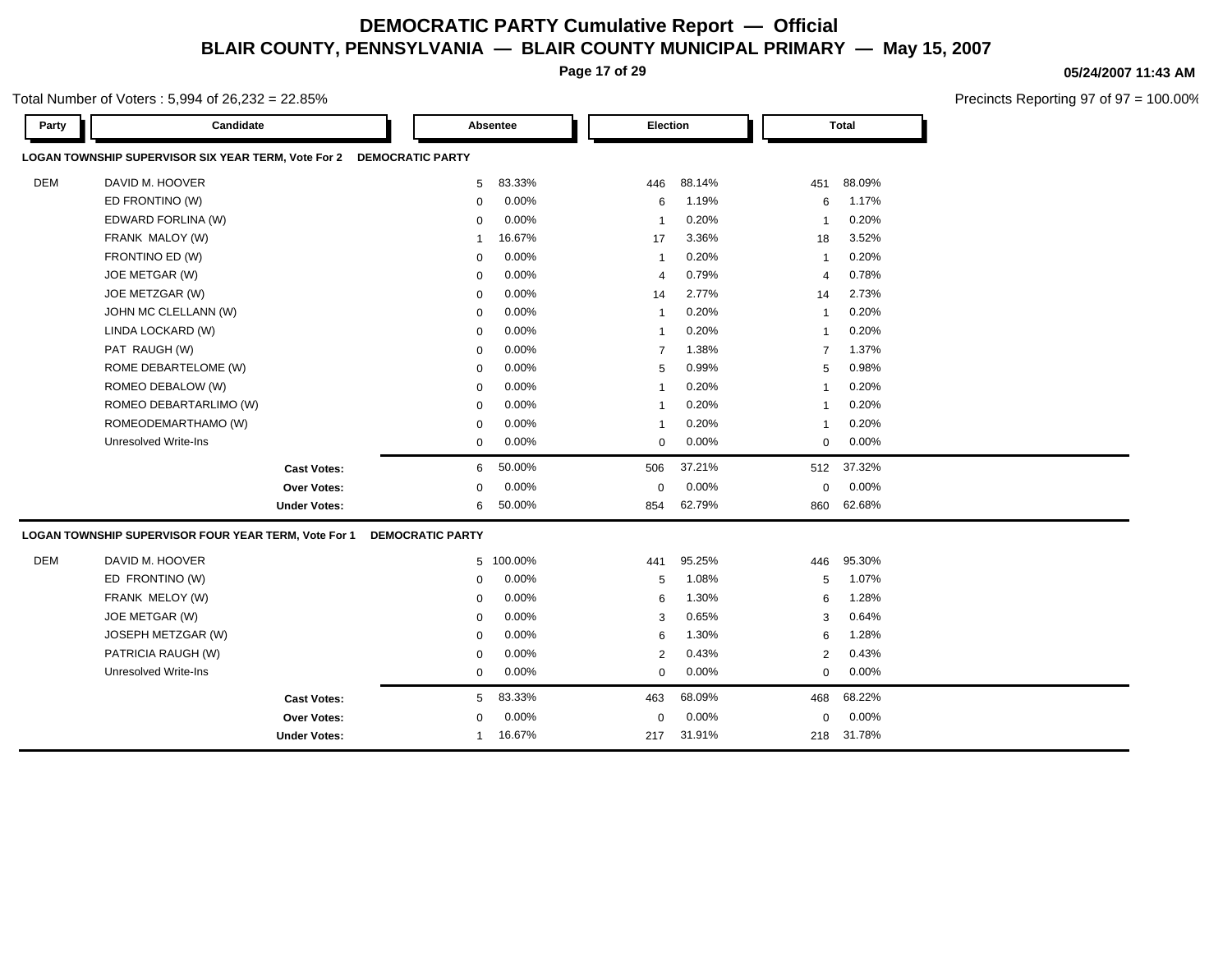**Page 18 of 29**

Total Number of Voters : 5,994 of 26,232 = 22.85%

#### **05/24/2007 11:43 AM**

| Party      | Candidate                                              |                                                                   |                         | Absentee  |                         | Election |                         | <b>Total</b> |
|------------|--------------------------------------------------------|-------------------------------------------------------------------|-------------------------|-----------|-------------------------|----------|-------------------------|--------------|
|            | LOGAN TOWNSHIP AUDITOR SIX YEAR TERM, Vote For 1       | <b>DEMOCRATIC PARTY</b>                                           |                         |           |                         |          |                         |              |
|            | No Candidate Filed (W)                                 |                                                                   | $\mathbf 0$             | 0.00%     | $\mathbf 0$             | 0.00%    | 0                       | 0.00%        |
|            | DAVIDMASON (W)                                         |                                                                   | 0                       | 0.00%     | $\overline{\mathbf{1}}$ | 12.50%   | $\overline{\mathbf{1}}$ | 12.50%       |
|            | EDFONTINO (W)                                          |                                                                   | $\mathbf 0$             | 0.00%     | $\overline{1}$          | 12.50%   | $\mathbf{1}$            | 12.50%       |
|            | FRANKMELOYYY (W)                                       |                                                                   | $\mathbf 0$             | 0.00%     | $\overline{4}$          | 50.00%   | $\overline{4}$          | 50.00%       |
|            | JOE METZGAR (W)                                        |                                                                   | $\mathbf 0$             | 0.00%     | $\overline{1}$          | 12.50%   | $\mathbf{1}$            | 12.50%       |
|            | PAT RAUGH (W)                                          |                                                                   | 0                       | 0.00%     | $\overline{1}$          | 12.50%   | $\overline{1}$          | 12.50%       |
|            | Unresolved Write-Ins                                   |                                                                   | $\mathbf 0$             | 0.00%     | 0                       | 0.00%    | 0                       | 0.00%        |
|            |                                                        | <b>Cast Votes:</b>                                                | $\mathsf{O}\xspace$     | 0.00%     | 8                       | 1.18%    | 8                       | 1.17%        |
|            |                                                        | <b>Over Votes:</b>                                                | 0                       | 0.00%     | $\mathbf 0$             | 0.00%    | $\mathbf 0$             | 0.00%        |
|            |                                                        | <b>Under Votes:</b>                                               |                         | 6 100.00% | 672                     | 98.82%   | 678                     | 98.83%       |
|            | LOGAN TOWNSHIP AUDITOR FOUR YEAR TERM, Vote For 1      | <b>DEMOCRATIC PARTY</b>                                           |                         |           |                         |          |                         |              |
|            | No Candidate Filed (W)                                 |                                                                   | 0                       | 0.00%     | $\mathbf 0$             | 0.00%    | $\mathbf 0$             | 0.00%        |
|            | JOE METZGAR (W)                                        |                                                                   | 0                       | 0.00%     | $\overline{1}$          | 100.00%  | $\mathbf{1}$            | 100.00%      |
|            | <b>Unresolved Write-Ins</b>                            |                                                                   | $\mathbf 0$             | 0.00%     | $\mathbf 0$             | 0.00%    | 0                       | 0.00%        |
|            |                                                        | <b>Cast Votes:</b>                                                | $\mathbf 0$             | 0.00%     | $\mathbf{1}$            | 0.15%    | $\overline{1}$          | 0.15%        |
|            |                                                        | <b>Over Votes:</b>                                                | $\mathbf 0$             | 0.00%     | $\mathbf 0$             | 0.00%    | $\Omega$                | 0.00%        |
|            |                                                        | <b>Under Votes:</b>                                               |                         | 6 100.00% | 679                     | 99.85%   | 685                     | 99.85%       |
|            |                                                        | LOGAN TOWNSHIP AUDITOR TWO YEAR TERM, Vote For 1 DEMOCRATIC PARTY |                         |           |                         |          |                         |              |
|            | No Candidate Filed (W)                                 |                                                                   | 0                       | 0.00%     | $\mathbf 0$             | 0.00%    | $\mathbf 0$             | 0.00%        |
|            | FRANK J MELOY (W)                                      |                                                                   | 0                       | 0.00%     | $\overline{1}$          | 50.00%   | $\overline{1}$          | 50.00%       |
|            | ANGEL STROH (W)                                        |                                                                   | 0                       | 0.00%     | $\overline{1}$          | 50.00%   | $\overline{1}$          | 50.00%       |
|            | <b>Unresolved Write-Ins</b>                            |                                                                   | $\mathbf 0$             | 0.00%     | $\mathbf 0$             | 0.00%    | 0                       | 0.00%        |
|            |                                                        | <b>Cast Votes:</b>                                                | $\mathbf 0$             | 0.00%     | $\overline{2}$          | 0.29%    | 2                       | 0.29%        |
|            |                                                        | Over Votes:                                                       | 0                       | 0.00%     | $\mathbf 0$             | 0.00%    | $\mathbf 0$             | 0.00%        |
|            |                                                        | <b>Under Votes:</b>                                               | 6                       | 100.00%   | 678                     | 99.71%   | 684                     | 99.71%       |
|            | MARTINSBURG BOROUGH COUNCIL FOUR YEAR TERM, Vote For 3 |                                                                   | <b>DEMOCRATIC PARTY</b> |           |                         |          |                         |              |
| <b>DEM</b> | SUZANNE B. MCNALLY                                     |                                                                   | $\overline{2}$          | 50.00%    | 88                      | 94.62%   | 90                      | 92.78%       |
|            | Rex Hartman (W)                                        |                                                                   | $\mathbf{2}$            | 50.00%    | $\mathbf 0$             | 0.00%    | 2                       | 2.06%        |
|            | CONNIE LAMBORN (W)                                     |                                                                   | $\mathbf 0$             | 0.00%     | 3                       | 3.23%    | 3                       | 3.09%        |
|            | SUZY LAMBORN (W)                                       |                                                                   | $\mathbf 0$             | 0.00%     | $\overline{1}$          | 1.08%    | $\overline{1}$          | 1.03%        |
|            | LINDA SMITH (W)                                        |                                                                   | $\mathbf 0$             | 0.00%     | $\overline{1}$          | 1.08%    | $\overline{1}$          | 1.03%        |
|            | <b>Unresolved Write-Ins</b>                            |                                                                   | 0                       | 0.00%     | $\mathbf 0$             | 0.00%    | $\mathbf 0$             | 0.00%        |
|            |                                                        | <b>Cast Votes:</b>                                                | 4                       | 66.67%    | 93                      | 30.10%   | 97                      | 30.79%       |
|            |                                                        | <b>Over Votes:</b>                                                | $\mathbf 0$             | 0.00%     | $\mathbf 0$             | 0.00%    | 0                       | 0.00%        |
|            |                                                        | <b>Under Votes:</b>                                               | $\overline{2}$          | 33.33%    | 216                     | 69.90%   | 218                     | 69.21%       |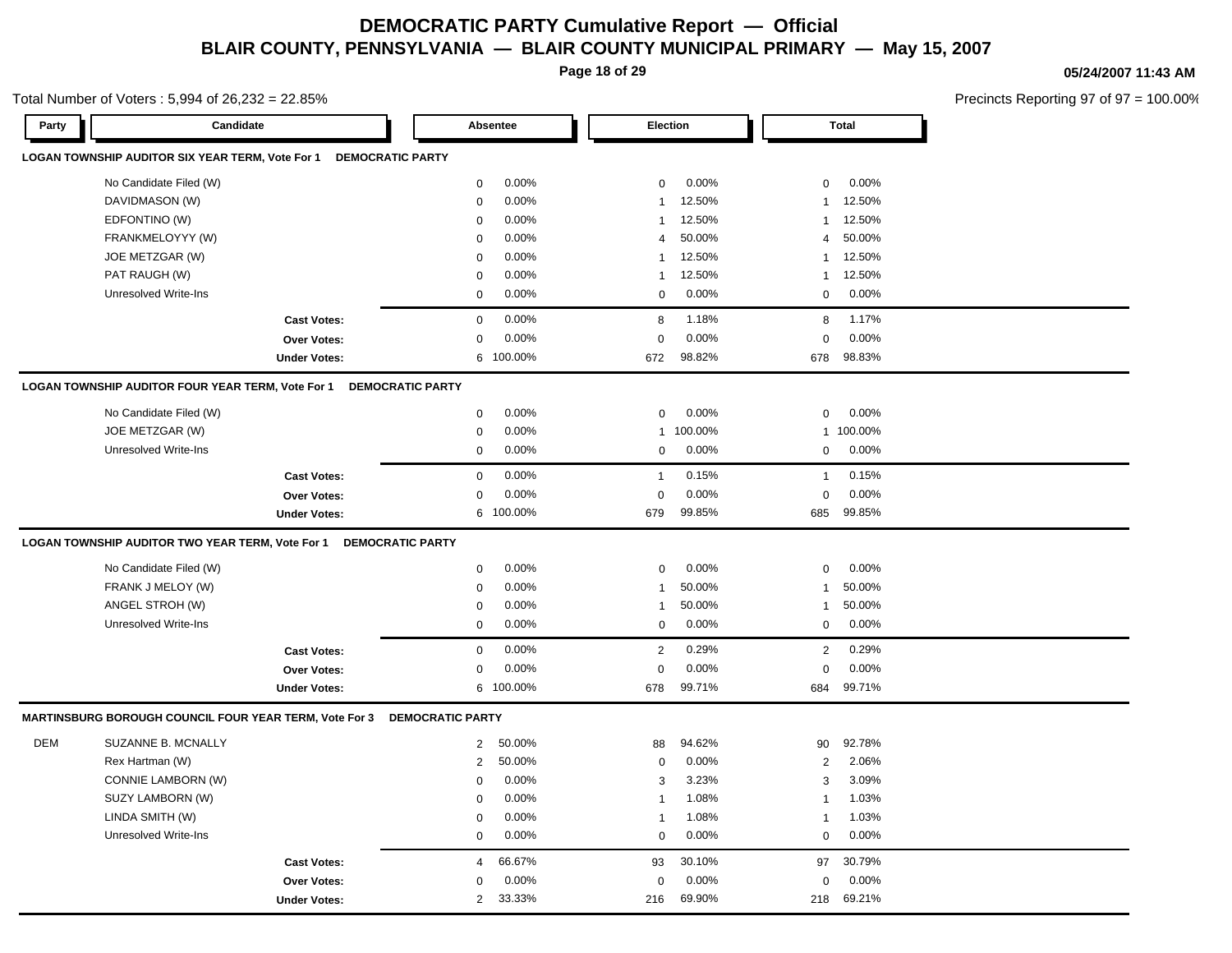**Page 19 of 29**

Total Number of Voters : 5,994 of 26,232 = 22.85%

#### **05/24/2007 11:43 AM**

| Party      | Candidate                                                    |                         | Absentee                | Election               | <b>Total</b>           |  |
|------------|--------------------------------------------------------------|-------------------------|-------------------------|------------------------|------------------------|--|
|            | MARTINSBURG BOROUGH AUDITOR SIX YEAR TERM, Vote For 1        |                         | <b>DEMOCRATIC PARTY</b> |                        |                        |  |
|            | No Candidate Filed (W)                                       |                         | 0.00%<br>$\mathbf 0$    | 0.00%<br>$\mathbf 0$   | 0.00%<br>$\mathbf 0$   |  |
|            | Joe Hinish (W)                                               |                         | 2 100.00%               | 0.00%<br>$\mathbf 0$   | 2 100.00%              |  |
|            | <b>Unresolved Write-Ins</b>                                  |                         | 0.00%<br>$\mathbf 0$    | 0.00%<br>$\mathbf 0$   | 0.00%<br>0             |  |
|            |                                                              | <b>Cast Votes:</b>      | 2 100.00%               | 0.00%<br>$\mathbf 0$   | 1.90%<br>$\mathbf{2}$  |  |
|            |                                                              | <b>Over Votes:</b>      | 0.00%<br>$\mathbf 0$    | $\mathbf 0$<br>0.00%   | $\mathbf 0$<br>0.00%   |  |
|            |                                                              | <b>Under Votes:</b>     | 0.00%<br>$\mathbf 0$    | 103 100.00%            | 98.10%<br>103          |  |
|            | NEWRY BOROUGH COUNCIL FOUR YEAR TERM, Vote For 3             | <b>DEMOCRATIC PARTY</b> |                         |                        |                        |  |
| <b>DEM</b> | ANNE S. SENO                                                 |                         | 0.00%<br>$\mathsf{O}$   | 42.50%<br>17           | 42.50%<br>17           |  |
| <b>DEM</b> | <b>WILLIAM D. GLUNT</b>                                      |                         | 0.00%<br>$\mathbf 0$    | 50.00%<br>20           | 20<br>50.00%           |  |
|            | RICHARD GARTH (W)                                            |                         | 0.00%<br>0              | 7.50%<br>3             | 3<br>7.50%             |  |
|            | <b>Unresolved Write-Ins</b>                                  |                         | 0.00%<br>$\mathbf 0$    | 0.00%<br>$\mathbf 0$   | 0.00%<br>0             |  |
|            |                                                              | <b>Cast Votes:</b>      | 0.00%<br>$\mathbf 0$    | 49.38%<br>40           | 49.38%<br>40           |  |
|            |                                                              | Over Votes:             | 0.00%<br>$\mathbf 0$    | 0.00%<br>$\mathbf 0$   | 0.00%<br>$\mathbf 0$   |  |
|            |                                                              | <b>Under Votes:</b>     | $0.00\%$<br>$\mathbf 0$ | 50.62%<br>41           | 50.62%<br>41           |  |
|            | NORTH WOODBURY TOWNSHIP SUPERVISOR SIX YEAR TERM, Vote For 1 |                         | <b>DEMOCRATIC PARTY</b> |                        |                        |  |
|            | No Candidate Filed (W)                                       |                         | 0.00%<br>$\mathbf 0$    | 0.00%<br>$\mathbf 0$   | 0.00%<br>0             |  |
|            | DONALD L BRUMBAUGH (W)                                       |                         | 0.00%<br>$\mathbf 0$    | 50.00%<br>$\mathbf{1}$ | 33.33%<br>1            |  |
|            | <b>GARYNICEWANGER (W)</b>                                    |                         | 0.00%<br>$\mathbf 0$    | 50.00%<br>$\mathbf{1}$ | 33.33%<br>$\mathbf{1}$ |  |
|            | Darryl Horton (W)                                            |                         | 100.00%<br>1            | 0.00%<br>$\mathbf 0$   | 33.33%<br>1            |  |
|            | <b>Unresolved Write-Ins</b>                                  |                         | 0.00%<br>$\mathbf 0$    | 0.00%<br>$\mathbf 0$   | 0.00%<br>$\mathbf 0$   |  |
|            |                                                              | <b>Cast Votes:</b>      | 25.00%<br>$\mathbf{1}$  | 2.11%<br>2             | 3<br>3.03%             |  |
|            |                                                              | Over Votes:             | 0.00%<br>$\mathbf 0$    | $\mathbf 0$<br>0.00%   | 0.00%<br>$\Omega$      |  |
|            |                                                              | <b>Under Votes:</b>     | 75.00%<br>3             | 97.89%<br>93           | 96.97%<br>96           |  |
|            | NORTH WOODBURY TOWNSHIP AUDITOR SIX YEAR TERM, Vote For 1    |                         | <b>DEMOCRATIC PARTY</b> |                        |                        |  |
|            | No Candidate Filed (W)                                       |                         | 0.00%<br>$\mathbf 0$    | 0.00%<br>$\mathbf 0$   | 0.00%<br>0             |  |
|            | DONALD L BRUMBAUGH (W)                                       |                         | 0.00%<br>$\mathbf 0$    | 100.00%<br>3           | 3 100.00%              |  |
|            | <b>Unresolved Write-Ins</b>                                  |                         | $0.00\%$<br>$\mathbf 0$ | 0.00%<br>$\mathbf 0$   | 0.00%<br>0             |  |
|            |                                                              | <b>Cast Votes:</b>      | 0.00%<br>$\mathbf 0$    | 3.16%<br>3             | 3.03%<br>3             |  |
|            |                                                              | <b>Over Votes:</b>      | 0.00%<br>$\mathbf 0$    | 0.00%<br>$\mathbf 0$   | 0.00%<br>$\mathbf 0$   |  |
|            |                                                              | <b>Under Votes:</b>     | 4 100.00%               | 96.84%<br>92           | 96.97%<br>96           |  |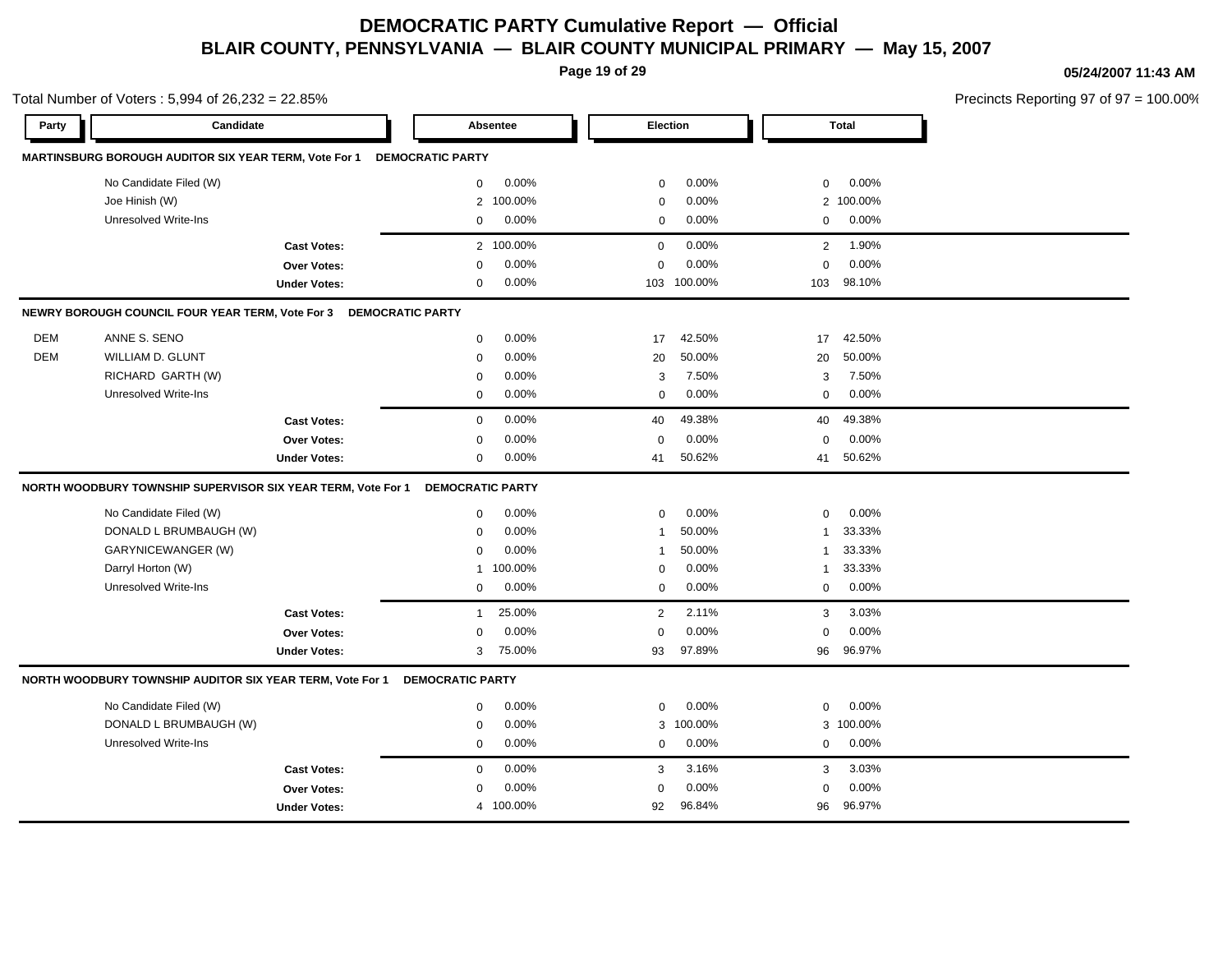**Page 20 of 29**

Total Number of Voters : 5,994 of 26,232 = 22.85%

**05/24/2007 11:43 AM**

| Candidate<br>Party                                         | Absentee                | <b>Election</b> | <b>Total</b> |  |  |  |  |  |  |  |  |
|------------------------------------------------------------|-------------------------|-----------------|--------------|--|--|--|--|--|--|--|--|
| NORTH WOODBURY TOWNSHIP AUDITOR FOUR YEAR TERM, Vote For 1 | <b>DEMOCRATIC PARTY</b> |                 |              |  |  |  |  |  |  |  |  |
| No Candidate Filed (W)                                     | $\mathbf{0}$            | 0.00%           | $\mathbf 0$  |  |  |  |  |  |  |  |  |
|                                                            | $0.00\%$                | $\mathbf 0$     | $0.00\%$     |  |  |  |  |  |  |  |  |
| DONALD L BRUMBAUGH (W)                                     | 0.00%<br>$\mathbf 0$    | 1 100.00%       | 1 100.00%    |  |  |  |  |  |  |  |  |
| Unresolved Write-Ins                                       | 0.00%                   | 0.00%           | 0.00%        |  |  |  |  |  |  |  |  |
|                                                            | 0                       | $\mathbf 0$     | $\mathbf 0$  |  |  |  |  |  |  |  |  |
| <b>Cast Votes:</b>                                         | 0.00%                   | 1.05%           | 1.01%        |  |  |  |  |  |  |  |  |
|                                                            | $\mathbf{0}$            | $\mathbf{1}$    | $\mathbf{1}$ |  |  |  |  |  |  |  |  |
| <b>Over Votes:</b>                                         | 0.00%                   | 0.00%           | 0.00%        |  |  |  |  |  |  |  |  |
|                                                            | 0                       | $\Omega$        | $\Omega$     |  |  |  |  |  |  |  |  |
| <b>Under Votes:</b>                                        | 4 100.00%               | 98.95%<br>94    | 98.99%<br>98 |  |  |  |  |  |  |  |  |
| ROARING SPRING BOROUGH COUNCIL FOUR YEAR TERM, Vote For 4  | <b>DEMOCRATIC PARTY</b> |                 |              |  |  |  |  |  |  |  |  |
| No Candidate Filed (W)                                     | 0.00%                   | 0.00%           | 0.00%        |  |  |  |  |  |  |  |  |
|                                                            | $\mathbf{0}$            | $\mathbf 0$     | $\Omega$     |  |  |  |  |  |  |  |  |
| AMY ACKER (W)                                              | 0.00%                   | 20.00%          | 20.00%       |  |  |  |  |  |  |  |  |
|                                                            | $\mathbf 0$             | $\mathbf{1}$    | $\mathbf{1}$ |  |  |  |  |  |  |  |  |
| JOHN BIDDLE (W)                                            | 0.00%                   | 40.00%          | 40.00%       |  |  |  |  |  |  |  |  |
|                                                            | 0                       | 2               | 2            |  |  |  |  |  |  |  |  |
| JAMES BUTLER (W)                                           | 0.00%                   | 20.00%          | 20.00%       |  |  |  |  |  |  |  |  |
|                                                            | $\mathbf 0$             | $\mathbf{1}$    | $\mathbf{1}$ |  |  |  |  |  |  |  |  |
| TOM BUTLER (W)                                             | 0.00%                   | 20.00%          | 20.00%       |  |  |  |  |  |  |  |  |
|                                                            | 0                       | $\mathbf{1}$    | 1            |  |  |  |  |  |  |  |  |
| Unresolved Write-Ins                                       | 0.00%                   | 0.00%           | 0.00%        |  |  |  |  |  |  |  |  |
|                                                            | $\mathbf 0$             | $\mathbf 0$     | $\mathbf 0$  |  |  |  |  |  |  |  |  |
| <b>Cast Votes:</b>                                         | 0.00%                   | 5               | 0.98%        |  |  |  |  |  |  |  |  |
|                                                            | 0                       | 0.98%           | 5            |  |  |  |  |  |  |  |  |
| <b>Over Votes:</b>                                         | 0.00%                   | 0.00%           | 0.00%        |  |  |  |  |  |  |  |  |
|                                                            | $\mathbf 0$             | $\mathbf 0$     | $\mathbf 0$  |  |  |  |  |  |  |  |  |
| <b>Under Votes:</b>                                        | 0.00%                   | 99.02%          | 99.02%       |  |  |  |  |  |  |  |  |
|                                                            | 0                       | 507             | 507          |  |  |  |  |  |  |  |  |
| ROARING SPRING BOROUGH COUNCIL TWO YEAR TERM, Vote For 1   | <b>DEMOCRATIC PARTY</b> |                 |              |  |  |  |  |  |  |  |  |
| No Candidate Filed (W)                                     | $0.00\%$                | 0.00%           | 0.00%        |  |  |  |  |  |  |  |  |
|                                                            | $\mathbf 0$             | $\mathbf 0$     | $\mathbf 0$  |  |  |  |  |  |  |  |  |
| <b>Unresolved Write-Ins</b>                                | 0.00%                   | 0.00%           | 0.00%        |  |  |  |  |  |  |  |  |
|                                                            | $\mathbf 0$             | $\mathbf 0$     | $\mathbf 0$  |  |  |  |  |  |  |  |  |
| <b>Cast Votes:</b>                                         | 0.00%                   | 0.00%           | 0.00%        |  |  |  |  |  |  |  |  |
|                                                            | $\mathbf 0$             | $\mathbf 0$     | $\mathbf 0$  |  |  |  |  |  |  |  |  |
| <b>Over Votes:</b>                                         | 0.00%                   | 0.00%           | $\mathbf 0$  |  |  |  |  |  |  |  |  |
|                                                            | 0                       | 0               | 0.00%        |  |  |  |  |  |  |  |  |
| <b>Under Votes:</b>                                        | 0.00%<br>0              | 128 100.00%     | 128 100.00%  |  |  |  |  |  |  |  |  |
| ROARING SPRING BOROUGH AUDITOR SIX YEAR TERM, Vote For 1   | <b>DEMOCRATIC PARTY</b> |                 |              |  |  |  |  |  |  |  |  |
| No Candidate Filed (W)                                     | 0.00%                   | 0.00%           | 0.00%        |  |  |  |  |  |  |  |  |
|                                                            | $\mathbf 0$             | $\mathbf 0$     | $\mathbf 0$  |  |  |  |  |  |  |  |  |
| Unresolved Write-Ins                                       | 0.00%                   | 0.00%           | 0.00%        |  |  |  |  |  |  |  |  |
|                                                            | 0                       | $\mathbf 0$     | 0            |  |  |  |  |  |  |  |  |
| <b>Cast Votes:</b>                                         | 0.00%                   | 0.00%           | 0.00%        |  |  |  |  |  |  |  |  |
|                                                            | $\mathbf 0$             | $\Omega$        | $\mathbf 0$  |  |  |  |  |  |  |  |  |
| <b>Over Votes:</b>                                         | 0.00%                   | 0.00%           | 0.00%        |  |  |  |  |  |  |  |  |
|                                                            | $\Omega$                | $\Omega$        | $\mathbf 0$  |  |  |  |  |  |  |  |  |
| <b>Under Votes:</b>                                        | 0.00%<br>$\Omega$       | 128 100.00%     | 128 100.00%  |  |  |  |  |  |  |  |  |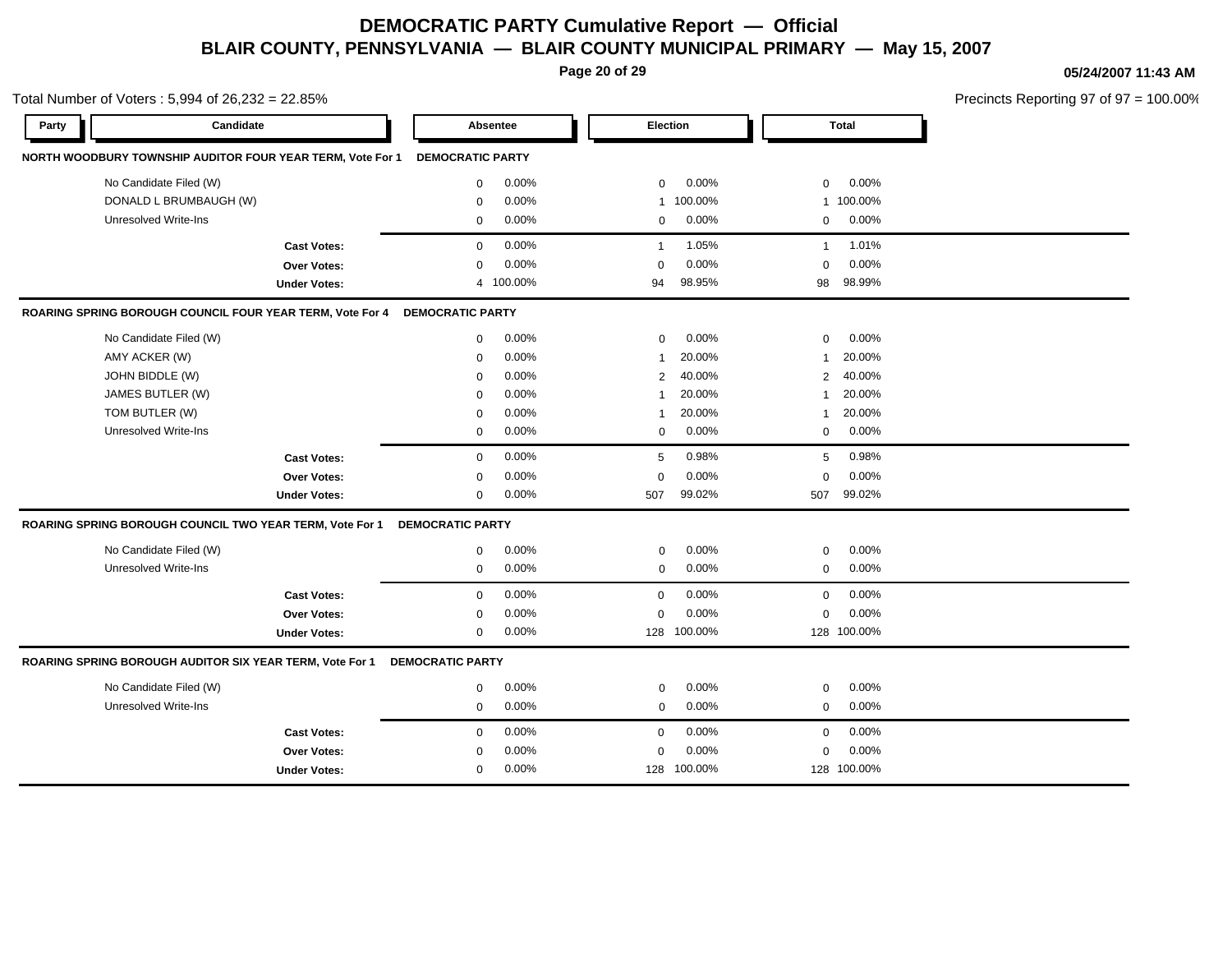**Page 21 of 29**

Total Number of Voters : 5,994 of 26,232 = 22.85%

#### **05/24/2007 11:43 AM**

| Party      | Candidate                                            |                     |                         | Absentee  | Election       |             |                | <b>Total</b> |  |
|------------|------------------------------------------------------|---------------------|-------------------------|-----------|----------------|-------------|----------------|--------------|--|
|            | SNYDER TOWNSHIP SUPERVISOR SIX YEAR TERM, Vote For 1 |                     | <b>DEMOCRATIC PARTY</b> |           |                |             |                |              |  |
| <b>DEM</b> | <b>RAY RODGERS</b>                                   |                     | $\mathbf 0$             | 0.00%     | 70             | 81.40%      | 70             | 81.40%       |  |
|            | BERNIESHIRWIN (W)                                    |                     | $\mathbf 0$             | 0.00%     | $\overline{1}$ | 1.16%       | $\mathbf{1}$   | 1.16%        |  |
|            | VIOLA DYSART (W)                                     |                     | $\mathbf 0$             | 0.00%     | $\overline{1}$ | 1.16%       | $\mathbf{1}$   | 1.16%        |  |
|            | ROBERT NELSON (W)                                    |                     | $\mathbf 0$             | 0.00%     | 6              | 6.98%       | 6              | 6.98%        |  |
|            | BURNEY SCHERWIN (W)                                  |                     | 0                       | 0.00%     | $\overline{1}$ | 1.16%       | $\mathbf{1}$   | 1.16%        |  |
|            | BERNIE SHERWIN (W)                                   |                     | 0                       | 0.00%     | $\overline{7}$ | 8.14%       | $\overline{7}$ | 8.14%        |  |
|            | <b>Unresolved Write-Ins</b>                          |                     | $\mathbf 0$             | 0.00%     | $\Omega$       | 0.00%       | $\mathbf 0$    | 0.00%        |  |
|            |                                                      | <b>Cast Votes:</b>  | $\mathbf 0$             | 0.00%     | 86             | 68.25%      | 86             | 67.72%       |  |
|            |                                                      | <b>Over Votes:</b>  | $\Omega$                | 0.00%     | $\mathbf 0$    | 0.00%       | $\mathbf 0$    | 0.00%        |  |
|            |                                                      | <b>Under Votes:</b> | $\mathbf{1}$            | 100.00%   | 40             | 31.75%      | 41             | 32.28%       |  |
|            | SNYDER TOWNSHIP AUDITOR SIX YEAR TERM, Vote For 1    |                     | <b>DEMOCRATIC PARTY</b> |           |                |             |                |              |  |
|            | No Candidate Filed (W)                               |                     | $\mathbf 0$             | 0.00%     | $\mathbf 0$    | 0.00%       | $\mathbf 0$    | 0.00%        |  |
|            | Unresolved Write-Ins                                 |                     | $\mathbf 0$             | 0.00%     | $\mathbf 0$    | 0.00%       | $\mathbf 0$    | 0.00%        |  |
|            |                                                      | <b>Cast Votes:</b>  | $\mathbf 0$             | 0.00%     | $\mathbf 0$    | 0.00%       | $\mathbf 0$    | 0.00%        |  |
|            |                                                      | Over Votes:         | $\mathbf 0$             | 0.00%     | $\mathbf 0$    | 0.00%       | $\mathbf 0$    | 0.00%        |  |
|            |                                                      | <b>Under Votes:</b> |                         | 1 100.00% | 126            | 100.00%     |                | 127 100.00%  |  |
|            | SNYDER TOWNSHIP AUDITOR FOUR YEAR TERM, Vote For 1   |                     | <b>DEMOCRATIC PARTY</b> |           |                |             |                |              |  |
|            | No Candidate Filed (W)                               |                     | $\mathbf 0$             | 0.00%     | $\mathbf 0$    | 0.00%       | $\mathbf 0$    | 0.00%        |  |
|            | ROBERT NELSON (W)                                    |                     | $\Omega$                | 0.00%     | $\mathbf{1}$   | 100.00%     |                | 1 100.00%    |  |
|            | <b>Unresolved Write-Ins</b>                          |                     | $\mathbf 0$             | 0.00%     | $\mathbf 0$    | 0.00%       | $\mathbf 0$    | 0.00%        |  |
|            |                                                      | <b>Cast Votes:</b>  | $\mathbf 0$             | 0.00%     | $\mathbf{1}$   | 0.79%       | $\mathbf{1}$   | 0.79%        |  |
|            |                                                      | <b>Over Votes:</b>  | 0                       | 0.00%     | $\mathbf 0$    | 0.00%       | $\mathbf 0$    | 0.00%        |  |
|            |                                                      | <b>Under Votes:</b> |                         | 1 100.00% | 125            | 99.21%      | 126            | 99.21%       |  |
|            | SNYDER TOWNSHIP AUDITOR TWO YEAR TERM, Vote For 1    |                     | <b>DEMOCRATIC PARTY</b> |           |                |             |                |              |  |
|            | No Candidate Filed (W)                               |                     | $\mathbf 0$             | 0.00%     | $\mathbf 0$    | 0.00%       | $\mathbf 0$    | 0.00%        |  |
|            | <b>Unresolved Write-Ins</b>                          |                     | $\mathbf 0$             | 0.00%     | $\mathbf 0$    | 0.00%       | $\mathbf 0$    | 0.00%        |  |
|            |                                                      | <b>Cast Votes:</b>  | $\Omega$                | 0.00%     | $\Omega$       | 0.00%       | $\mathbf 0$    | 0.00%        |  |
|            |                                                      | <b>Over Votes:</b>  | $\Omega$                | 0.00%     | $\mathbf 0$    | 0.00%       | $\mathbf 0$    | 0.00%        |  |
|            |                                                      | <b>Under Votes:</b> |                         | 1 100.00% |                | 126 100.00% |                | 127 100.00%  |  |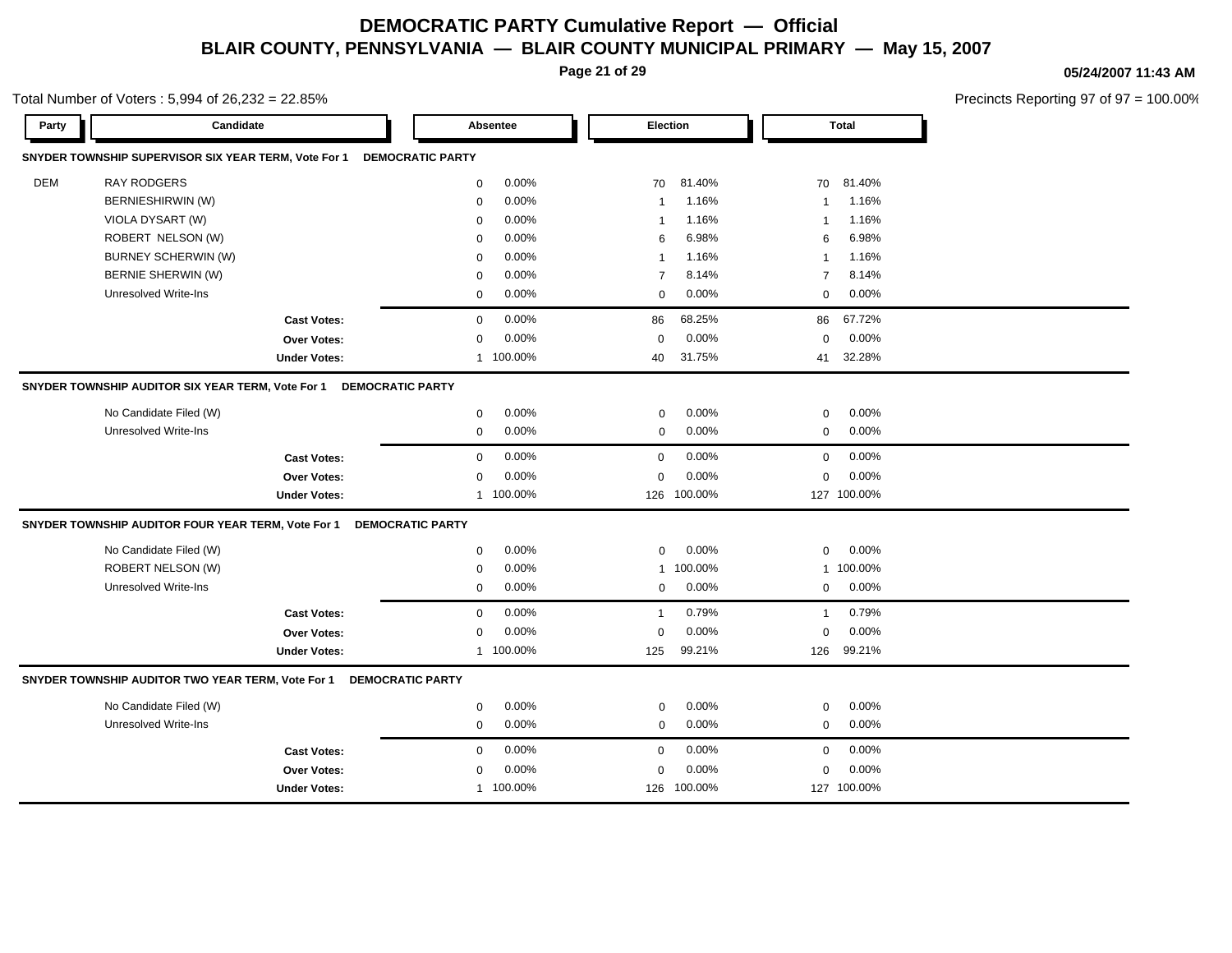**Page 22 of 29**

Total Number of Voters : 5,994 of 26,232 = 22.85%

#### **05/24/2007 11:43 AM**

| Party                                                | Candidate               | Absentee                | Election                          | <b>Total</b>             |  |
|------------------------------------------------------|-------------------------|-------------------------|-----------------------------------|--------------------------|--|
| TAYLOR TOWNSHIP SUPERVISOR SIX YEAR TERM, Vote For 1 |                         | <b>DEMOCRATIC PARTY</b> |                                   |                          |  |
| No Candidate Filed (W)                               |                         | 0.00%<br>$\mathbf 0$    | 0.00%<br>$\mathbf 0$              | 0.00%<br>$\mathbf 0$     |  |
| PAUL CLOSON (W)                                      |                         | 0.00%<br>$\mathbf 0$    | 16.67%<br>$\overline{1}$          | 16.67%<br>-1             |  |
| PAUL CLOSSON (W)                                     |                         | 0.00%<br>$\mathbf 0$    | 66.67%<br>$\overline{4}$          | 66.67%<br>4              |  |
| CHARLES SMITH (W)                                    |                         | 0.00%<br>$\mathbf 0$    | 16.67%<br>$\overline{\mathbf{1}}$ | 16.67%<br>$\mathbf{1}$   |  |
| <b>Unresolved Write-Ins</b>                          |                         | 0.00%<br>$\mathbf 0$    | 0.00%<br>$\mathbf 0$              | 0.00%<br>$\mathbf 0$     |  |
|                                                      | <b>Cast Votes:</b>      | 0.00%<br>$\mathbf 0$    | 5.00%<br>6                        | 4.92%<br>6               |  |
|                                                      | Over Votes:             | 0.00%<br>$\mathbf 0$    | 0.00%<br>$\mathbf 0$              | 0.00%<br>0               |  |
|                                                      | <b>Under Votes:</b>     | 2 100.00%               | 95.00%<br>114                     | 95.08%<br>116            |  |
| TAYLOR TOWNSHIP AUDITOR SIX YEAR TERM, Vote For 1    | <b>DEMOCRATIC PARTY</b> |                         |                                   |                          |  |
| No Candidate Filed (W)                               |                         | 0.00%<br>$\mathbf 0$    | 0.00%<br>$\mathbf 0$              | 0.00%<br>$\mathbf 0$     |  |
| <b>Unresolved Write-Ins</b>                          |                         | 0.00%<br>$\mathbf 0$    | $0.00\%$<br>$\mathbf 0$           | 0.00%<br>$\mathbf 0$     |  |
|                                                      | <b>Cast Votes:</b>      | 0.00%<br>$\mathbf 0$    | 0.00%<br>$\mathbf 0$              | 0.00%<br>$\mathbf 0$     |  |
|                                                      | Over Votes:             | 0.00%<br>$\mathbf 0$    | 0.00%<br>$\mathbf 0$              | 0.00%<br>$\mathbf 0$     |  |
|                                                      | <b>Under Votes:</b>     | 2 100.00%               | 100.00%<br>120                    | 122 100.00%              |  |
| TYRONE TOWNSHIP SUPERVISOR SIX YEAR TERM, Vote For 1 |                         | <b>DEMOCRATIC PARTY</b> |                                   |                          |  |
| No Candidate Filed (W)                               |                         | $\mathbf 0$<br>0.00%    | 0.00%<br>$\mathbf 0$              | $\mathbf 0$<br>0.00%     |  |
| DON BRIGGS (W)                                       |                         | $0.00\%$<br>0           | 33.33%<br>2                       | 33.33%<br>$\overline{2}$ |  |
| DONALD BRIGGS (W)                                    |                         | 0.00%<br>$\mathbf 0$    | 16.67%<br>$\overline{1}$          | 16.67%<br>$\mathbf{1}$   |  |
| WAYNE FLECKK (W)                                     |                         | 0.00%<br>$\mathbf 0$    | 16.67%<br>$\overline{1}$          | 16.67%<br>$\mathbf{1}$   |  |
| RAMOND PAUL (W)                                      |                         | $0.00\%$<br>$\mathbf 0$ | 16.67%<br>$\overline{1}$          | 16.67%<br>$\mathbf{1}$   |  |
| <b>BARRY SINGLETON (W)</b>                           |                         | 0.00%<br>$\mathbf 0$    | 16.67%<br>$\overline{1}$          | 16.67%<br>$\mathbf{1}$   |  |
| <b>Unresolved Write-Ins</b>                          |                         | 0.00%<br>$\mathbf 0$    | 0.00%<br>$\mathbf 0$              | 0.00%<br>$\mathbf 0$     |  |
|                                                      | <b>Cast Votes:</b>      | 0.00%<br>$\mathbf 0$    | 6.06%<br>6                        | 5.94%<br>6               |  |
|                                                      | <b>Over Votes:</b>      | 0.00%<br>$\mathbf 0$    | 0.00%<br>$\mathbf 0$              | 0.00%<br>$\mathbf 0$     |  |
|                                                      | <b>Under Votes:</b>     | 2 100.00%               | 93.94%<br>93                      | 94.06%<br>95             |  |
| TYRONE TOWNSHIP AUDITOR SIX YEAR TERM, Vote For 1    | <b>DEMOCRATIC PARTY</b> |                         |                                   |                          |  |
| No Candidate Filed (W)                               |                         | 0.00%<br>$\Omega$       | 0.00%<br>$\mathbf 0$              | 0.00%<br>$\mathbf 0$     |  |
| RAMON PAUL (W)                                       |                         | 0.00%<br>0              | 100.00%<br>$\mathbf{1}$           | 1 100.00%                |  |
| <b>Unresolved Write-Ins</b>                          |                         | $0.00\%$<br>0           | 0.00%<br>$\mathbf 0$              | 0.00%<br>0               |  |
|                                                      | <b>Cast Votes:</b>      | 0.00%<br>$\mathbf 0$    | 1.01%<br>$\mathbf{1}$             | 0.99%<br>$\mathbf{1}$    |  |
|                                                      | <b>Over Votes:</b>      | 0.00%<br>$\mathbf 0$    | 0.00%<br>$\mathbf 0$              | 0.00%<br>$\mathbf 0$     |  |
|                                                      | <b>Under Votes:</b>     | 2 100.00%               | 98.99%<br>98                      | 99.01%<br>100            |  |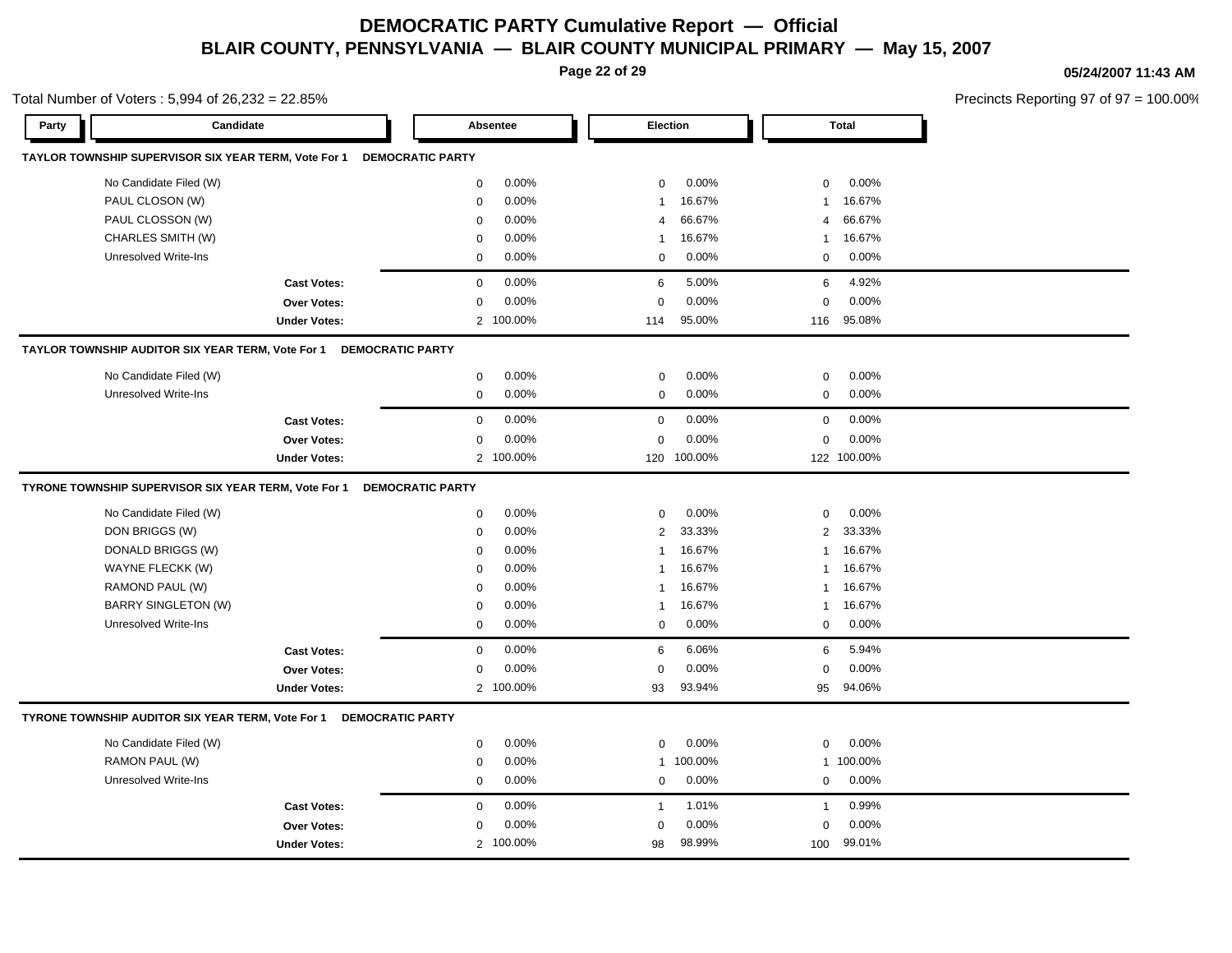**Page 23 of 29**

#### **05/24/2007 11:43 AM**

Precincts Reporting 97 of 97 = 100.00%

| Party      | Candidate                                               |                         | Absentee | <b>Election</b> |        |                | <b>Total</b> |  |
|------------|---------------------------------------------------------|-------------------------|----------|-----------------|--------|----------------|--------------|--|
|            | ALTOONA AREA SCHOOL DIRECTOR FOUR YEAR TERM, Vote For 5 | <b>DEMOCRATIC PARTY</b> |          |                 |        |                |              |  |
| <b>DEM</b> | LIANG R. BARTKOWIAK                                     | 22                      | 16.79%   | 1,620           | 18.19% | 1,642          | 18.17%       |  |
| <b>DEM</b> | MARY J. KIMMEL                                          | 22                      | 16.79%   | 1,724           | 19.36% | 1,746          | 19.32%       |  |
| <b>DEM</b> | MARYANN JOYCE BISTLINE                                  | 36                      | 27.48%   | 2,121           | 23.82% | 2,157          | 23.87%       |  |
| <b>DEM</b> | <b>MARGARET HENDRICKS</b>                               | 25                      | 19.08%   | 1,650           | 18.53% | 1,675          | 18.54%       |  |
| <b>DEM</b> | TIMOTHY A. LUCAS                                        | 25                      | 19.08%   | 1,767           | 19.84% | 1,792          | 19.83%       |  |
|            | ANTHONY BARTKOWIAK (W)                                  | $\mathbf 0$             | 0.00%    | $\overline{1}$  | 0.01%  | $\overline{1}$ | 0.01%        |  |
|            | MARYANN BISELINEE (W)                                   | $\mathbf 0$             | 0.00%    | $\overline{1}$  | 0.01%  | $\overline{1}$ | 0.01%        |  |
|            | PAT CONDRIN (W)                                         | $\mathbf 0$             | 0.00%    | $\overline{1}$  | 0.01%  | $\overline{1}$ | 0.01%        |  |
|            | DAVID FRANCIS (W)                                       | $\mathbf 0$             | 0.00%    | $\overline{1}$  | 0.01%  | $\mathbf{1}$   | 0.01%        |  |
|            | JAMESWALSTROM (W)                                       | 0                       | 0.00%    | $\overline{1}$  | 0.01%  | -1             | 0.01%        |  |
|            | HARRY PELLEGRINE JR (W)                                 | $\mathbf 0$             | 0.00%    | $\overline{1}$  | 0.01%  | $\mathbf{1}$   | 0.01%        |  |
|            | SCOTT PAPPAL (W)                                        | $\mathbf 0$             | 0.00%    | $\overline{1}$  | 0.01%  | $\overline{1}$ | 0.01%        |  |
|            | PAUL GUNNER SMITH (W)                                   | $\mathbf 0$             | 0.00%    | $\overline{1}$  | 0.01%  | $\overline{1}$ | 0.01%        |  |
|            | TERRY WAGNER (W)                                        | $\mathbf 0$             | 0.00%    | $\overline{1}$  | 0.01%  | $\mathbf{1}$   | 0.01%        |  |
|            | JAMES WALSTROM (W)                                      | $\mathbf{1}$            | 0.76%    | 14              | 0.16%  | 15             | 0.17%        |  |
|            | <b>Unresolved Write-Ins</b>                             | $\mathbf 0$             | 0.00%    | $\mathbf 0$     | 0.00%  | $\mathbf 0$    | 0.00%        |  |
|            | <b>Cast Votes:</b>                                      | 131                     | 62.38%   | 8,905           | 58.91% | 9,036          | 58.96%       |  |
|            | <b>Over Votes:</b>                                      | $\mathbf 0$             | 0.00%    | 0               | 0.00%  | 0              | 0.00%        |  |
|            | <b>Under Votes:</b>                                     | 79                      | 37.62%   | 6,210           | 41.09% | 6,289          | 41.04%       |  |
|            | TYRONE BOROUGH COUNCIL FOUR YEAR TERM, Vote For 4       | <b>DEMOCRATIC PARTY</b> |          |                 |        |                |              |  |
| DEM        | JENNIFER L. BRYAN                                       | $\mathbf{1}$            | 33.33%   | 166             | 56.08% | 167            | 55.85%       |  |
| <b>DEM</b> | PATRICIA STONER                                         | $\overline{2}$          | 66.67%   | 127             | 42.91% | 129            | 43.14%       |  |
|            | BILL FINK (W)                                           | $\Omega$                | 0.00%    | -1              | 0.34%  | $\mathbf{1}$   | 0.33%        |  |
|            | NORMAN E HUFF (W)                                       | 0                       | 0.00%    | $\overline{1}$  | 0.34%  | $\mathbf{1}$   | 0.33%        |  |
|            | LUTHER LAIRD (W)                                        | 0                       | 0.00%    | $\overline{1}$  | 0.34%  | $\overline{1}$ | 0.33%        |  |
|            | Unresolved Write-Ins                                    | $\mathbf 0$             | 0.00%    | $\mathbf 0$     | 0.00%  | $\mathbf 0$    | 0.00%        |  |
|            | <b>Cast Votes:</b>                                      | 3                       | 37.50%   | 296             | 33.18% | 299            | 33.22%       |  |
|            | <b>Over Votes:</b>                                      | $\mathbf 0$             | 0.00%    | $\mathbf 0$     | 0.00%  | $\mathbf 0$    | 0.00%        |  |
|            | <b>Under Votes:</b>                                     | 5                       | 62.50%   | 596             | 66.82% | 601            | 66.78%       |  |

Total Number of Voters : 5,994 of 26,232 = 22.85%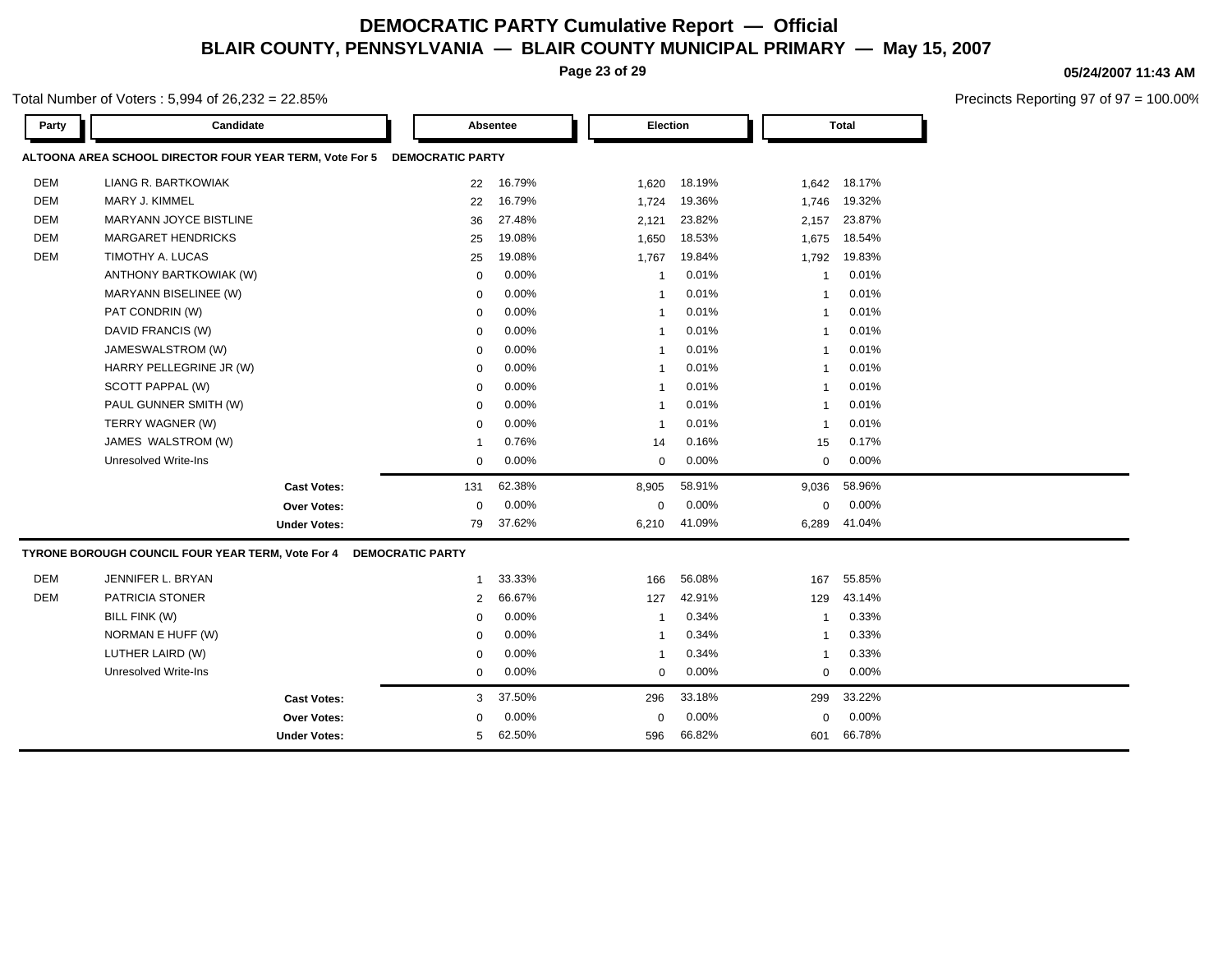**Page 24 of 29**

Total Number of Voters : 5,994 of 26,232 = 22.85%

#### **05/24/2007 11:43 AM**

| Party      | Candidate                                               |                     |                         | Absentee  |                | Election |                | Total     |
|------------|---------------------------------------------------------|---------------------|-------------------------|-----------|----------------|----------|----------------|-----------|
|            | WILLIAMSBURG BOROUGH MAYOR FOUR YEAR TERM, Vote For 1   |                     | <b>DEMOCRATIC PARTY</b> |           |                |          |                |           |
|            | No Candidate Filed (W)                                  |                     | 0                       | 0.00%     | 0              | 0.00%    | 0              | 0.00%     |
|            | DONALD R HETRICK (W)                                    |                     | 0                       | 0.00%     | -1             | 14.29%   | $\mathbf{1}$   | 14.29%    |
|            | STEVE HUGHES (W)                                        |                     | 0                       | 0.00%     | -1             | 14.29%   | 1              | 14.29%    |
|            | JOHNTRAXLER (W)                                         |                     | 0                       | 0.00%     | -1             | 14.29%   | 1              | 14.29%    |
|            | FRED PARKS (W)                                          |                     | 0                       | 0.00%     | -1             | 14.29%   | 1              | 14.29%    |
|            | JOHN TRAXLER (W)                                        |                     | 0                       | 0.00%     | 3              | 42.86%   | 3              | 42.86%    |
|            | <b>Unresolved Write-Ins</b>                             |                     | 0                       | 0.00%     | 0              | 0.00%    | 0              | 0.00%     |
|            |                                                         | <b>Cast Votes:</b>  | 0                       | 0.00%     | $\overline{7}$ | 11.29%   |                | 7 11.11%  |
|            |                                                         | <b>Over Votes:</b>  | 0                       | 0.00%     | $\mathbf 0$    | 0.00%    | 0              | 0.00%     |
|            |                                                         | <b>Under Votes:</b> | $\mathbf{1}$            | 100.00%   | 55             | 88.71%   | 56             | 88.89%    |
|            | WILLIAMSBURG BOROUGH COUNCIL FOUR YEAR TERM, Vote For 3 |                     | <b>DEMOCRATIC PARTY</b> |           |                |          |                |           |
| <b>DEM</b> | <b>REBECCA MINGLE</b>                                   |                     | 1                       | 100.00%   | 52             | 91.23%   | 53             | 91.38%    |
|            | DAVID CADLE (W)                                         |                     | 0                       | 0.00%     | $\mathbf{1}$   | 1.75%    | $\mathbf{1}$   | 1.72%     |
|            | DONALD R HETRICK (W)                                    |                     | $\mathbf 0$             | 0.00%     | -1             | 1.75%    | -1             | 1.72%     |
|            | STEVE HUGHES (W)                                        |                     | $\mathbf 0$             | 0.00%     | -1             | 1.75%    | -1             | 1.72%     |
|            | DELMAS PRICE (W)                                        |                     | 0                       | 0.00%     | $\mathbf{1}$   | 1.75%    | -1             | 1.72%     |
|            | MICHAEL LILLY (W)                                       |                     | 0                       | 0.00%     | -1             | 1.75%    | -1             | 1.72%     |
|            | <b>Unresolved Write-Ins</b>                             |                     | $\mathbf 0$             | 0.00%     | $\mathbf 0$    | $0.00\%$ | 0              | 0.00%     |
|            |                                                         | <b>Cast Votes:</b>  | -1                      | 33.33%    | 57             | 30.65%   | 58             | 30.69%    |
|            |                                                         | Over Votes:         | 0                       | 0.00%     | 0              | 0.00%    | 0              | 0.00%     |
|            |                                                         | <b>Under Votes:</b> | $\overline{2}$          | 66.67%    | 129            | 69.35%   | 131            | 69.31%    |
|            | WILLIAMSBURG BOROUGH AUDITOR SIX YEAR TERM, Vote For 1  |                     | <b>DEMOCRATIC PARTY</b> |           |                |          |                |           |
|            | No Candidate Filed (W)                                  |                     | 0                       | 0.00%     | $\mathbf 0$    | 0.00%    | 0              | $0.00\%$  |
|            | <b>JOHN DIXON (W)</b>                                   |                     | 0                       | 0.00%     | 1              | 100.00%  |                | 1 100.00% |
|            | Unresolved Write-Ins                                    |                     | 0                       | 0.00%     | 0              | $0.00\%$ | 0              | $0.00\%$  |
|            |                                                         | <b>Cast Votes:</b>  | $\mathbf 0$             | 0.00%     | $\overline{1}$ | 1.61%    | $\mathbf{1}$   | 1.59%     |
|            |                                                         | <b>Over Votes:</b>  | 0                       | 0.00%     | $\mathbf 0$    | 0.00%    | 0              | 0.00%     |
|            |                                                         | <b>Under Votes:</b> |                         | 1 100.00% | 61             | 98.39%   | 62             | 98.41%    |
|            | WILLIAMSBURG BOROUGH AUDITOR FOUR YEAR TERM, Vote For 1 |                     | <b>DEMOCRATIC PARTY</b> |           |                |          |                |           |
|            | No Candidate Filed (W)                                  |                     | 0                       | 0.00%     | $\mathbf 0$    | 0.00%    | 0              | $0.00\%$  |
|            | TOM SAULT (W)                                           |                     | 0                       | 0.00%     | -1             | 50.00%   | 1              | 50.00%    |
|            | CHUCK BUKOWSKI (W)                                      |                     | 0                       | 0.00%     |                | 50.00%   | 1              | 50.00%    |
|            | <b>Unresolved Write-Ins</b>                             |                     | 0                       | 0.00%     | $\mathbf 0$    | 0.00%    | 0              | 0.00%     |
|            |                                                         | <b>Cast Votes:</b>  | 0                       | 0.00%     | $\overline{2}$ | 3.23%    | $\overline{2}$ | 3.17%     |
|            |                                                         | Over Votes:         | 0                       | 0.00%     | $\mathbf 0$    | 0.00%    | 0              | 0.00%     |
|            |                                                         | <b>Under Votes:</b> | $\mathbf{1}$            | 100.00%   | 60             | 96.77%   | 61             | 96.83%    |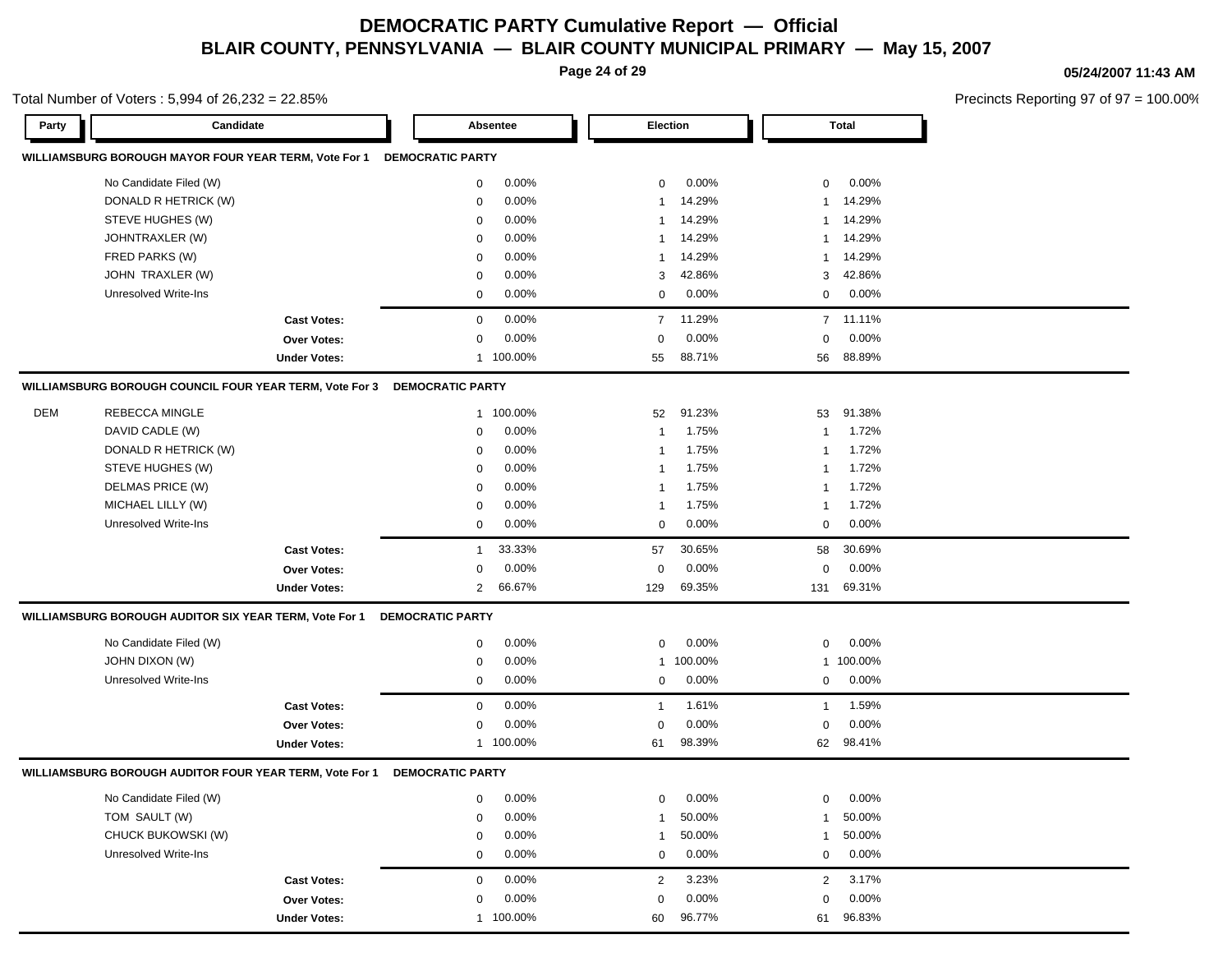**Page 25 of 29**

**05/24/2007 11:43 AM**

|            | Total Number of Voters: 5,994 of 26,232 = 22.85%                                   |                          |                          |                            | Precincts Reporting 97 of 97 = 100.00% |
|------------|------------------------------------------------------------------------------------|--------------------------|--------------------------|----------------------------|----------------------------------------|
| Party      | Candidate                                                                          | Absentee                 | <b>Election</b>          | Total                      |                                        |
|            | WILLIAMSBURG BOROUGH AUDITOR TWO YEAR TERM, Vote For 1 DEMOCRATIC PARTY            |                          |                          |                            |                                        |
|            | No Candidate Filed (W)                                                             | 0.00%<br>$\mathbf 0$     | 0.00%<br>$\mathbf 0$     | $0.00\%$<br>$\mathbf{0}$   |                                        |
|            | <b>BAM MARGERA (W)</b>                                                             | 0.00%<br>$\mathbf 0$     | 1 100.00%                | 1 100.00%                  |                                        |
|            | Unresolved Write-Ins                                                               | 0.00%<br>$\mathbf 0$     | 0.00%<br>$\mathbf 0$     | $0\qquad 0.00\%$           |                                        |
|            | <b>Cast Votes:</b>                                                                 | 0.00%<br>$\overline{0}$  | 1.61%<br>$\mathbf{1}$    | 1.59%<br>$\overline{1}$    |                                        |
|            | Over Votes:                                                                        | 0.00%<br>$\Omega$        | 0.00%<br>$\Omega$        | $0.00\%$<br>$\mathbf 0$    |                                        |
|            | <b>Under Votes:</b>                                                                | 1 100.00%                | 98.39%<br>61             | 62 98.41%                  |                                        |
|            | WILLIAMSBURG COMMUNITY SCHOOL DIRECTOR FOUR YEAR TERM, Vote For 2 DEMOCRATIC PARTY |                          |                          |                            |                                        |
| <b>DEM</b> | JAMES D. PRICE                                                                     | 1 100.00%                | 91.84%<br>45             | 92.00%<br>46               |                                        |
|            | JIM PRICE (W)                                                                      | 0.00%<br>$\mathbf 0$     | 2.04%<br>1               | 2.00%<br>$\overline{1}$    |                                        |
|            | MICHAEL LILLY (W)                                                                  | 0.00%<br>$\Omega$        | 2.04%<br>-1              | 2.00%<br>$\overline{1}$    |                                        |
|            | JANET LEE (W)                                                                      | 0.00%<br>$\Omega$        | 2.04%<br>1               | 2.00%<br>$\overline{1}$    |                                        |
|            | DAVID CADLE (W)                                                                    | 0.00%<br>$\Omega$        | 2.04%<br>-1              | 2.00%<br>$\overline{1}$    |                                        |
|            | <b>Unresolved Write-Ins</b>                                                        | 0.00%<br>$\mathbf{0}$    | 0.00%<br>$\mathbf{0}$    | $0\qquad 0.00\%$           |                                        |
|            | <b>Cast Votes:</b>                                                                 | 50.00%<br>$\overline{1}$ | 39.52%<br>49             | 50 39.68%                  |                                        |
|            | Over Votes:                                                                        | 0.00%<br>$\Omega$        | 0.00%<br>$\Omega$        | 0.00%<br>$\Omega$          |                                        |
|            | <b>Under Votes:</b>                                                                | 50.00%<br>$\mathbf 1$    | 60.48%<br>75             | 76 60.32%                  |                                        |
|            | WOODBURY TOWNSHIP SUPERVISOR SIX YEAR TERM, Vote For 1                             | <b>DEMOCRATIC PARTY</b>  |                          |                            |                                        |
|            | No Candidate Filed (W)                                                             | 0.00%<br>0               | 0.00%<br>$\mathbf{0}$    | $0.00\%$<br>$\mathbf{0}$   |                                        |
|            | CHRIS BARTEL (W)                                                                   | 0.00%<br>$\mathbf 0$     | 2 100.00%                | 2 100.00%                  |                                        |
|            | Unresolved Write-Ins                                                               | 0.00%<br>$\mathbf{0}$    | $0.00\%$<br>$\mathbf{0}$ | $0\quad 0.00\%$            |                                        |
|            | <b>Cast Votes:</b>                                                                 | 0.00%<br>$\mathbf 0$     | $2^{\circ}$<br>6.67%     | 2 6.67%                    |                                        |
|            | Over Votes:                                                                        | 0.00%<br>0               | 0.00%<br>$\Omega$        | 0.00%<br>$\mathbf 0$       |                                        |
|            | <b>Under Votes:</b>                                                                | $0.00\%$<br>$\mathbf{0}$ | 93.33%<br>28             | 28 93.33%                  |                                        |
|            | WOODBURY TOWNSHIP AUDITOR SIX YEAR TERM, Vote For 1                                | <b>DEMOCRATIC PARTY</b>  |                          |                            |                                        |
|            | No Candidate Filed (W)                                                             | 0.00%<br>$\mathbf 0$     | 0.00%<br>$\mathbf 0$     | $0.00\%$<br>$\mathbf 0$    |                                        |
|            | Unresolved Write-Ins                                                               | $0.00\%$<br>$\mathbf 0$  | $0.00\%$<br>$\mathbf 0$  | $0\quad 0.00\%$            |                                        |
|            | <b>Cast Votes:</b>                                                                 | 0.00%<br>$\mathbf 0$     | 0.00%<br>$\mathbf{0}$    | $0.00\%$<br>$\overline{0}$ |                                        |
|            | Over Votes:                                                                        | 0.00%<br>0               | 0.00%<br>$\Omega$        | 0.00%<br>0                 |                                        |
|            | <b>Under Votes:</b>                                                                | 0.00%<br>$\mathbf 0$     | 30 100.00%               | 30 100.00%                 |                                        |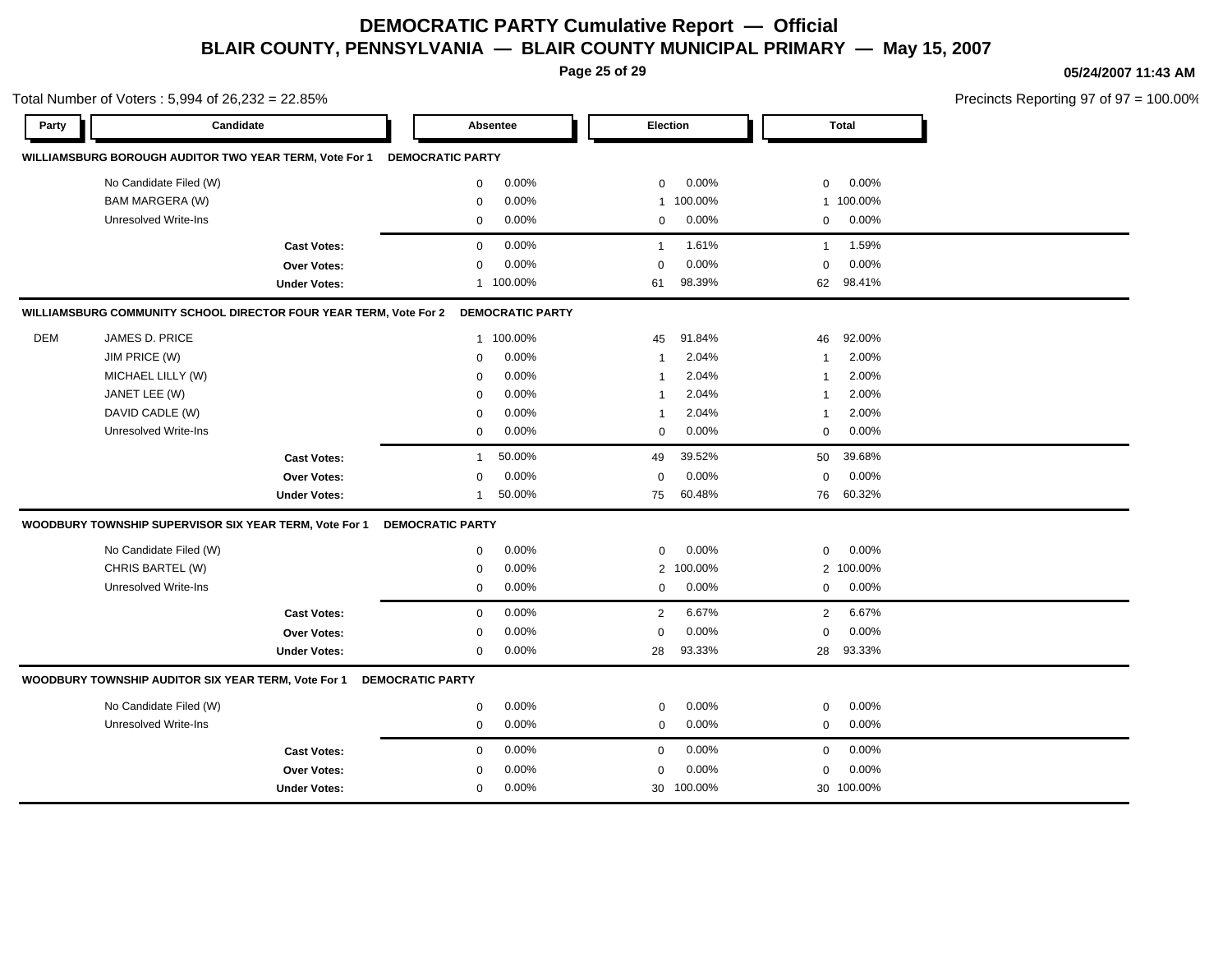**Page 26 of 29**

Total Number of Voters : 5,994 of 26,232 = 22.85%

#### **05/24/2007 11:43 AM**

| Party      | Candidate                                                         |                     |                         | Absentee                | <b>Election</b> |         |              | <b>Total</b> |  |
|------------|-------------------------------------------------------------------|---------------------|-------------------------|-------------------------|-----------------|---------|--------------|--------------|--|
|            | WOODBURY TOWNSHIP AUDITOR FOUR YEAR TERM, Vote For 1              |                     | <b>DEMOCRATIC PARTY</b> |                         |                 |         |              |              |  |
|            | No Candidate Filed (W)                                            |                     | 0                       | 0.00%                   | 0               | 0.00%   | $\mathbf 0$  | 0.00%        |  |
|            | <b>Unresolved Write-Ins</b>                                       |                     | $\mathbf 0$             | 0.00%                   | $\mathbf 0$     | 0.00%   | $\mathbf 0$  | 0.00%        |  |
|            |                                                                   | <b>Cast Votes:</b>  | $\Omega$                | 0.00%                   | 0               | 0.00%   | $\mathbf 0$  | 0.00%        |  |
|            |                                                                   | Over Votes:         | $\Omega$                | 0.00%                   | 0               | 0.00%   | $\mathbf 0$  | 0.00%        |  |
|            |                                                                   | <b>Under Votes:</b> | 0                       | 0.00%                   | 30              | 100.00% |              | 30 100.00%   |  |
|            | WILLIAMSBURG COMMUNITY SCHOOL DIRECTOR FOUR YEAR TERM, Vote For 2 |                     |                         | <b>DEMOCRATIC PARTY</b> |                 |         |              |              |  |
|            | No Candidate Filed (W)                                            |                     | $\mathbf 0$             | 0.00%                   | $\mathbf 0$     | 0.00%   | $\mathbf 0$  | 0.00%        |  |
|            | JANET LEE (W)                                                     |                     | $\mathbf 0$             | 0.00%                   | -1              | 50.00%  | 1            | 50.00%       |  |
|            | LARRY BURGER (W)                                                  |                     | $\Omega$                | 0.00%                   | 1               | 50.00%  | 1            | 50.00%       |  |
|            | <b>Unresolved Write-Ins</b>                                       |                     | 0                       | 0.00%                   | $\mathbf 0$     | 0.00%   | $\mathbf 0$  | 0.00%        |  |
|            |                                                                   | <b>Cast Votes:</b>  | $\mathbf 0$             | 0.00%                   | $\overline{2}$  | 3.33%   | 2            | 3.33%        |  |
|            |                                                                   | Over Votes:         | $\mathbf 0$             | 0.00%                   | 0               | 0.00%   | $\mathbf 0$  | 0.00%        |  |
|            |                                                                   | <b>Under Votes:</b> | $\mathbf 0$             | 0.00%                   | 58              | 96.67%  | 58           | 96.67%       |  |
|            | TYRONE AREA SCHOOL DIRECTOR FOUR YEAR TERM, Vote For 5            |                     | <b>DEMOCRATIC PARTY</b> |                         |                 |         |              |              |  |
| <b>DEM</b> | <b>NORMAN E. HUFF</b>                                             |                     | 3                       | 27.27%                  | 276             | 22.37%  | 279          | 22.41%       |  |
| <b>DEM</b> | <b>RAYMOND DETWILER</b>                                           |                     | 2                       | 18.18%                  | 240             | 19.45%  | 242          | 19.44%       |  |
| <b>DEM</b> | LEE R. STOVER                                                     |                     | -1                      | 9.09%                   | 217             | 17.59%  | 218          | 17.51%       |  |
| <b>DEM</b> | <b>LUTHER LAIRD</b>                                               |                     | 2                       | 18.18%                  | 234             | 18.96%  | 236          | 18.96%       |  |
| <b>DEM</b> | PETE DUTROW                                                       |                     | 3                       | 27.27%                  | 263             | 21.31%  | 266          | 21.37%       |  |
|            | <b>ROBERT RHOADES (W)</b>                                         |                     | $\mathbf 0$             | 0.00%                   | $\mathbf{1}$    | 0.08%   | 1            | 0.08%        |  |
|            | WILLIAM HARTSOCK (W)                                              |                     | $\mathbf 0$             | 0.00%                   | 1               | 0.08%   | $\mathbf{1}$ | 0.08%        |  |
|            | ANTHONY EDMONDSON (W)                                             |                     | $\mathbf 0$             | 0.00%                   | $\mathbf{1}$    | 0.08%   | $\mathbf{1}$ | 0.08%        |  |
|            | BILLFINK (W)                                                      |                     | $\Omega$                | 0.00%                   | -1              | 0.08%   | 1            | 0.08%        |  |
|            | Unresolved Write-Ins                                              |                     | 0                       | 0.00%                   | $\mathbf 0$     | 0.00%   | 0            | 0.00%        |  |
|            |                                                                   | <b>Cast Votes:</b>  | 11                      | 55.00%                  | 1,234           | 65.29%  | 1,245        | 65.18%       |  |
|            |                                                                   | <b>Over Votes:</b>  | $\mathbf 0$             | 0.00%                   | 0               | 0.00%   | $\mathbf 0$  | 0.00%        |  |
|            |                                                                   | <b>Under Votes:</b> | 9                       | 45.00%                  | 656             | 34.71%  | 665          | 34.82%       |  |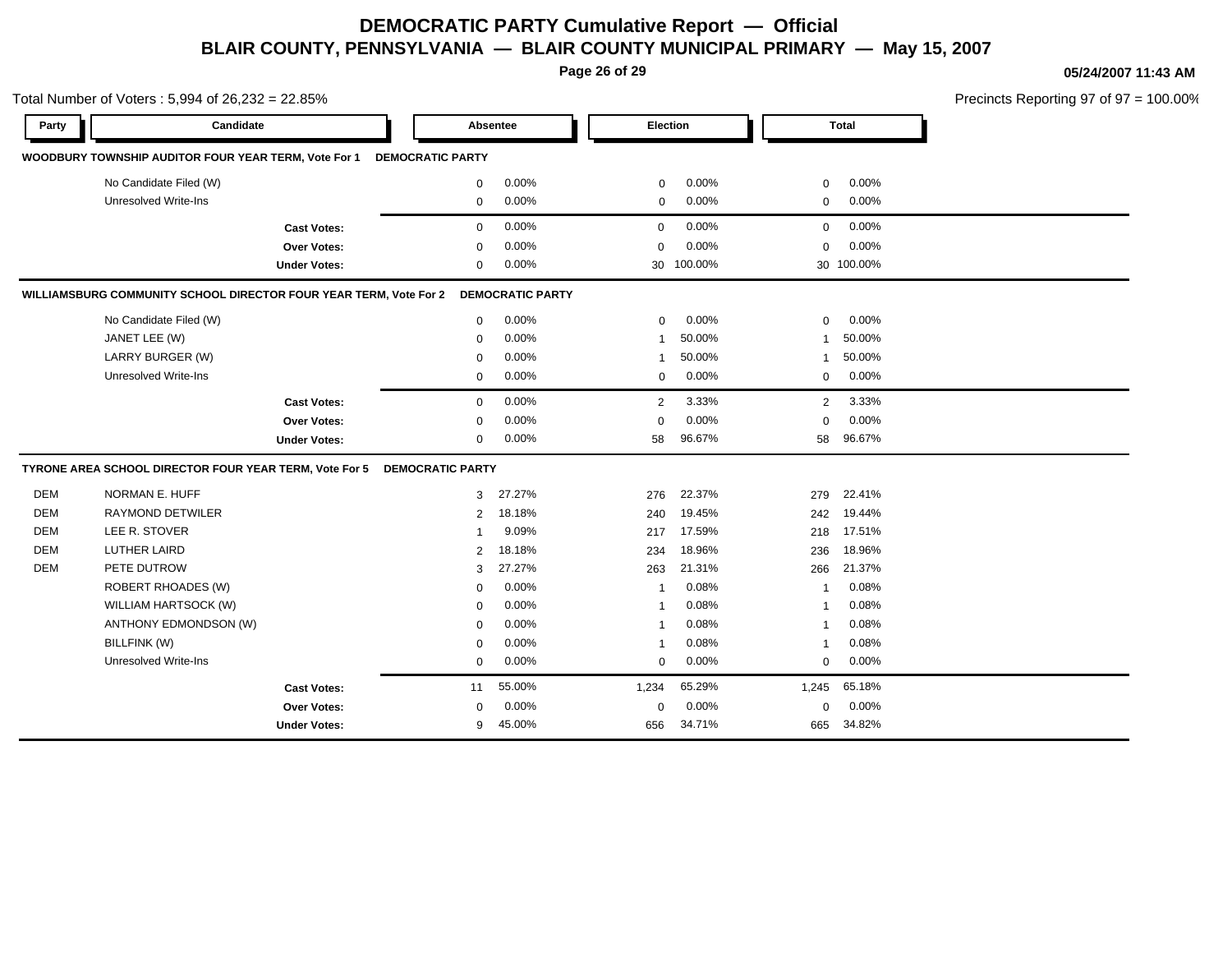**Page 27 of 29**

### **05/24/2007 11:43 AM**

| Total Number of Voters : 5,994 of 26,232 = 22.85% |
|---------------------------------------------------|
|---------------------------------------------------|

| Party      | Candidate                                              |                         | Absentee  | Election    |        | Total       |        |
|------------|--------------------------------------------------------|-------------------------|-----------|-------------|--------|-------------|--------|
|            | SPRING COVE SCHOOL DIRECTOR FOUR YEAR TERM, Vote For 5 | <b>DEMOCRATIC PARTY</b> |           |             |        |             |        |
| DEM        | <b>WILLIAM H. REPLOGLE</b>                             | 5                       | 12.82%    | 285         | 10.17% | 290         | 10.21% |
| <b>DEM</b> | <b>BARRY AYERS</b>                                     | 4                       | 10.26%    | 260         | 9.28%  | 264         | 9.29%  |
| <b>DEM</b> | <b>GENE HENRY</b>                                      | 6                       | 15.38%    | 278         | 9.92%  | 284         | 10.00% |
| <b>DEM</b> | AMY ACKER-KNISELY                                      | 2                       | 5.13%     | 305         | 10.89% | 307         | 10.81% |
| <b>DEM</b> | <b>TOM KENNEDY</b>                                     | 3                       | 7.69%     | 279         | 9.96%  | 282         | 9.93%  |
| <b>DEM</b> | JANET E. BLATTENBERGER                                 | 3                       | 7.69%     | 270         | 9.64%  | 273         | 9.61%  |
| <b>DEM</b> | JENNIFER MURNYACK-GARNER                               | 2                       | 5.13%     | 300         | 10.71% | 302         | 10.63% |
| <b>DEM</b> | <b>TODD SEYMOUR</b>                                    | 2                       | 5.13%     | 121         | 4.32%  | 123         | 4.33%  |
| <b>DEM</b> | JOHN R. BIDDLE                                         | 5                       | 12.82%    | 264         | 9.42%  | 269         | 9.47%  |
| <b>DEM</b> | JAMES H. BUTLER                                        | 2                       | 5.13%     | 241         | 8.60%  | 243         | 8.55%  |
| DEM        | LORI A. HEATLEY-FLAUGH                                 | 5                       | 12.82%    | 199         | 7.10%  | 204         | 7.18%  |
|            | <b>Unresolved Write-Ins</b>                            | 0                       | 0.00%     | 0           | 0.00%  | 0           | 0.00%  |
|            | <b>Cast Votes:</b>                                     | 39                      | 97.50%    | 2,802       | 89.24% | 2,841       | 89.34% |
|            | <b>Over Votes:</b>                                     | 0                       | 0.00%     | $\mathbf 0$ | 0.00%  | $\mathbf 0$ | 0.00%  |
|            | <b>Under Votes:</b>                                    |                         | 2.50%     | 338         | 10.76% | 339         | 10.66% |
|            | SPRING COVE SCHOOL DIRECTOR TWO YEAR TERM, Vote For 1  | <b>DEMOCRATIC PARTY</b> |           |             |        |             |        |
| DEM        | <b>STEVE REPLOGLE</b>                                  | $7^{\circ}$             | 87.50%    | 256         | 45.39% | 263         | 45.98% |
| <b>DEM</b> | CHARLENE M. DODSON                                     | 1                       | 12.50%    | 308         | 54.61% | 309         | 54.02% |
|            | Unresolved Write-Ins                                   | $\mathbf 0$             | 0.00%     | 0           | 0.00%  | 0           | 0.00%  |
|            | <b>Cast Votes:</b>                                     |                         | 8 100.00% | 564         | 89.81% | 572         | 89.94% |
|            | <b>Over Votes:</b>                                     | 0                       | 0.00%     | $\mathbf 0$ | 0.00%  | $\mathbf 0$ | 0.00%  |
|            | <b>Under Votes:</b>                                    | 0                       | 0.00%     | 64          | 10.19% | 64          | 10.06% |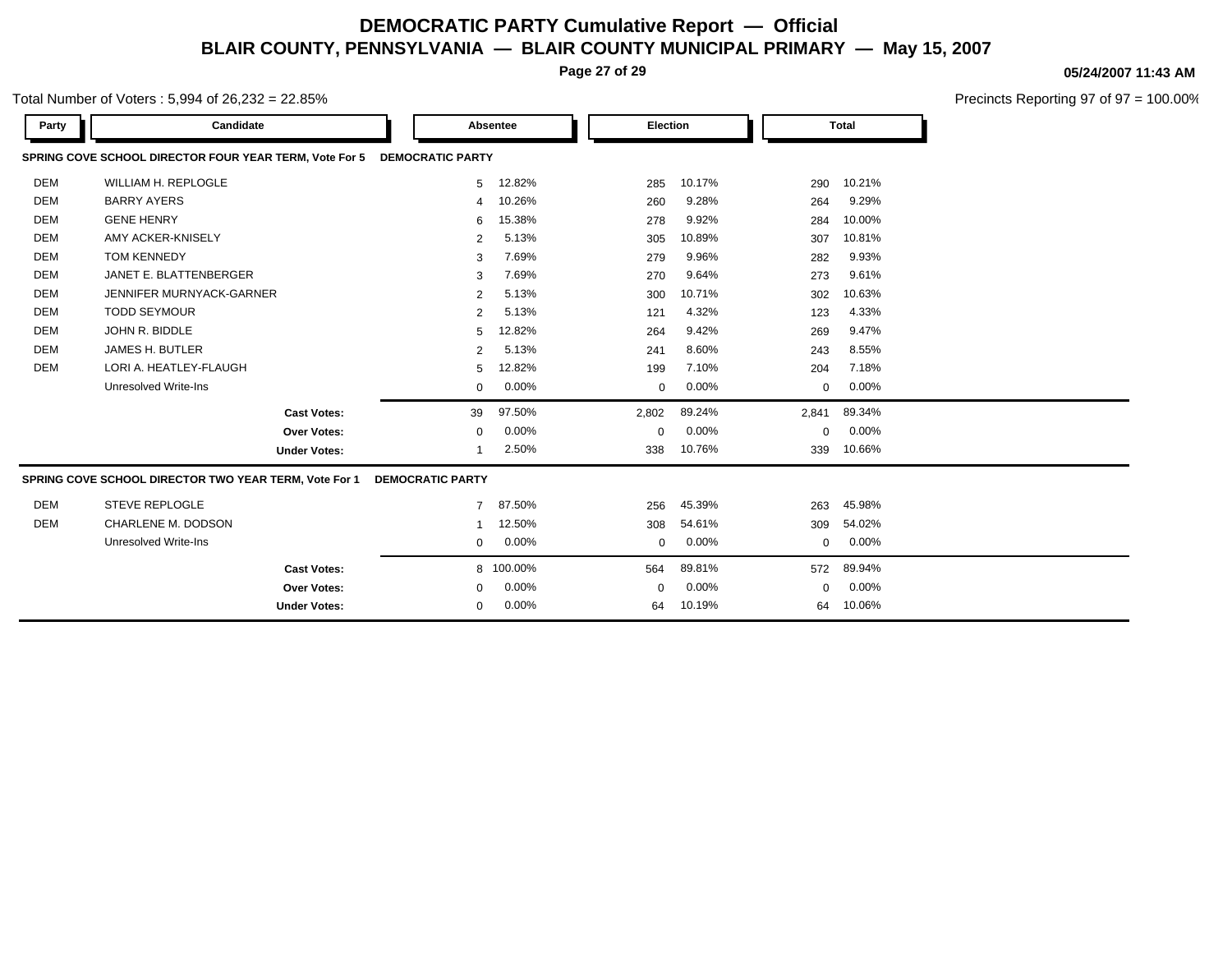**Page 28 of 29**

#### **05/24/2007 11:43 AM**

Precincts Reporting 97 of 97 = 100.00%

#### Total Number of Voters : 5,994 of 26,232 = 22.85%

| Party      | Candidate                                             |                                                                                |                         | Absentee |                         | Election |                         | <b>Total</b> |
|------------|-------------------------------------------------------|--------------------------------------------------------------------------------|-------------------------|----------|-------------------------|----------|-------------------------|--------------|
|            |                                                       | HOLLIDAYSBURG AREA SCHOOL DIRECTOR FOUR YEAR TERM, Vote For 5 DEMOCRATIC PARTY |                         |          |                         |          |                         |              |
| <b>DEM</b> | <b>ERIC MCCOY</b>                                     |                                                                                | 9                       | 20.00%   | 810                     | 20.10%   | 819                     | 20.10%       |
| <b>DEM</b> | JOHN R. BEYER, II                                     |                                                                                | 8                       | 17.78%   | 747                     | 18.54%   | 755                     | 18.53%       |
| <b>DEM</b> | DARLEE E. SILL                                        |                                                                                | 11                      | 24.44%   | 835                     | 20.72%   | 846                     | 20.76%       |
| <b>DEM</b> | STEPHEN P. KIMMEL                                     |                                                                                | 10                      | 22.22%   | 800                     | 19.85%   | 810                     | 19.88%       |
| <b>DEM</b> | LAURIE A. LAFFERTY                                    |                                                                                | $\overline{7}$          | 15.56%   | 823                     | 20.42%   | 830                     | 20.37%       |
|            | DICK WEBBER (W)                                       |                                                                                | 0                       | 0.00%    | $\overline{1}$          | 0.02%    | $\overline{\mathbf{1}}$ | 0.02%        |
|            | DANIEL L RUPP (W)                                     |                                                                                | $\mathbf 0$             | 0.00%    | $\overline{1}$          | 0.02%    | 1                       | 0.02%        |
|            | BRENT M OTTAWAY (W)                                   |                                                                                | $\mathbf 0$             | 0.00%    | $\overline{1}$          | 0.02%    | $\overline{1}$          | 0.02%        |
|            | LESLIE RUPP (W)                                       |                                                                                | $\mathbf 0$             | 0.00%    | $\overline{1}$          | 0.02%    | $\overline{1}$          | 0.02%        |
|            | BRENT OTTAWAY (W)                                     |                                                                                | $\mathbf 0$             | 0.00%    | $\overline{2}$          | 0.05%    | $\overline{2}$          | 0.05%        |
|            | MILLER (W)                                            |                                                                                | $\mathbf 0$             | 0.00%    | $\overline{\mathbf{1}}$ | 0.02%    | 1                       | 0.02%        |
|            | MICHIAL HUMPHRY (W)                                   |                                                                                | $\mathbf 0$             | 0.00%    | $\overline{4}$          | 0.10%    | 4                       | 0.10%        |
|            | ADANA HOOTEN (W)                                      |                                                                                | $\mathbf 0$             | 0.00%    | $\overline{\mathbf{1}}$ | 0.02%    | $\overline{1}$          | 0.02%        |
|            | HOLL (W)                                              |                                                                                | $\mathbf 0$             | 0.00%    | $\overline{1}$          | 0.02%    | $\overline{\mathbf{1}}$ | 0.02%        |
|            | ROSE CRAMER (W)                                       |                                                                                | $\mathbf 0$             | $0.00\%$ | $\overline{\mathbf{1}}$ | 0.02%    | 1                       | 0.02%        |
|            | JOHN BEYER (W)                                        |                                                                                | $\mathbf 0$             | 0.00%    | $\overline{1}$          | 0.02%    | 1                       | 0.02%        |
|            | <b>Unresolved Write-Ins</b>                           |                                                                                | $\mathbf 0$             | 0.00%    | $\Omega$                | 0.00%    | $\mathbf 0$             | 0.00%        |
|            |                                                       | <b>Cast Votes:</b>                                                             | 45                      | 64.29%   | 4,030                   | 62.24%   | 4,075                   | 62.26%       |
|            |                                                       | <b>Over Votes:</b>                                                             | $\mathbf 0$             | 0.00%    | $\mathbf 0$             | 0.00%    | $\pmb{0}$               | 0.00%        |
|            |                                                       | <b>Under Votes:</b>                                                            | 25                      | 35.71%   | 2,445                   | 37.76%   | 2,470                   | 37.74%       |
|            |                                                       | HOLLIDAYSBURG AREA SCHOOL DIRECTOR TWO YEAR TERM, Vote For 1                   | <b>DEMOCRATIC PARTY</b> |          |                         |          |                         |              |
| <b>DEM</b> | ROBERT VONADA                                         |                                                                                | 12 <sup>°</sup>         | 100.00%  | 958                     | 99.79%   | 970                     | 99.79%       |
|            | ERIC MCCOYY (W)                                       |                                                                                | $\mathbf 0$             | 0.00%    | $\overline{1}$          | 0.10%    | 1                       | 0.10%        |
|            | RICK KARP (W)                                         |                                                                                | $\mathbf 0$             | 0.00%    | $\overline{1}$          | 0.10%    | $\overline{1}$          | 0.10%        |
|            | <b>Unresolved Write-Ins</b>                           |                                                                                | $\mathbf 0$             | 0.00%    | $\mathbf 0$             | 0.00%    | $\mathbf 0$             | 0.00%        |
|            |                                                       | <b>Cast Votes:</b>                                                             | 12                      | 85.71%   | 960                     | 74.13%   | 972                     | 74.26%       |
|            |                                                       | <b>Over Votes:</b>                                                             | $\Omega$                | 0.00%    | $\Omega$                | 0.00%    | $\mathbf 0$             | 0.00%        |
|            |                                                       | <b>Under Votes:</b>                                                            | $\overline{2}$          | 14.29%   | 335                     | 25.87%   | 337                     | 25.74%       |
|            | TUNNELHILL BOROUGH COUNCIL FOUR YEAR TERM, Vote For 3 |                                                                                | <b>DEMOCRATIC PARTY</b> |          |                         |          |                         |              |
| <b>DEM</b> | LINDA J. TADDEI                                       |                                                                                | $\mathbf 0$             | 0.00%    | 9                       | 42.86%   | 9                       | 42.86%       |
| <b>DEM</b> | JOSEPH LARRY BEM                                      |                                                                                | $\mathbf 0$             | $0.00\%$ | 11                      | 52.38%   | 11                      | 52.38%       |
|            | MIKE TADDEI (W)                                       |                                                                                | $\mathbf 0$             | 0.00%    | $\overline{1}$          | 4.76%    | 1                       | 4.76%        |
|            | <b>Unresolved Write-Ins</b>                           |                                                                                | $\mathbf 0$             | 0.00%    | $\mathbf 0$             | 0.00%    | $\mathbf 0$             | 0.00%        |
|            |                                                       | <b>Cast Votes:</b>                                                             | $\mathbf 0$             | 0.00%    | 21                      | 63.64%   | 21                      | 63.64%       |
|            |                                                       | <b>Over Votes:</b>                                                             | $\mathbf 0$             | 0.00%    | $\Omega$                | 0.00%    | $\mathbf 0$             | 0.00%        |
|            |                                                       | <b>Under Votes:</b>                                                            | $\mathbf 0$             | 0.00%    | 12                      | 36.36%   | 12                      | 36.36%       |
|            |                                                       |                                                                                |                         |          |                         |          |                         |              |